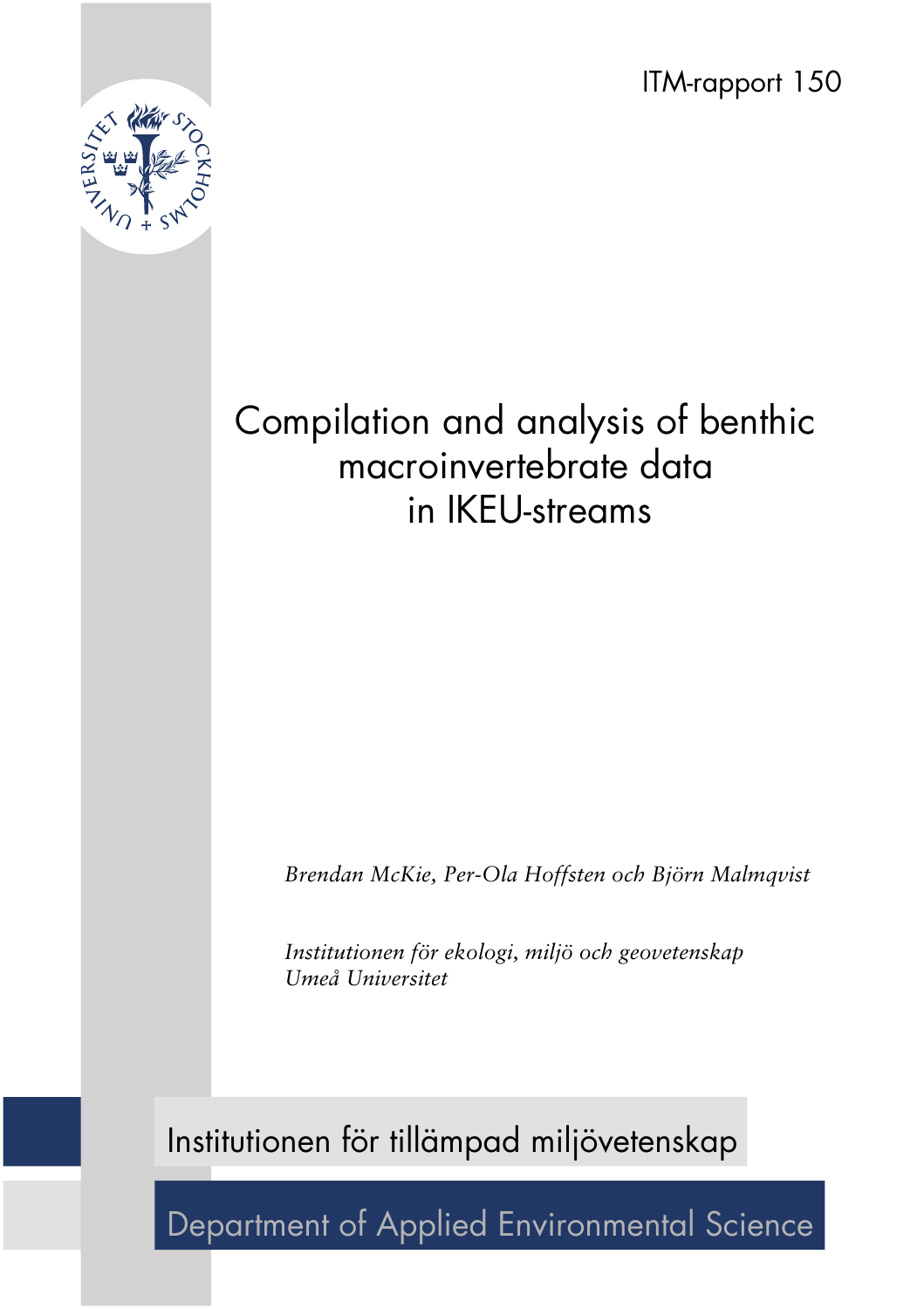ITM ENHETEN FÖR AKVATISK MILJÖKEMI OCH EKOTOXIKOLOGI PROJEKTLEDARE: CECILIA ANDRÉN

ISSN: 1103- 341X ISRN: SU-ITM-R-150-SE Upplaga: 50 ex Tryckeri: PrintCenter US-AB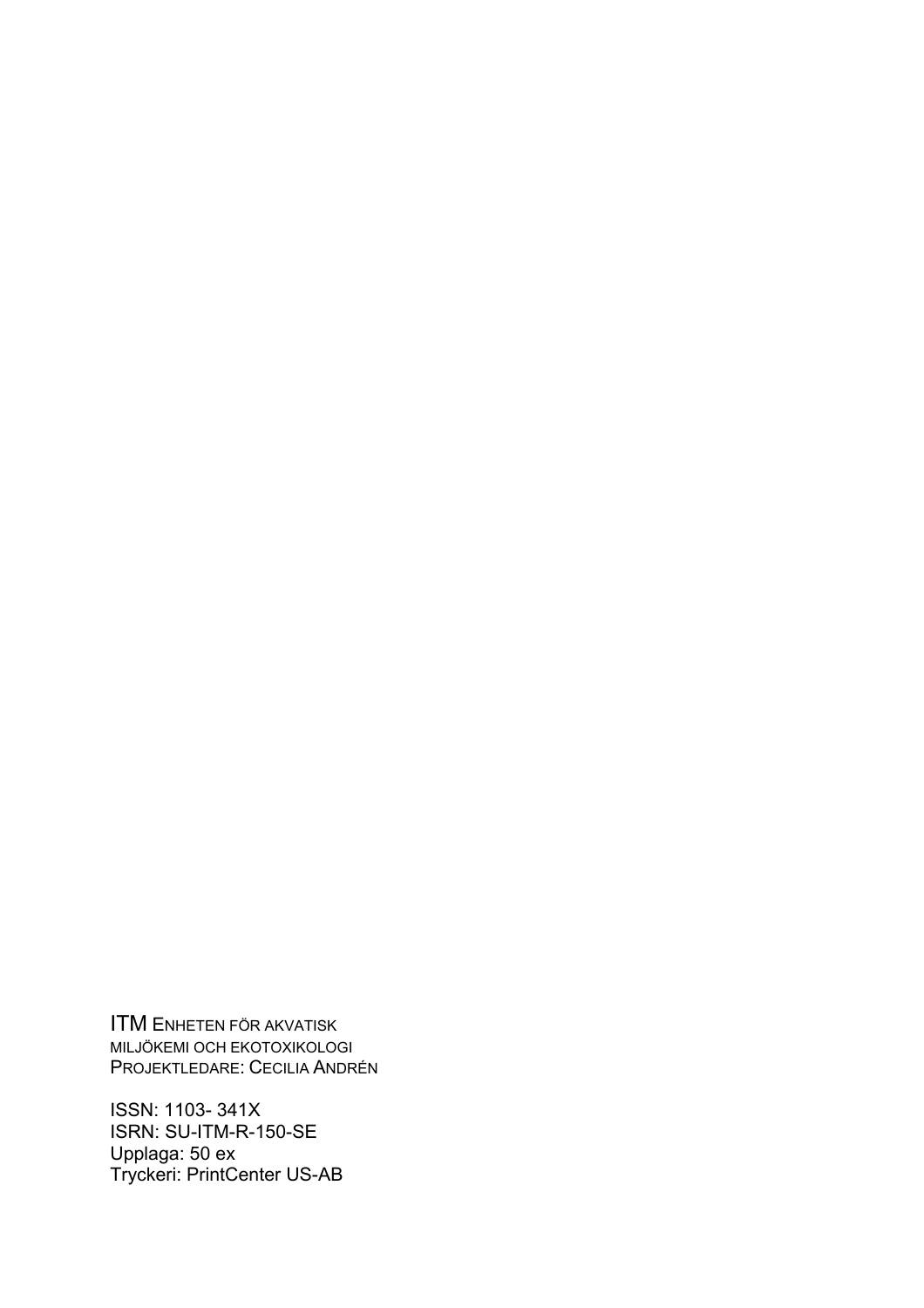# Compilation and analysis of benthic macroinvertebrate data

in IKEU streams

Brendan McKie Per-Ola Hoffsten *\_à∏êå=j~äãèîáëí=*

Institutionen för ekologi, miljö och geovetenskap Umeå Universitet 901 87 Umeå



E-mail: brendan.mckie@emg.umu.se, per-ola.hoffsten@spray.se, bjorn.malmqvist@emg.umu.se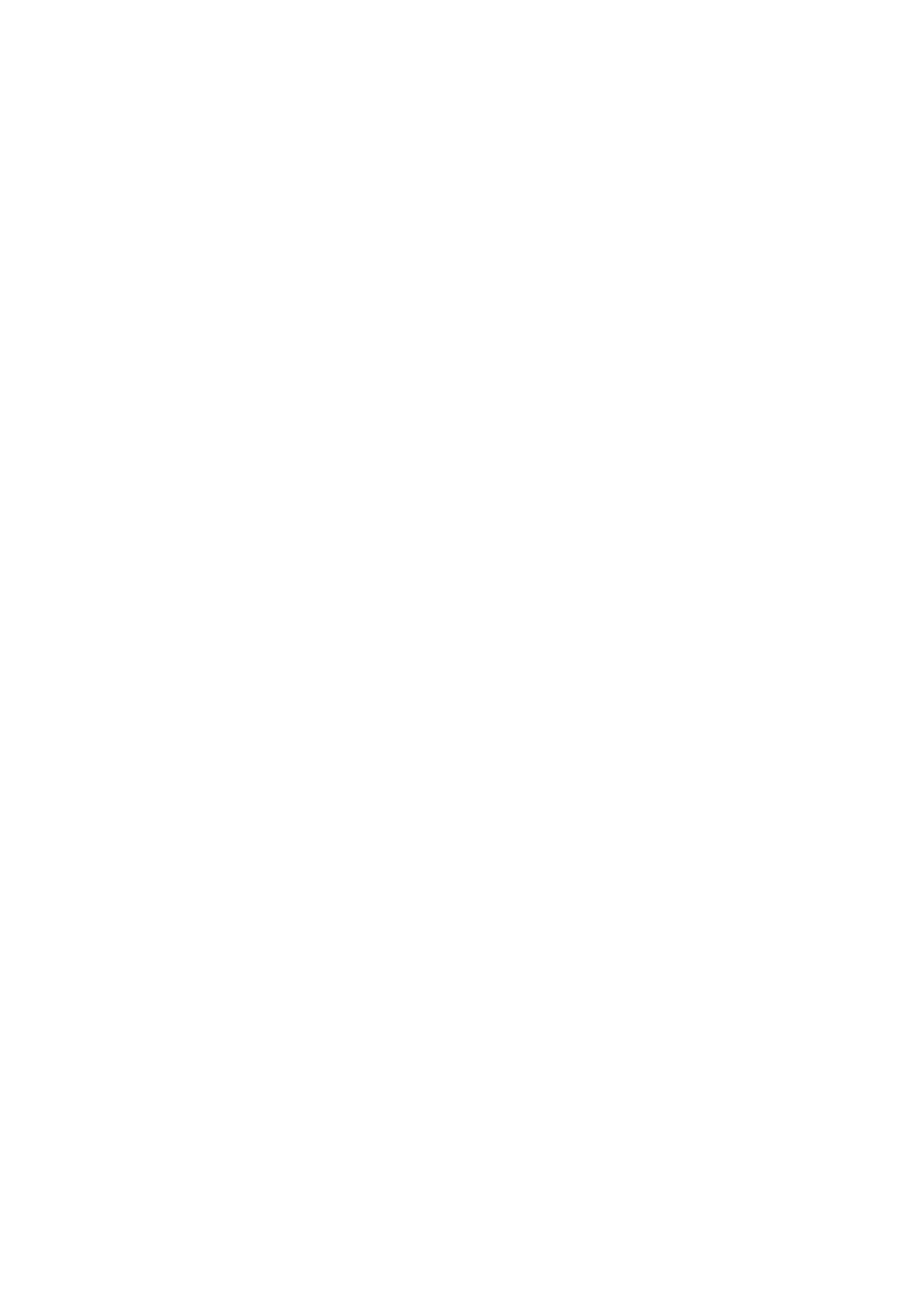## **Table of contents**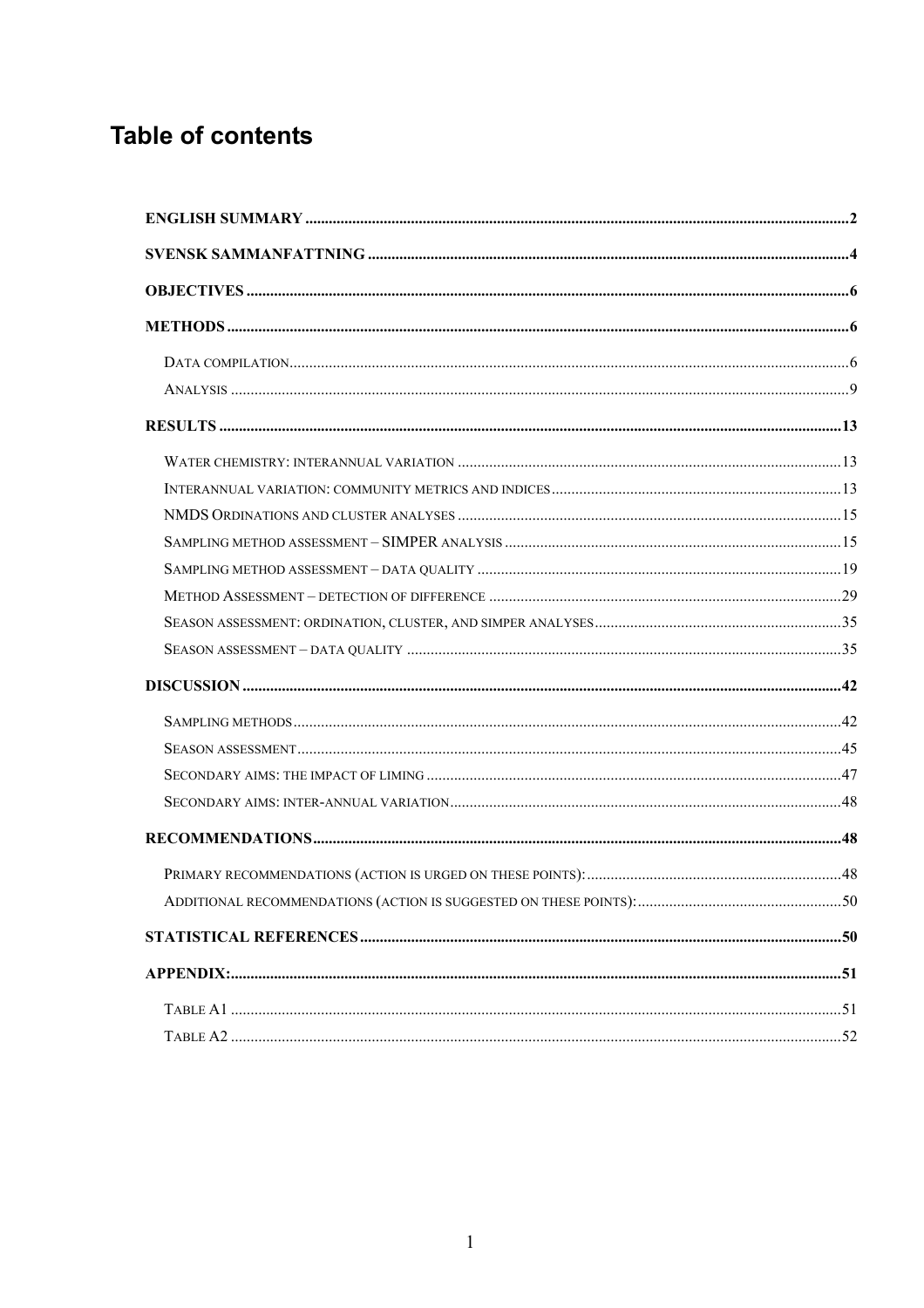## **English Summary**

We compiled stream macroinvertebrate and water chemistry data collected as part of the *Integrerad Kalknings Effekt Uppföljning* (IKEU) program over a 12 year period (1994-2005). Analysis of the compiled data addressed two main objectives (i) An assessment of two stream macroinvertebrate sampling methods, M42 and Surber, in relation to the biomonitoring of limed streams, and (ii) an initial assessment of sampling in both autumn and spring. Secondary objectives included (i) an assessment of the impact of liming on stream macroinvertebrate faunas and (ii) an initial assessment of interannual variation in the data.

Most analyses concentrated on the period 1998-2002, for which data for both sampling methods and a complete set of limed and reference streams were available. In order to distinguish between the performance of the Surber and M42 sampling methods, three questions were addressed: (i) which method is best for collecting an assemblage of invertebrate taxa that reflects the acid status of the environment? (ii) Which method better samples a range of acid sensitive taxa? (iii) Which method is better able to distinguish between limed and reference sites? Similar questions were asked in comparing samples collected in autumn and spring. Canonical Correspondence Analysis (CCA) and Mantell's test were used to assess the fit of the multivariate species data to acidity-related environmental data, while the ability of the multivariate data to model environmental data was assessed using Weighted Averaging (WA). Correlations between environmental variables and several acidity indices, calculated from the multivariate species data, were assessed using Kendall's tau correlation. The acid sensitivity of taxa was scored following current definitions used in the formulation of Medins index. The ability of the methods to distinguish liming impacts was investigated using standard hypothesis testing techniques (Analysis of Similarities, Analysis of Variance), and Similarity of Percentages (SIMPER).

In general, data collected using the M42 method was more closely associated with aciditiyrelated environmental data, and more effectively sampled acid-sensitive taxa. Discrimination between limed and reference streams was also slightly better for M42. There was little evidence that sampling using two methods added substantial extra information compared with sampling using one method. In contrast, neither spring nor autumn sampling consistently performed better, but spring sampling did appear to add some extra information over that gained from autumn sampling. Overall, there was no marked general divergence in the macroinvertebrate assemblage structure of limed and reference streams, or in the acid status of these streams, as indicated by several acidity indices. However, multivariate analyses indicate the faunas of limed and reference streams are not identical, and the responses of individual streams to liming varied. Limitations in the current set of regularly monitored streams, including the lack of both acid reference sites and control of non-acidity related environmental variation, render a robust assessment of the impact of

2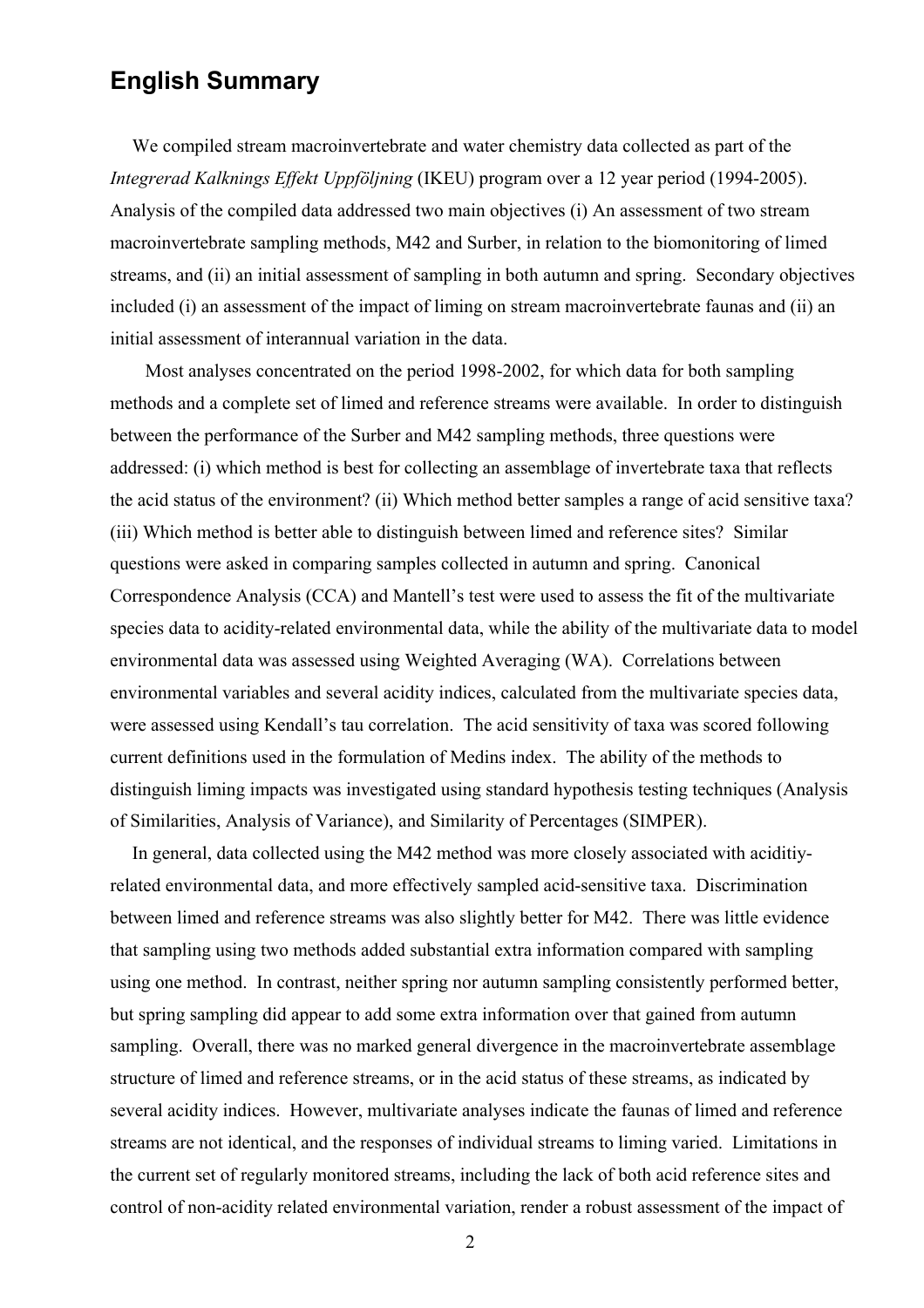liming difficult. The strongest interannual pattern in the data appeared to reflect differences in the intensity of M42 sampling.

Following the work presented here, the following recommendations are made: Strong recommendations (action is urged on these points):

- 1) Sample using one method only
- 2) Sample using the M42 method (but see caveat detailed in the text)
- 3) Clearly define specifications for M42 sampling and ensure that staff are well-trained in the method, and that specifications are closely followed.
- 4) Use resources saved from the termination of Surber sampling to expand the breadth of biomonitoring: Expand geographic coverage, and the set of reference streams (consider acid references, and paired reference sites with rigorously defined characteristics).
- 5) Analyse the current data file more deeply, particularly in relation to the impact of liming and interannual variation in the data.

#### Additional recommendations (action is suggested on these points):

- 6) Consider sampling in both autumn and spring, but if only one season can be sampled, autumn is preferred.
- 7) Consider expanding the IKEU data set by incorporating data from other sources (e.g. from local government authorities)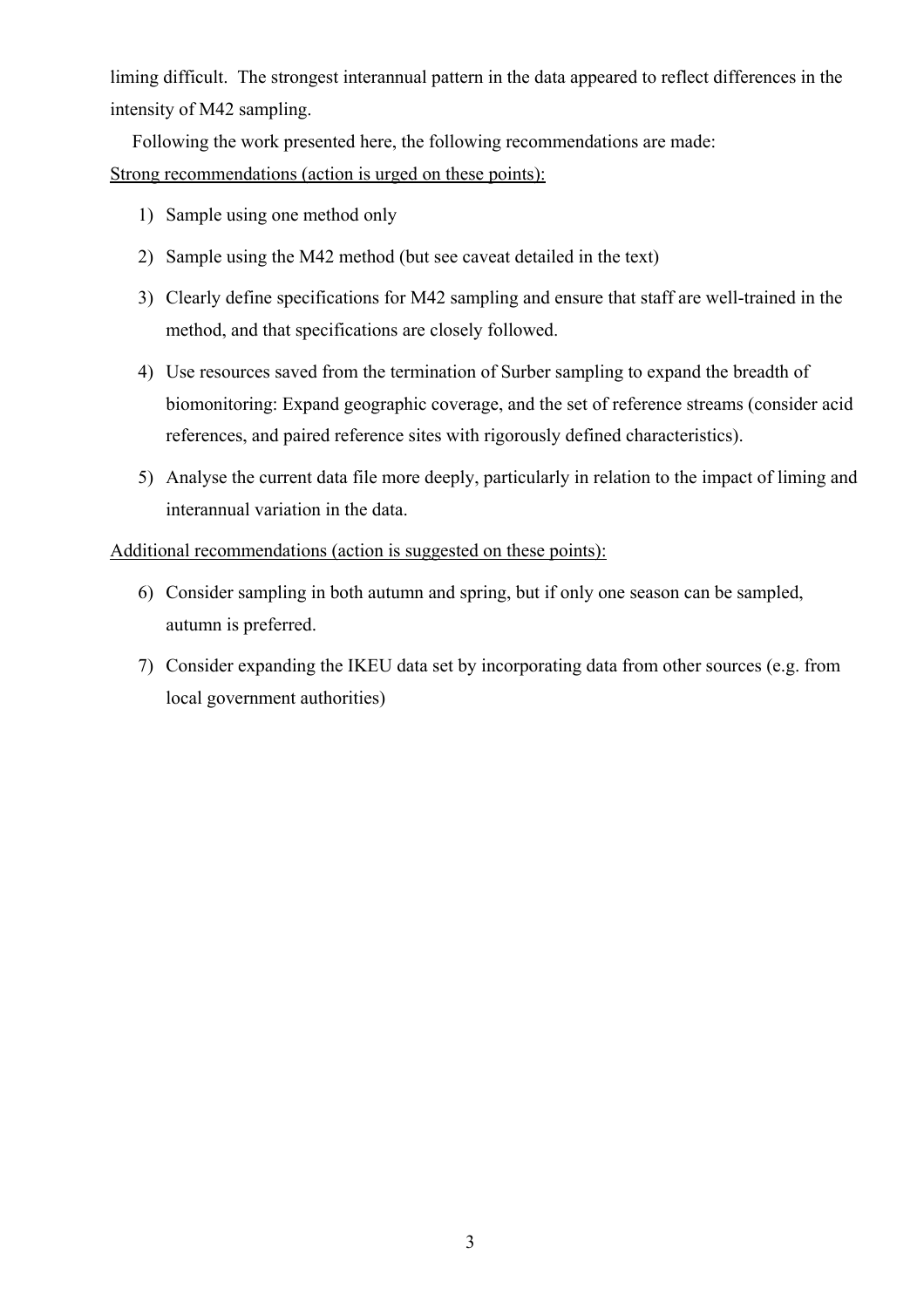## **Svensk Sammanfattning**

Vi sammanställde bottenfauna- och vattenkemidata som insamlats under en 12-års period (1994- 2000) inom IKEU-programmet. Analyserna av sammanställda data avsåg två huvudmålsättningar: 1) att utvärdera två metoder för provtagning i rinnande vatten av bottenfauna (M42 och Surber), samt 2) en första utvärdering av provtagning utförd både vår och höst. Som delmålsättningar identifierades 1) en utvärdering av kalkningens effekter på bottenfaunan i rinnande vatten, och 2) en första utvärdering av mellanårsvariationen i datamaterialet.

Analyserna koncentrerades huvudsakligen till perioden 1998-2002 för vilken fullständiga data beträffande de två metoderna samt för både kalkade och referensvattendrag fanns tillgängliga. För att kunna skilja ut hur väl Surber- resp. M42- metoderna fungerade undersöktes tre frågeställningar: 1) Vilken metod fungerar bäst för att samla in sådana taxa som speglar miljöns försurningsstatus? 2) Vilken metod fungerar bäst för att samla störst antal försurningskänsliga taxa? 3) Vilken metod särskiljer kalkade och referensvattendrag bäst? Kanonisk korrespondensanalys (CCA) och Manteltest användes för att anpassa multivariata artdata till surhetsrelaterade miljödata, medan 'weighted averaging' (WA) användes för att undersöka förmågan att med hjälp av multivariata artdata modellera miljödata. För korrelationssamband mellan miljövariabler och ett flertal surhetsindex, beräknade från multivariata artdata, användes Kendalls Tau. Olika taxas surhetskänslighet bedömdes enligt Medins surhetsindex. De olika metodernas förmåga att urskilja effekter av kalkningen bedömdes med hjälp av standardmetoder för hypotestestning (likhetsanalys, variansanalys) och 'procentlikhetsanalys' (SIMPER).

I de flesta fall låg data som insamlats med M42-metoden närmare surhetsrelaterade miljödata och dessutom fungerade denna metod bättre för insamling av surhetskänsliga arter. Separation av kalkade vattendrag och referensvattendrag var också något lättare med M42-metoden. Knappast något talade för att en påtagligt ökad mängd information erhölls till följd av att man använde två i stället för en provtagningsmetod. Däremot fungerade varken endera vår- eller höstprovtagning konsekvent bättre än den andra även om vårprovtagning tycktes ge något mer information än höstprovtagning. På det hela taget fanns ingen tydlig generell skillnad mellan bottenfaunans sammansättning i kalkade bäckar respektive i referensbäckarna, och inte heller med avseende på surhetstillståndet så som detta bestämts genom tillämpningen av flera försurningsindex. De multivariata analyserna antydde dock att faunan i dessa vattendragstyper skilde sig åt och att responsen på kalkning varierade individuellt mellan olika bäckar. Begränsningar med avseende på den nuvarande uppsättningen regelbundet undersökta bäckar, inkl. bristen både på sura referensvattendrag och på icke-försurningsrelaterad omvärldsvariation, försvårar en robust uppskattning av kalkningens effekter. Det starkaste mellanårsmönstret i datamaterialet tycktes avspegla skillnader i intensiteten av hur M42-metoden tillämpats.

4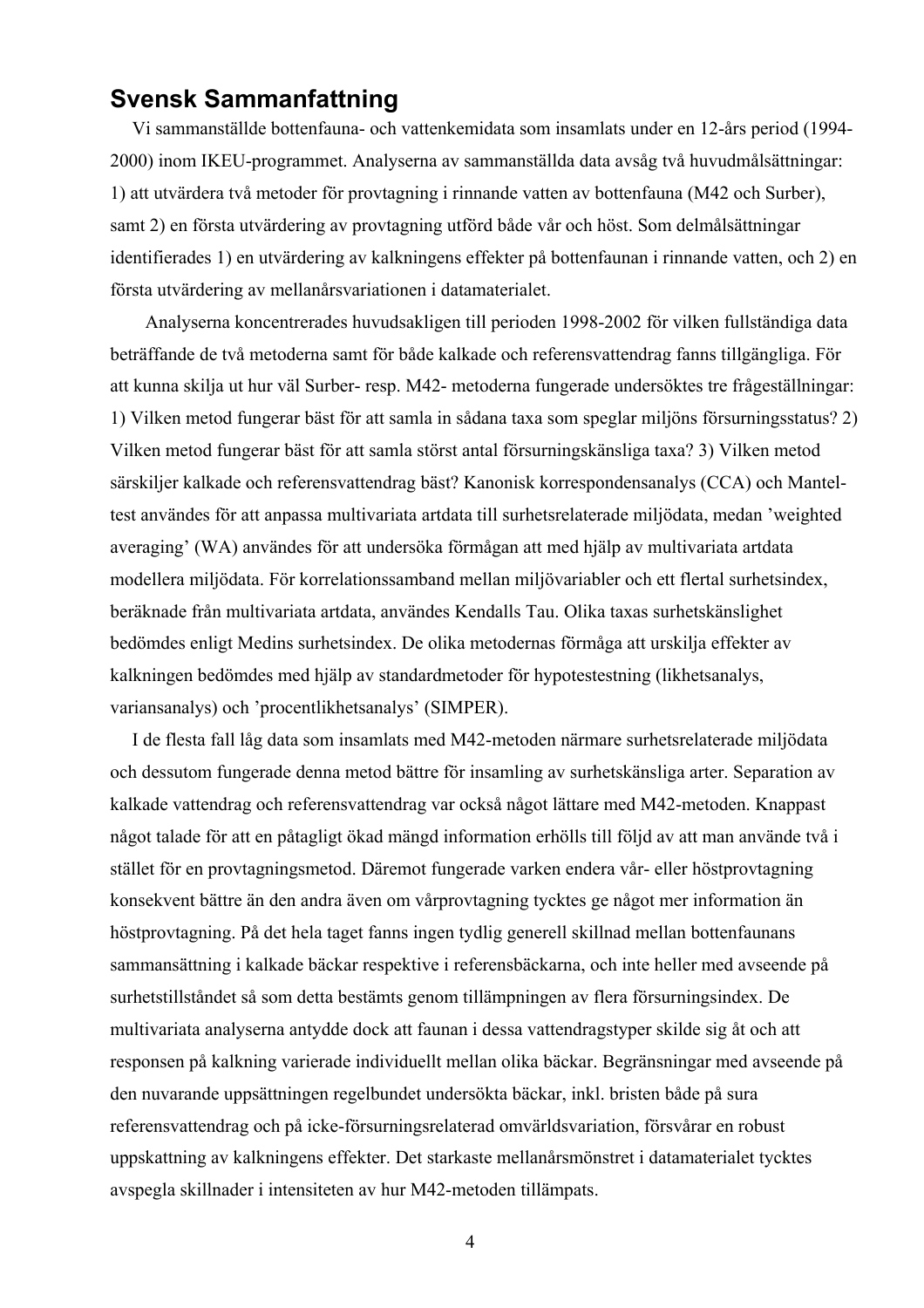Baserat på föreliggande arbete kan följande rekommendationer göras:

Primära rekomendationer:

- 1. Begränsa provtagningen av bottenfaunan till en metod.
- 2. Använd M42-metoden (men det finns en hake se texten).
- 3. Klargör specifikationerna för M42-metoden, och ge personalen ingående träning i metodiken.
- 4. Använd de resurser som sparas genom att Surber-provtagning upphör till att utöka den biologiska kontrollen: Utvidga den geografiska täckningsgraden och uppsättningen referenslokaler (överväg att inkludera sura referensbäckar samt definiera referensvattendragens egenskaper mera rigoröst).
- 5. Utför fördjupade analyser av den nu upprättade databasen, särskilt med avseende på kalkningseffekter och mellanårsvariation hos data.

#### Ytterligare rekommendationer:

- 6. Överväg fortsatt provtagning av bottenfaunan både vår och höst. Om bara en årstid kan provtas är hösten att föredra.
- 7. Överväg en utvidgning av IKEU-datamaterialet genom inkorporering av data från andra källor (exempelvis från länsstyrelserna).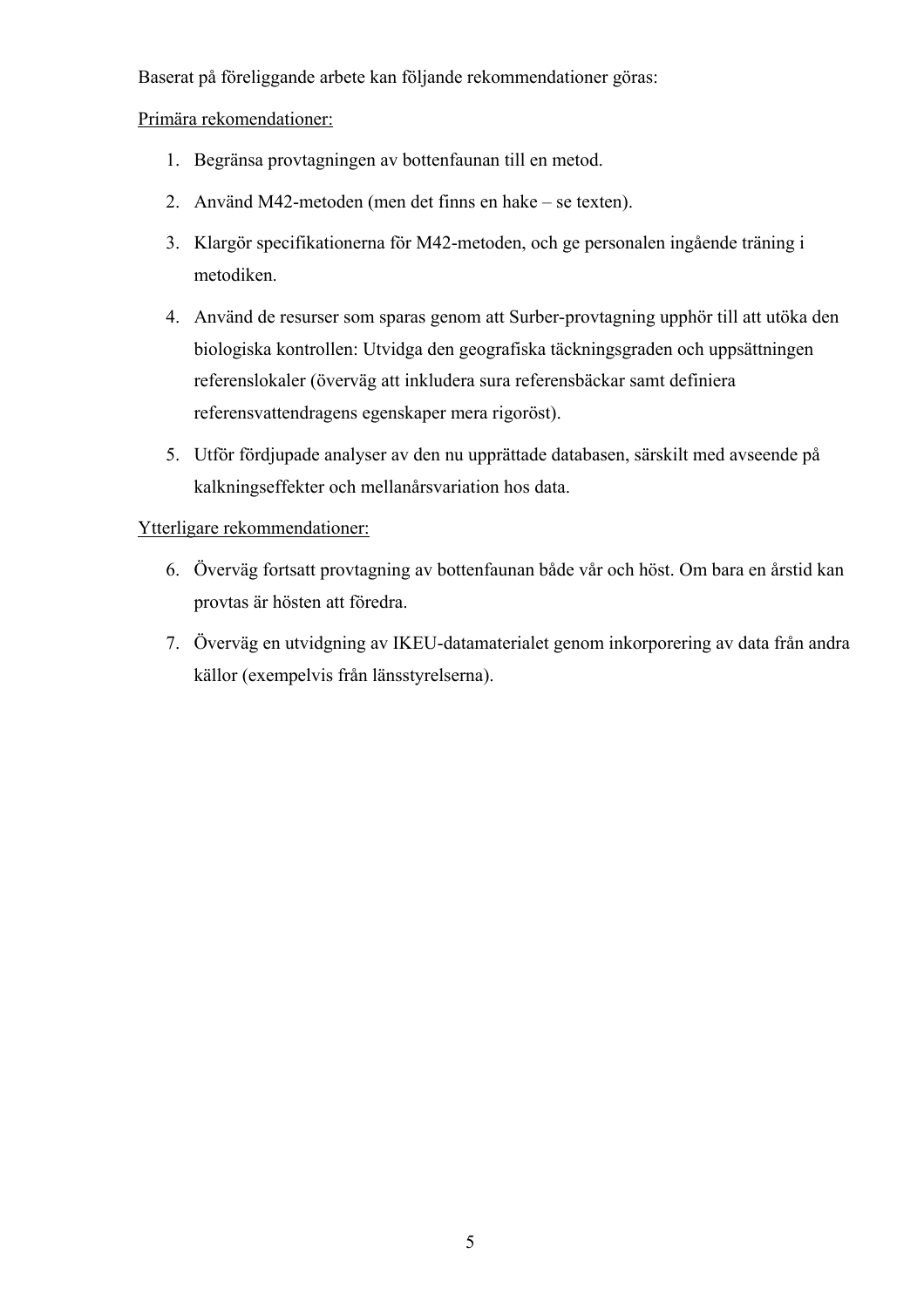## **Objectives**

The current analysis of IKEU data has three main objectives:

- 1) The compilation of disparate IKEU stream macroinvertebrate species and physico-chemical data, collected by different agencies over many years
- 2) An assessment of two stream macroinvertebrate sampling methods, M42 and Surber, in relation to the biomonitoring of limed streams
- 3) An initial assessment of sampling at two different times each year, autumn and spring, in relation to the biomonitoring of limed streams

Secondary objectives of the analyses include:

- 1) An initial assessment of the impact of liming, with reference to a set of unlimed circumneutral streams
- 2) An initial investigation of inter-annual patterns in the data

Note that these secondary objectives are largely investigated as they relate to the primary objectives. Detailed investigations of the impact of liming (e.g. a species- or stream-level assessment, or the extent of deleterious effects) or longer term trends (e.g. community persistence and longer term responses to liming) were beyond the scope of the current assessment, but are worthy goals for future analyses, given the wealth of data available.

## **Methods**

#### *Data compilation*

Species data were initially delivered in several separate files, as compiled by the different agencies responsible . The first set comprised data from annual autumn sampling conducted over the period 1994-1999. The second set included both autumn data and some spring data for a subset of streams, covering the period 2000-2002. The third set comprised extensive data collected in both autumn 2004 and spring 2005. In the first two data sets (collectively covering 1994-2002), benthic macroinvertebrates were sampled using two methods (M42 and Surber), with data for these methods generally stored in separate worksheets or files. Macroinvertebrate sampling over 2004-05 utilised the M42 method only.

Data was compiled for 23 streams, for which data was generally available from 1998 on (the first year a full set of limed and reference streams were sampled). Appendix one lists the chosen

6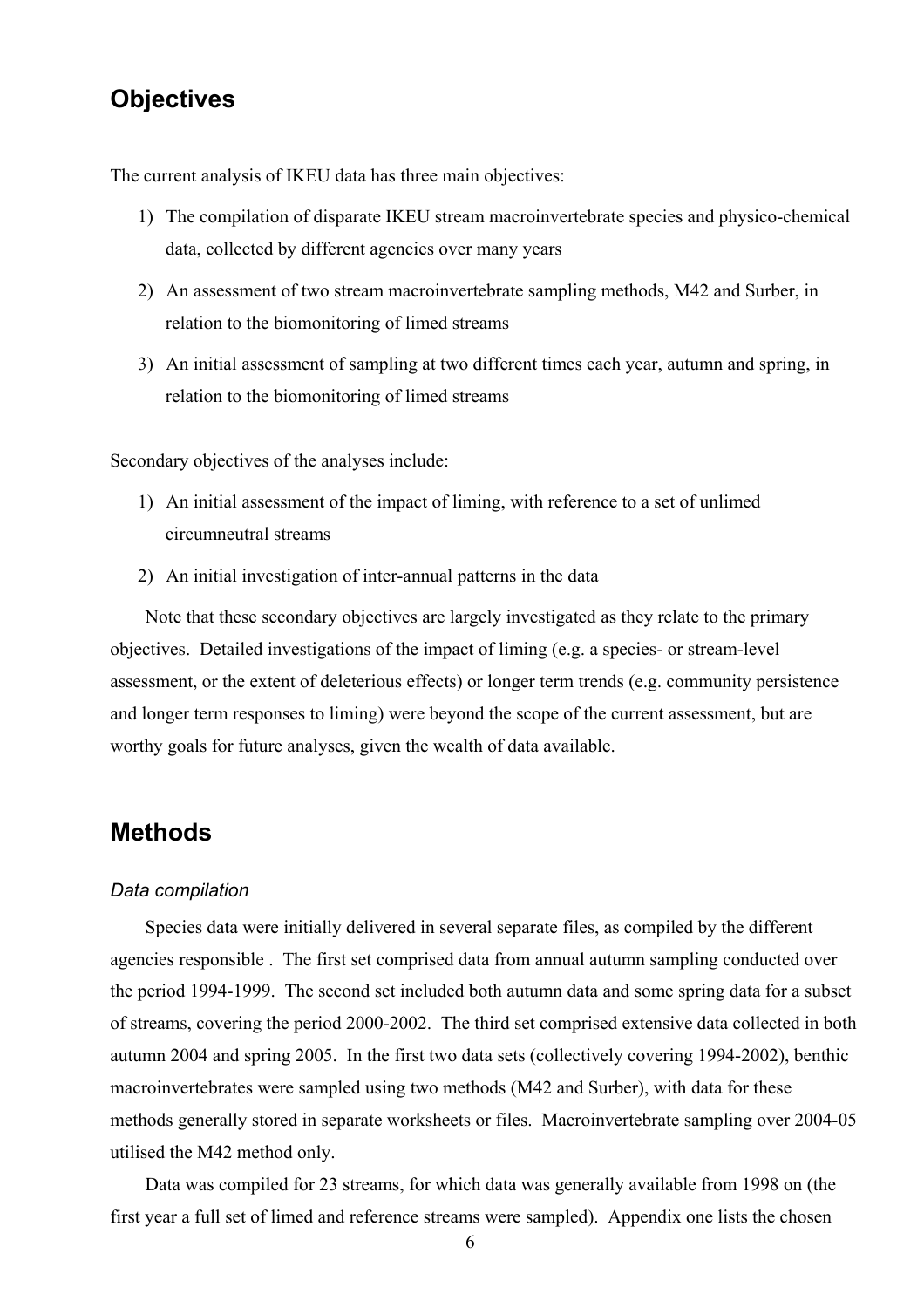streams, with a summary of some important physico-chemical features. Additionally, for streams with longer records (most limed streams and the acid reference Laxbäcken), data were compiled back to and including 1994.

Because many different workers performed species identification over several years, it was necessary to screen the data during the compilation process, and either remove or harmonise obvious inconsistencies among the various files. Accordingly, the following modifications were made during compilation:

- 1) Meiofauna and fish: representatives of these groups sometimes occurred in the identified samples, but the extent to which they were enumerated and identified varied. Since the samples were collected for macroinvertebrate biomonitoring, and given that neither the M42 nor Surber method is designed for sampling these elements, all meiofauna (mostly microcrustaceans) and fish were excluded from the data file.
- 2) Mutually exclusive identification: in several cases, identical taxa were identified differently in different files. For example, before 2000, all *Pisidium* sphaeriids were identified as *Pisidium*, whereas after this date none were identified to this level, but rather to Sphaeriidae, a category that does not exist in the earlier file. As these categories never overlapped and clearly correspond to the same taxon, they were pooled in the compilation file.
- 3) Uncertain identifications: from year to year there were differences in the level of certainty with which some species were identified. For example, the following categories were used for uncertain *Leuctra* in different years:
	- a. Leuctra fusca-digitata-other
	- b. Leuctra fusca-digitata-hippopus
	- c. Leuctra other

As none of these categories were used in every year, and almost never co-occurred within a single year (which would indicate consistent separation of distinctive taxa), and as *fusca* and *digitata* are notoriously difficult to distinguish when smaller, all these categories were pooled (as "*Leuctra* other").

4) Difficult groups: some groups are difficult to identify without specialist specimen preparation and identification. An example is the Chironomidae, which can be recognized to subfamily using a light microscope, but require slide preparation for identification to species. In all samples, most chironomids were identified to subfamily, but some individuals in some years were identified to species, indicating processing by a chironomid specialist. However, as this expertise was clearly not available in all years, and because the set of species distinguished in a given year was small, most chironomid species were pooled at the subfamily level. The exception is *Stenochironomus*, which is distinctive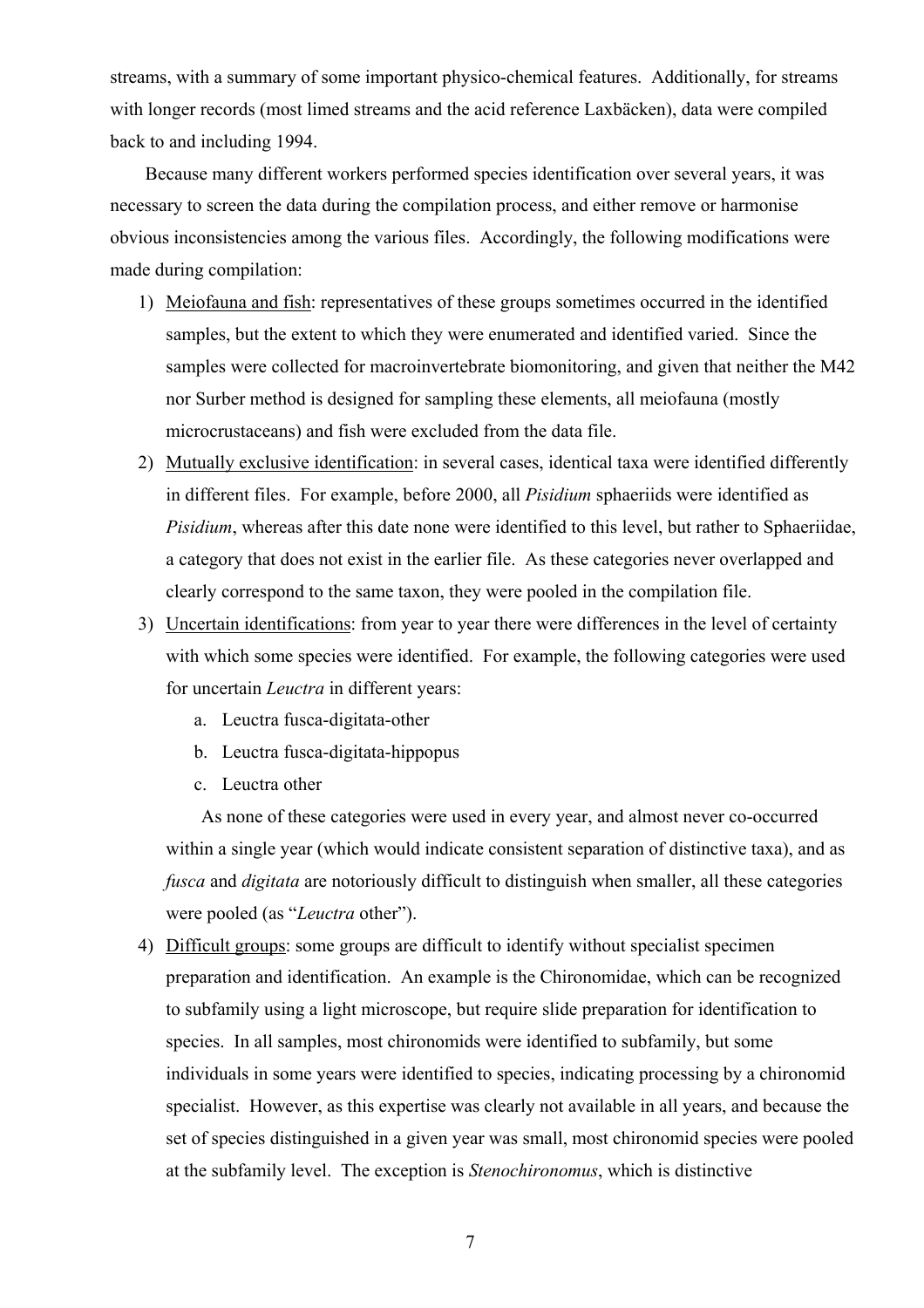morphologically, allowing easy identification without slide preparation, and which appeared to be distinguished in all years.

Despite these problems, the number of changes necessitated was actually very small, and the vast majority of original identifications were retained. In the resultant file "IKEU compiled species data", it was necessary to store the Surber and M42 data on separate spreadsheets, as the number of species distinguished exceeded the capacity of a single excel sheet.

Physico-chemical data were also delivered in several separate files, but these did not have the same problems of inconsistency as the species data. All available variables (e.g. discharge, water chemistry, depth, temperature, cations, forest type and land use) were incorporated, with missing values left blank. In all cases, mean data for the 12 months prior to the relevant macroinvertebrate sampling date were compiled. Thus the compiled data file is to be used in conjunction with the macroinvertebrate data. In many cases, maxima and minima for relevant variables were compiled also.

Biotic indices and community metrics were delivered already calculated for all years except 2004 and 2005, which were consequently calculated from the compiled data file. Indices can be time consuming to calculate, and so only the following were calculated for the 2004/05 data:

#### Acidification indices

- a. Medin's acidification index
- b. The ratio of total Baetis abundance (a) to total Plecoptera abundance (B:Pa)
- c. The ratio of total Ephemeroptera richness (r) and abundance to total Plecoptera richness and abundance (E:Pr and E:Pa)

Other communitiy metrics:

- a. The sumof Ephemeroptera, Plecoptera and Trichoptera richness (EPTr) and abundance (EPTa)
- b. Shannon,s diversity index (H')
- c. Total abundance
- d. Total species richness

These indices and metrics were focused on in subsequent analyses. Because different workers calculated indices from different data sets, there may be some variation in how the indices were calculated from year to year. Unfortunately, wholesale recalculation of earlier indices was beyond the scope of this work. For those indices relying on the number of individuals and taxa in a defined subset of the assemblage (e.g. Medins) this should not be overly problematical, as the relevant taxa were generally identified consistently from year to year. Nevertheless, this is a shortcoming, and it is advisable that at least those metrics calculated from the entire assemblage (Shannon's diversity, total species richness and abundance), and preferably all indices, be recalculated for all years prior to any serious analysis of long-term trends in the data, to ensure consistency.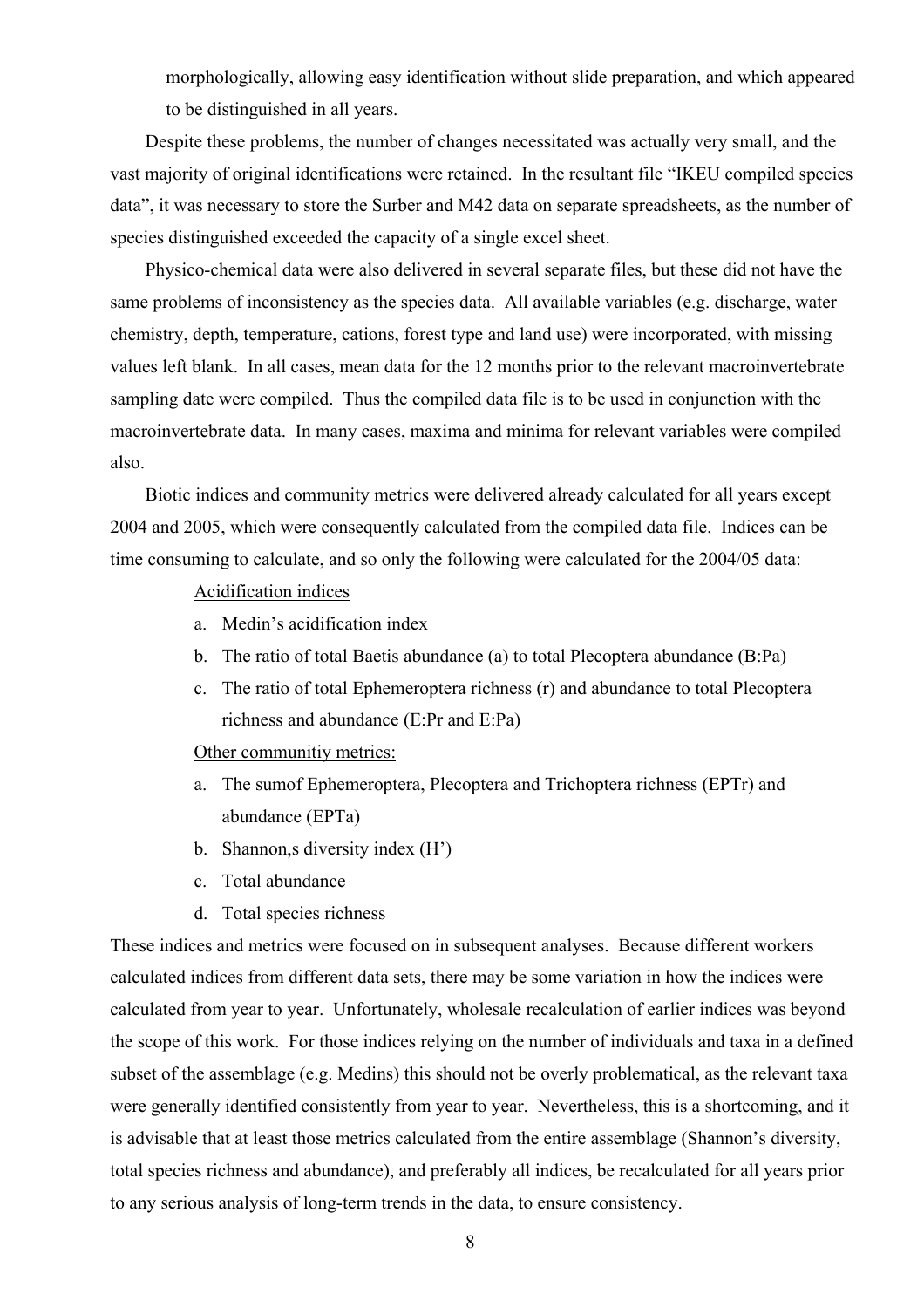#### *Analysis*

#### I) Data preparation

The compiled species data was little modified prior to detailed multivariate analyses. Uncertain species identifications that were unlikely to represent novel taxa were removed (e.g. *Nemoura* sp. was removed, since multiple species from this genus were identified from each stream, and it is unlikely the unidentified individuals represented distinct new taxa). Otherwise all clearly distinguished taxa were retained, because in distinguishing between two sample methods, especially in relation to acidity, the collection of rare (potentially acid sensitive) taxa is just as important as collection of common taxa.

#### II) Exploratory Data Analysis

Exploratory data analysis was undertaken to describe major patterns in the data, prior to more detailed investigation of the main objectives outlined earlier. Species abundances were ordinated separately for each year using **non-metric multidimensional scaling (nMDS)** with Bray-Curtis dissimilarities (Clarke 1993). Plots from these ordinations are presented with both sample method (M42 or Surber) and lime treatment (lime or reference stream) categories overlaid. Similarities in faunal composition according to sample method and lime treatments were assessed additionally using **unweighted pair group method with arithmetic mean (UPGMA) cluster analysis** (Sneath & Sokal 1973). These analyses were conducted using *PC-ORD for Windows* (Version 4.0, © 1999 MjM software, Oregon USA)*.* 

Divergences in faunal composition according to sampling technique were tested statistically using **Analysis of Similarities (ANOSIM)**, available in *Primer for Windows* (Version 5.2.9, © 2002 Primer-E Ltd.). ANOSIM tests for differences between similarity matrices (generated using Bray-Curtis similarities), through calculation of the global test-statistic "Rho". Rho varies between 0 and 1, with a Rho value closer to 1 indicating that similarities are greater within than between sets of replicates, while a value of zero indicates uniform similarities between and within sets (Clarke & Gorley 2001). Sampling method and stream were both fitted within one ANOSIM, with sampling method nested within stream. Accordingly, the test for the sampling method effect averages across pairwise tests within stream groups, with different years comprising the replicates within each stream. Whilst the effect of method on assemblage composition could be tested separately for each year, the approach used here, utilizing data combined across years, is the only way to properly account for the presence of a stream blocking factor using ANOSIM. Following ANOSIM, the

**SIMPER (similarity percentages – species composition)** procedure, also available in *Primer,* was used to investigate the contribution of each species to mean Bray-Curtis dissimilarity between sites grouped by method treatment (Clarke & Gorley 2001).

Annual mean data for the major acidity related chemistry variables (pH, minimum pH, alkalinity, Calcium, TOC and inorganic Aluminium) and some biotic metrics (taxa richness,

9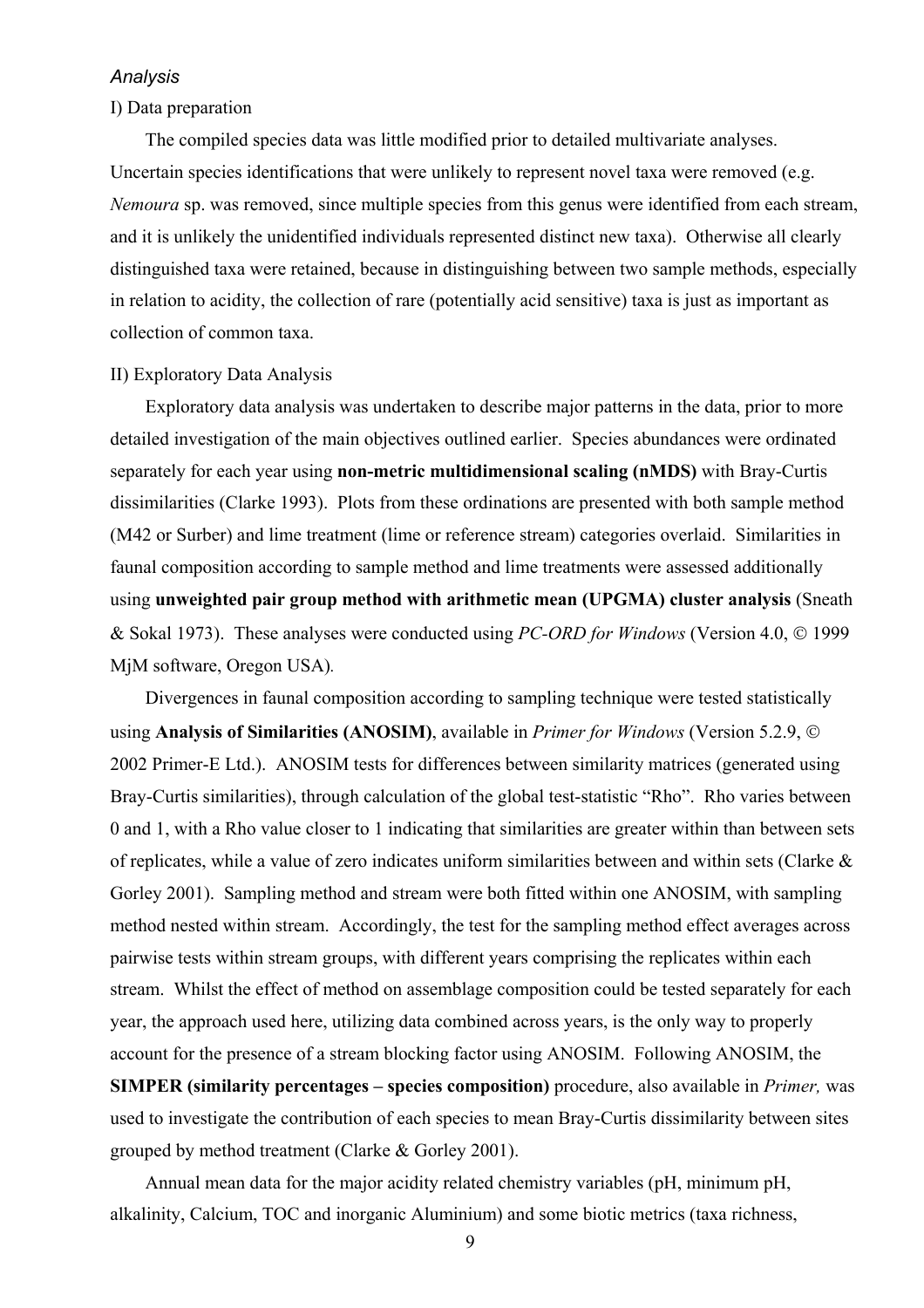abundance, Shannon diversity and Medins index) were also plotted, in order to identify aberrant streams and to gain a first impression of interannual variation.

III) Objective two: assessment of the M42 and Surber sampling methods

In order to distinguish between the quality of the Surber and M42 sampling methods, two questions were addressed (note that the word "quality" in this context relates to the ability of the sampling methods to distinguish between streams of differing acid status, and not to the rigour with which the data was collected.):

- 1) Which method is best for collecting an assemblage of invertebrate taxa that reflects the acid status of the environment?
- 2) Which method better samples a range of acid sensitive taxa?

A third question addressed the ability of the two methods to detect a treatment effect:

3) Which method is better able to distinguish between limed and reference sites? Because no single analysis is adequate for assessing all aspects of data quality, several different approaches were employed: Canonical Correspondence Analysis, Mantel's test, Weighted Averaging, non-parametric correlation, and the occurrence of acid sensitive taxa. A brief summary of each method follows. In all cases, separate analyses were carried out for each sampling method (Surber and M42) within each year. Note that although jointly collected M42 and Surber sample data were available from 1994-2003, the time-consuming nature of file preparation for most of these analyses necessitated a focus on the years 1998-2003, when a full set of reference and limed streams were available.

1) **Canonical Correspondence Analysis (CCA)**, using *PC-ORD,* was employed to assess the fit of the species data to four acidity related variables in multivariate space*.* CCA ordination forces ordination axes (eigenvalues) constructed from abundance data to be expressed in terms of a set of measured environmental variables (ter Braak 1986). This allows assessment of how the measured variables have influenced the distribution of stream sites within the ordination space. Four acidity-related variables were chosen for use in CCA analyses: pH, Calcium (Ca), total organic Carbon (TOC) and inorganic Aluminium (inorg. Al) concentration. These variables were generally not strongly autocorrelated (though inorg. Al and pH were correlated in some years), and reflect different aspects of the acid status of streams: low pH and high inorganic Aluminium are stressful for acid sensitive taxa, whilst TOC (strongly correlated with dissolved organic carbon) and Ca reflect the capacity of the water to buffer such stressful effects. Ca was chosen rather than alkalinity as this is the variable directly manipulated by the liming program, and Ca was less correlated with pH than alkalinity. These chemistry variables were range-standardised prior to analysis so that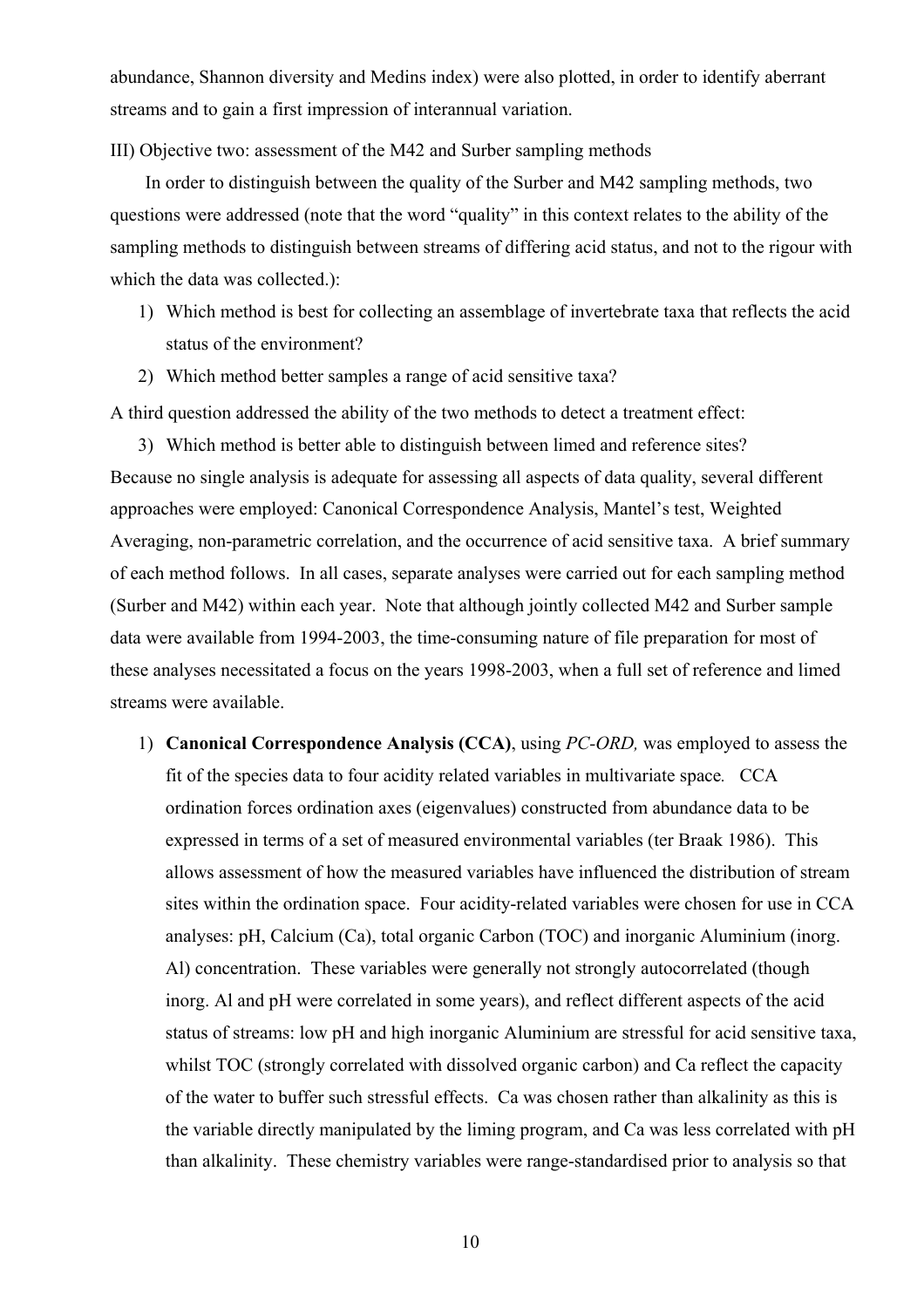all varied on the same scale, whilst species abundance data were natural log transformed. The following parameters were recorded from each analysis:

- a. Number of significant axes extracted: a Monte-Carlo randomization test was used to evaluate the null hypothesis of no relationship between a given ordination axis extracted during the CCA and the acidity data.
- b. Percentage of variance in the species data explained by the significant axes: the percentage explained only by those axes selected as significant by the Monte-Carlo test. A CCA ordination of species data that reflects well the acidity data should extract significant axes, and explain a relatively high percentage of variance.
- 2) A **Mantel Test**, also available in PC-Ord was used to assess the null hypothesis of no relationship between the species data for each sampling method and the same four acidityrelated environmental variables assessed in the CCA (pH, Ca, TOC and inorg. Al). From these tests, the standardized Mantel statistic (r, analogous to a Pearson correlation coefficient) and the associated significance level were recorded.
- 3) **Weighted averaging (WA)** was used to model the relationship between species abundances and each of the acidity variables pH, Ca, TOC and inorg. Al. WA modeling is based on the idea of the ecological niche (ter Braak & Looman 1987) in that it assumes (i) that the response of a given species to a given environmental variable is unimodal, with an optimal point at which abundance is maximal, and (ii) that species are segregated according to the environmental variable (i.e. each species will have a different optimum). Such modeling can be used to describe a community's responses to a set of environmental variables, and consequently to predict environmental variables from species composition data, a widespread application of WA in paleaoecology (Birks 1998). Here, WA was used to predict pH, Ca, TOC and inorganic Al for each stream from the multivariate species data. Following this, the correlation  $(r^2)$  between the observed and predicted values for each acidity variable was calculated separately for both methods from each year. This correlation coefficient is higher when a data set is better able to predict the given environmental variable. Both WA models and correlations were generated using C2 (Version 1.4.2, © 2003-05, Steve Juggins and the University of Newcastle, UK), with application of tolerance down-weighting to control for the likelihood that niche widths are not equal for all species.
- 4) Separate Non-parametric **Kendall's tau-b correlations** between four acidity indices (Medins index, B:Pa, E:Pr, E:Pa) and selected acidity-related variables (pH, Ca, TOC and inorg. Al) were calculated for each sampling method. Non-parametric methods were used because of variability in the form of the relationships among the indices and variables.

11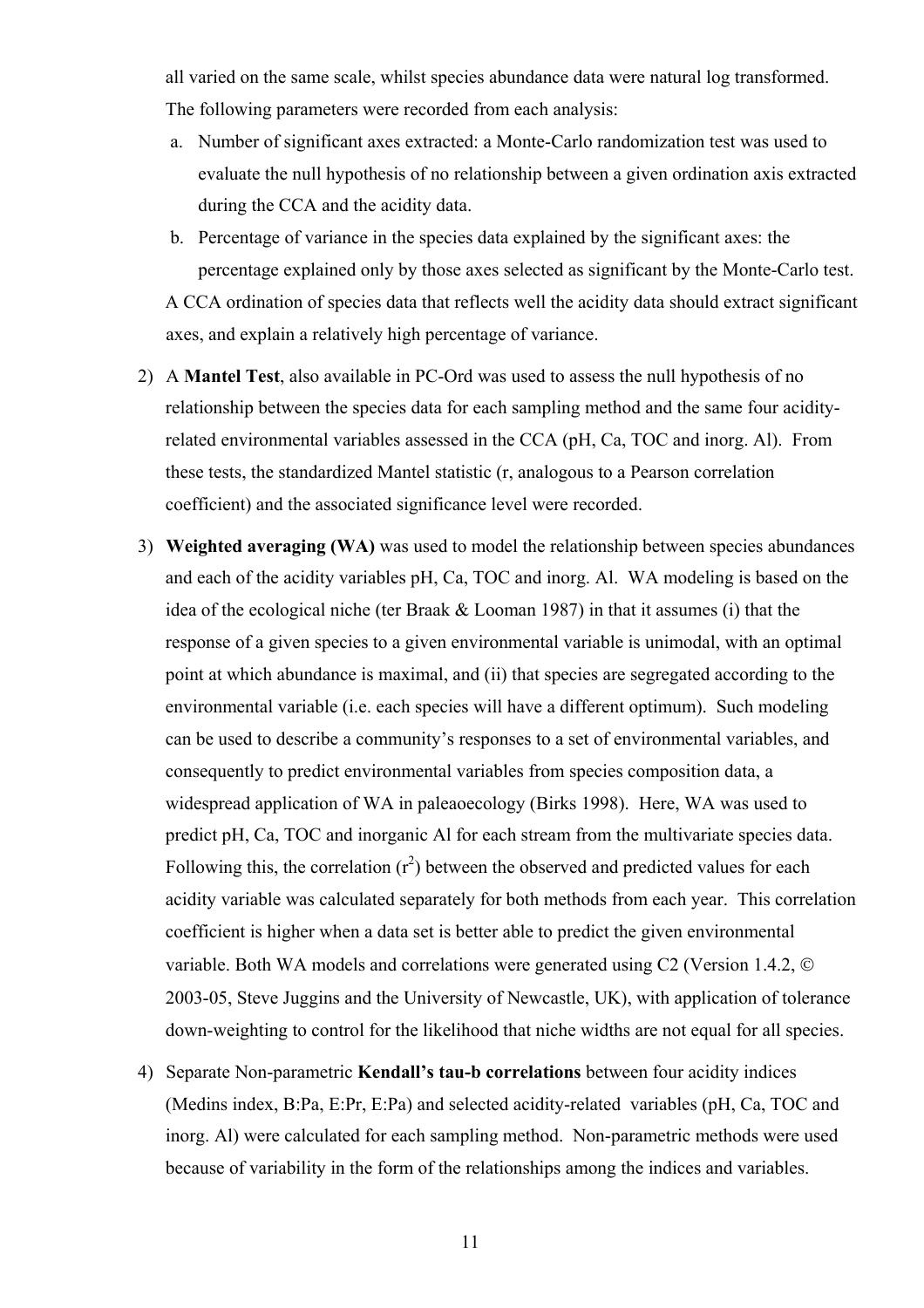5) The **acid sensitivity** of each taxa was scored according to the scheme used in the formulation of Medins index (current specifications: www.naturvardsverket.se). This scheme ranks taxa from 0-3, with 0 being acid insensitive and 3 highly sensitive. Taxa ranked 1-3 are hereafter termed "acid-sensitive taxa", with those ranked 2 or above (and thus having a strong influence on the value of Medins index) are additionally termed "highly sensitive taxa". For each year it was also noted whether each acid sensitive taxon was more common in M42 or Surber samples.

The ability of the two sampling methods to distinguish between limed and reference streams was investigated using univariate ANOVA and multivariate ANOSIM and SIMPER techniques. Indices calculated from the two sampling methods for each year were subjected to one-way ANOVA, with liming treatment fitted as the between subjects factor, and streams as replicates. Indices were transformed where necessary to satisfy parametric assumptions. Differences in species assemblages attributable to liming were assessed using ANOSIM, with streams treated as replicates, while SIMPER was used to quantify percent dissimilarity between limed and control stream assemblages, and identify those species explaining most of the dissimilarity.

#### IV) Objective 3: assessment of seasonal effects on sampling

The same analyses used to distinguish the quality and performance of data collected using Surber and M42 sampling were also used to distinguish data collected in autumn and spring. Data were available for a variable subset of streams from Spring 2000-2002, but this comprised 4-7 streams with only 1-2 reference streams, and is thus not comparable with data collected during autumn over those years. Accordingly, seasonal analyses focused only on the autumn 2004 and spring 2005 data, when a full set of limed and reference streams were sampled. In ANOVA models, "season" was fitted as a repeated measures factor within streams (subjects).

#### V) Significance levels

The emphasis of analyses presented here is on distinguishing the performance of different sampling methods, rather than strictly testing hypotheses about differences between groups. Many hypotheses tests conducted as part of these analyses (e.g. the CCA Monte-Carlo test, Mantel and Kendall's tau correlation tests, ANOSIM and ANOVA) lacked power because (i) most of the data were relatively noisy, (ii) the number of replicates was often low, and (iii) many tests involved relatively insensitive non-parametric statistics. Accordingly, for all analyses involving hypothesis testing, tests with significance levels ranging up to the  $10\%$  level ( $p = 0.1$ ) are emphasised. This is not to suggest that significance levels greater than 0.5 should be used to reject null hypotheses, but is done merely so that cases in which strong but marginally significant  $(0.05-0.1)$  trends exist are not overlooked in assessing the success of the sampling methods.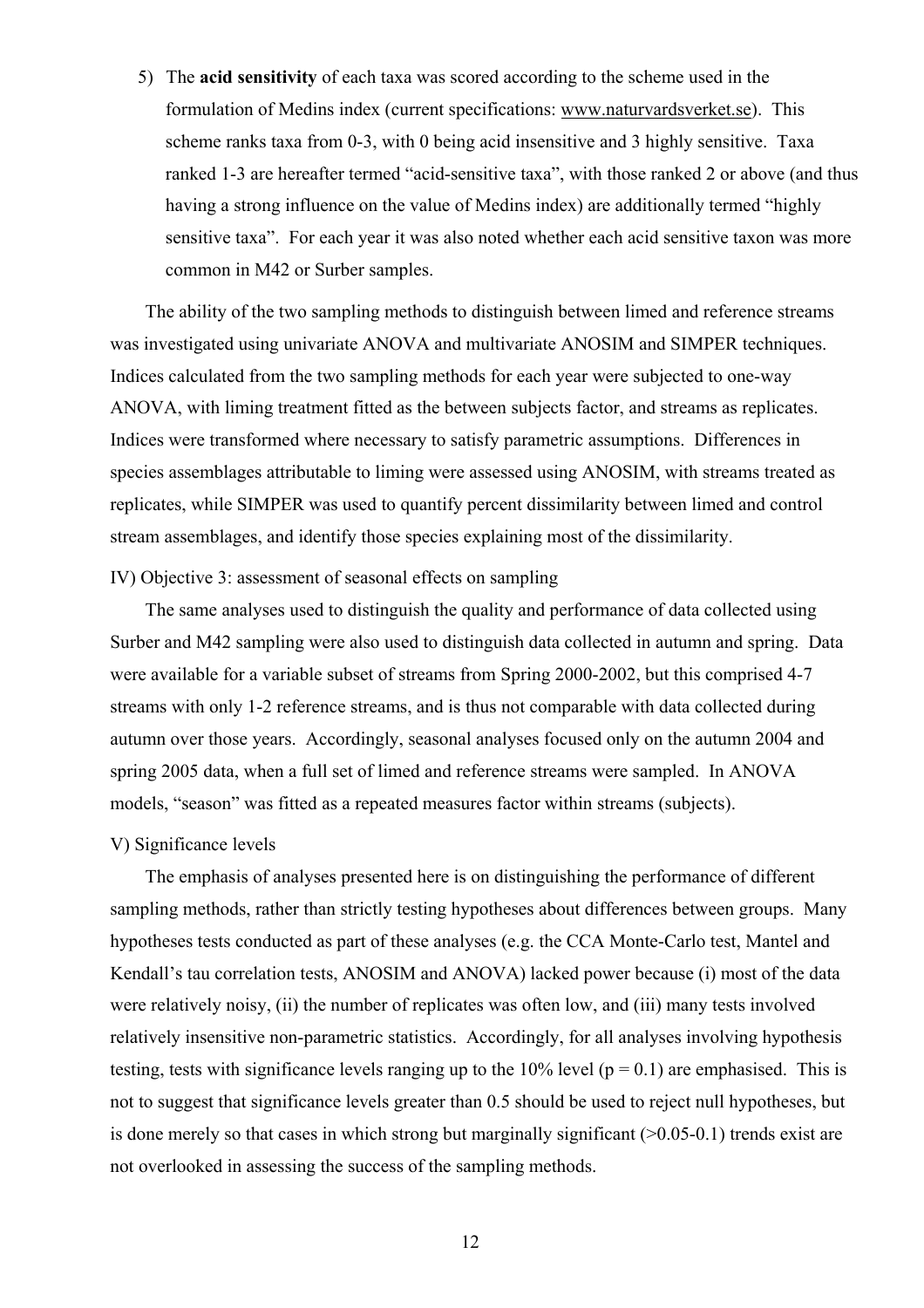## **Results**

#### *Water chemistry: interannual variation*

A detailed analysis of water chemistry data is beyond the scope of this report. Nevertheless, some aspects of the water chemistry data are highlighted, in order to set the context for later analyses:

- 1) Two reference streams, Laxbäcken (sampled 1994-2005) and Lillån Bosgård (sampled 2000-2005) were chronically acid (low pH and alkalinity, high inorganic Al), in contrast with the remaining reference streams, which were circumneutral (see Appendix 1). Such extremely low pH streams could be of value in testing the performance of the two sampling methods over a broader range of environmental variation, but the effect of having only two streams of this type (only one prior to 2000) was to create strong outliers, which distorted correlations and suppressed patterns elsewhere in the data. Accordingly, these two streams were excluded from all analyses, in order that the reference streams be as uniform as possible in important acidity related characteristics.
- 2) In most years, mean pH in limed streams was comparable to that in reference streams, and was never below 6 (Fig. 1a), indicating the success of liming in maintaining non-acid conditions. However, minimum pH values were sometimes below 6, both in some reference and limed streams (see Appendix 1). Interannual variation in pH was not marked. Similar generalizations can be made about other pH-related variables (alkalinity, TOC). However, inorganic Al concentrations, though differing little between limed and reference streams, did vary more from year to year (Fig 1b). Note liming appeared to reduce variation in most acid-related variables (e.g. Fig. 1).

#### *Interannual variation: community metrics and indices*

There was little interannual variation in the number of individuals (Fig. 2a) or number of species (Fig. 2b) collected from Surber samples, but there was substantial variation for M42 samples. From 1994-99 and in 2004, more individuals and species were collected from M42 than Surber samples. The reverse was true from 2000-2001, with richness and abundance collected from M42 samples much lower than observed in previous years (Fig. 2). Consequently, abundances and richness collected in M42 samples dropped below the numbers collected in Surber samples during 2000-02, which remained constant through these years. More taxa and individuals were collected from M42 samples in 2002, leading to greater equality between the two sample methods (Fig 2). The extremely high mean for abundance in 1994 (Fig. 2a) is attributable to two unusually high readings for chironomid abundance in two streams.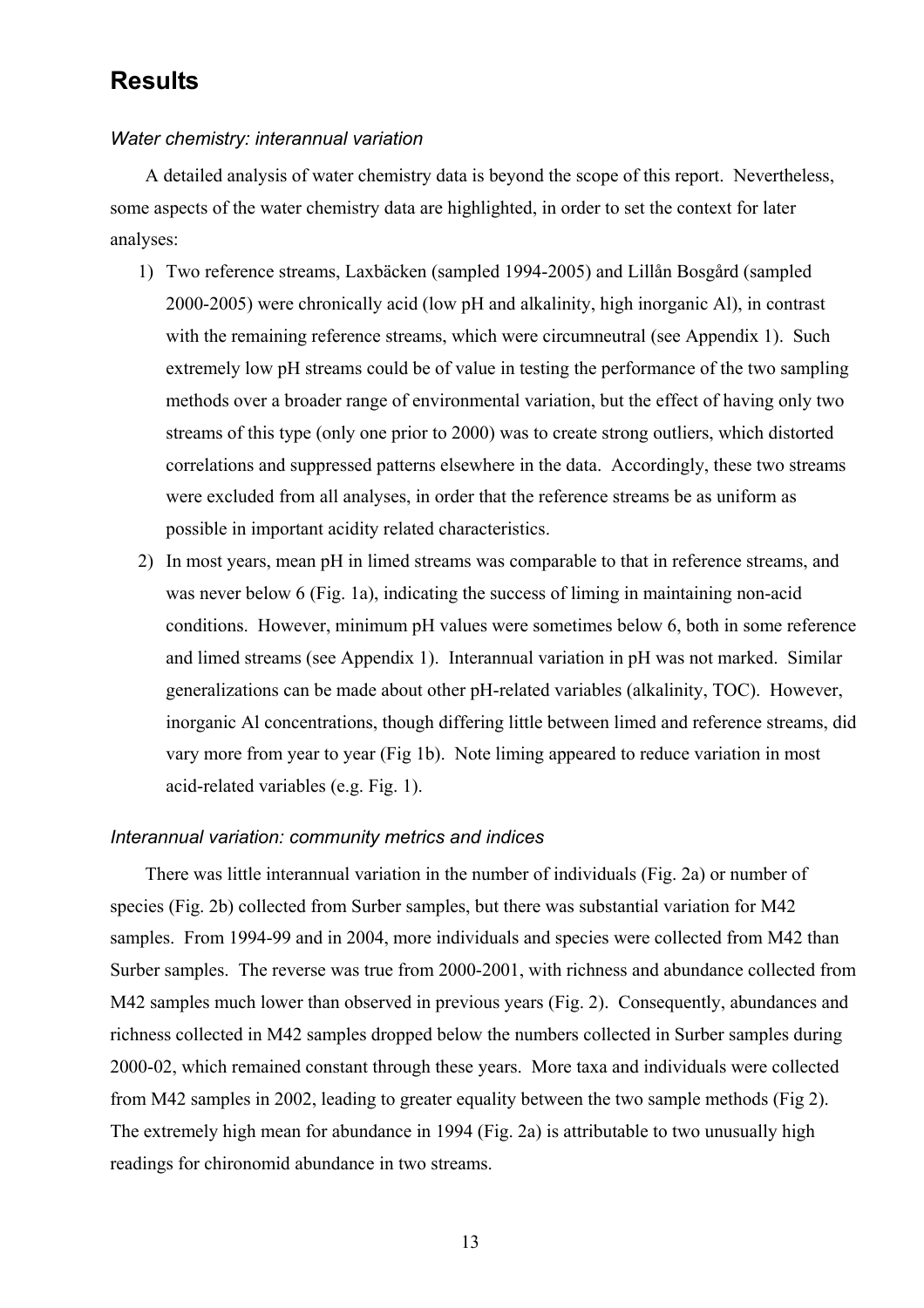

**Figure 1**. interannual variation in water chemistry from limed and reference streams: (a) mean pH; (b) mean inorganic aluminium concentrations (mean ± SE plotted).



**Figure 2**. interannual variation in (a) mean animal abundance and (b) mean species richness per stream from the M42 (closed circles) and Surber (open circles) samples (mean ± SE plotted).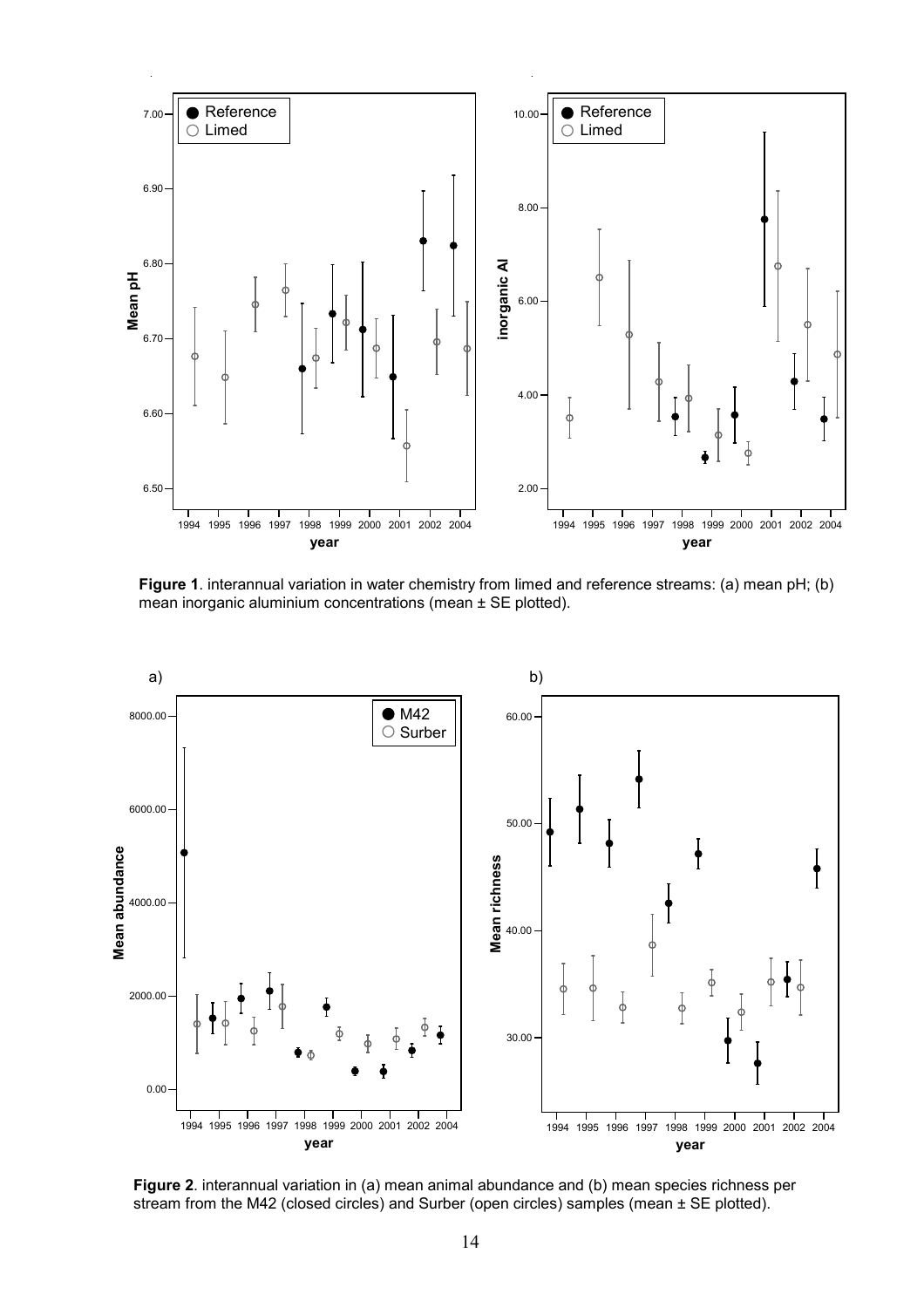The extent to which these contrasts are reflected in data for other indices and metrics varies. For example, the B:Pa ratio calculated from M42 data was little affected by the lower numbers of individuals and species collected from 2000-2002 (Fig. 3a), but Medin's index was reduced for M42 samples from these years (Fig 3b). Mean values for the E:Pr index were also reduced from 2000-2002, but E:Pa was unaffected, whilst Shannon diversity was increased (data not plotted).

#### *NMDS Ordinations and cluster analyses*

Ordinations and cluster analyses gave broadly similar results from year to year, though there were differences in details. The analyses presented in Figs 4-5 from 2000 are typical. Whilst there is no distinct separation of limed and unlimed streams in the ordination (Fig. 4), there is a tendency for the reference streams to occur towards the top left hand corner of the chart (See Fig. 25 for further examples of this pattern). In both the ordination and cluster analyses, there is little consistency in the similarity of M42 and Surber samples from single streams (Figs. 4-5). Thus whilst the two samples from Stråfulån (Stråf in Fig. 5) are indistinguishable on the same terminal branch in the cluster analysis, samples from other streams (e.g. Gnyltån, "Gnylt" in Fig. 5) occur on widely separated terminal branches. However, in the ordination, the direction of offset between paired M42 and Surber samples follows the bottom right-top left diagonal in most cases (Fig. 4). ANOSIM results confirm a general difference in the composition of M42 and Surber samples (Rho  $= 0.195$ ,  $p < 0.001$ ).

#### *Sampling method assessment – SIMPER analysis*

Output from a preliminary SIMPER analysis of the effects of sampling method on assemblage composition are presented in Table 1. Notable are the greater abundances of several acid sensitive mayflies in the Surber samples (Table 1).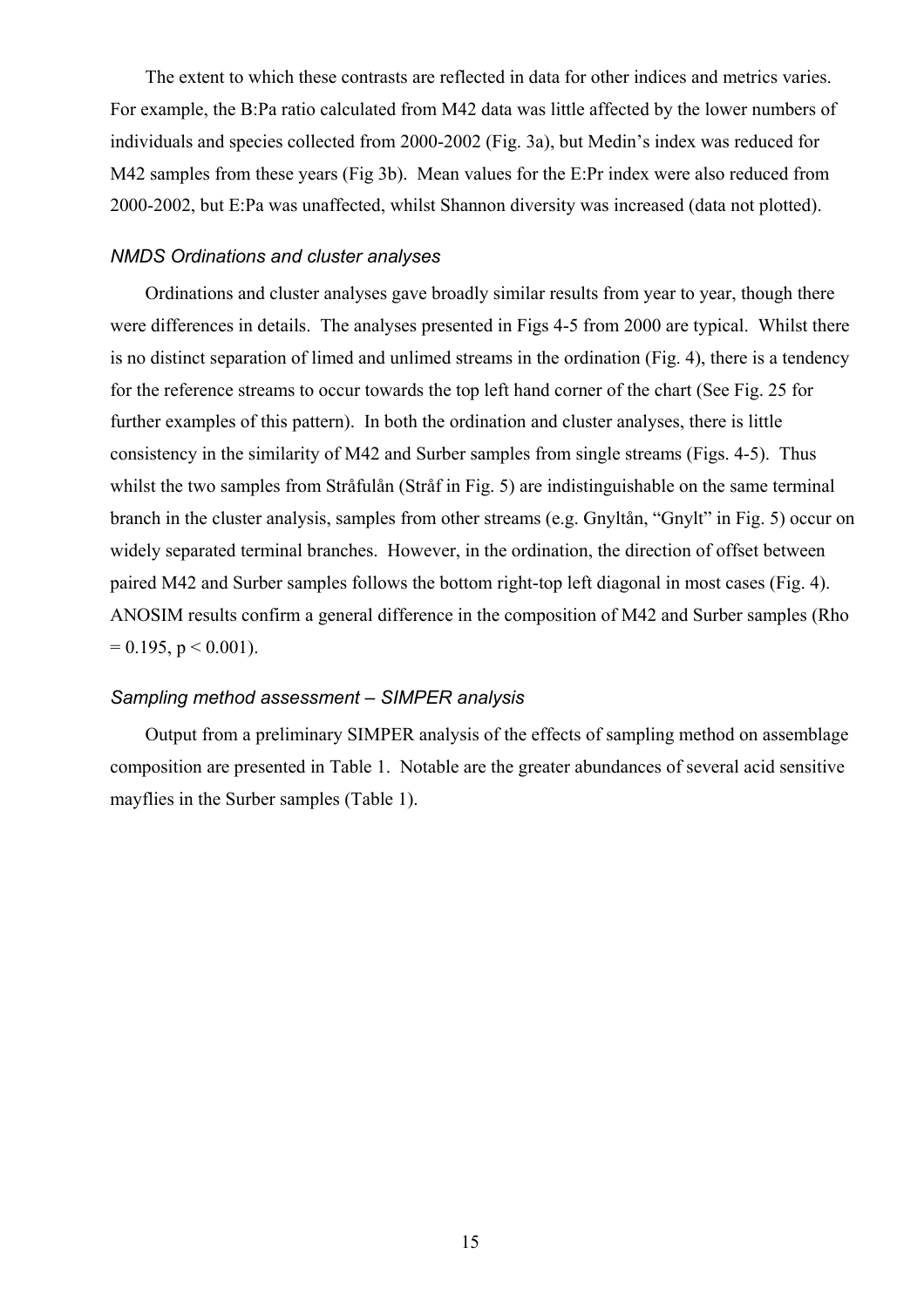

**Figure 3**. Interannual variation in the mean value of (a) the B:Pa ratio and (b) Medin's index per stream from the M42 and Surber samples (mean  $\pm$  SE plotted).



**Figure 4**. nMDS ordination of benthic invertebrate data from autumn 2000, with liming categories superimposed. The letters "M" and "S" preceding the stream names refer to whether the data was collected using M42 or Surber samples respectively. The lines join M42 and and Surber samples from a single stream. Ordination in 3 dimension, axes 1 and 2 plotted. Stress = 11.89.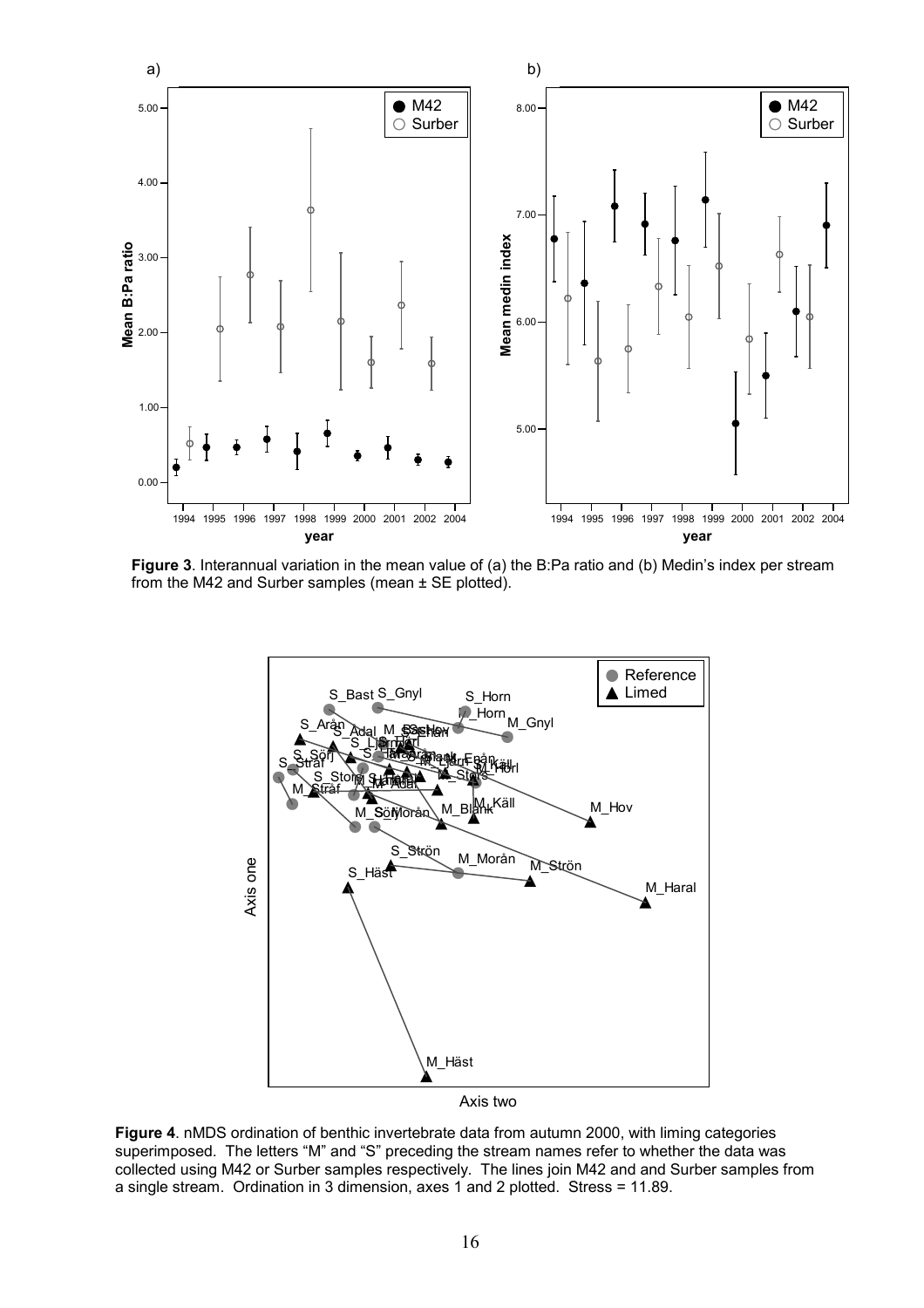

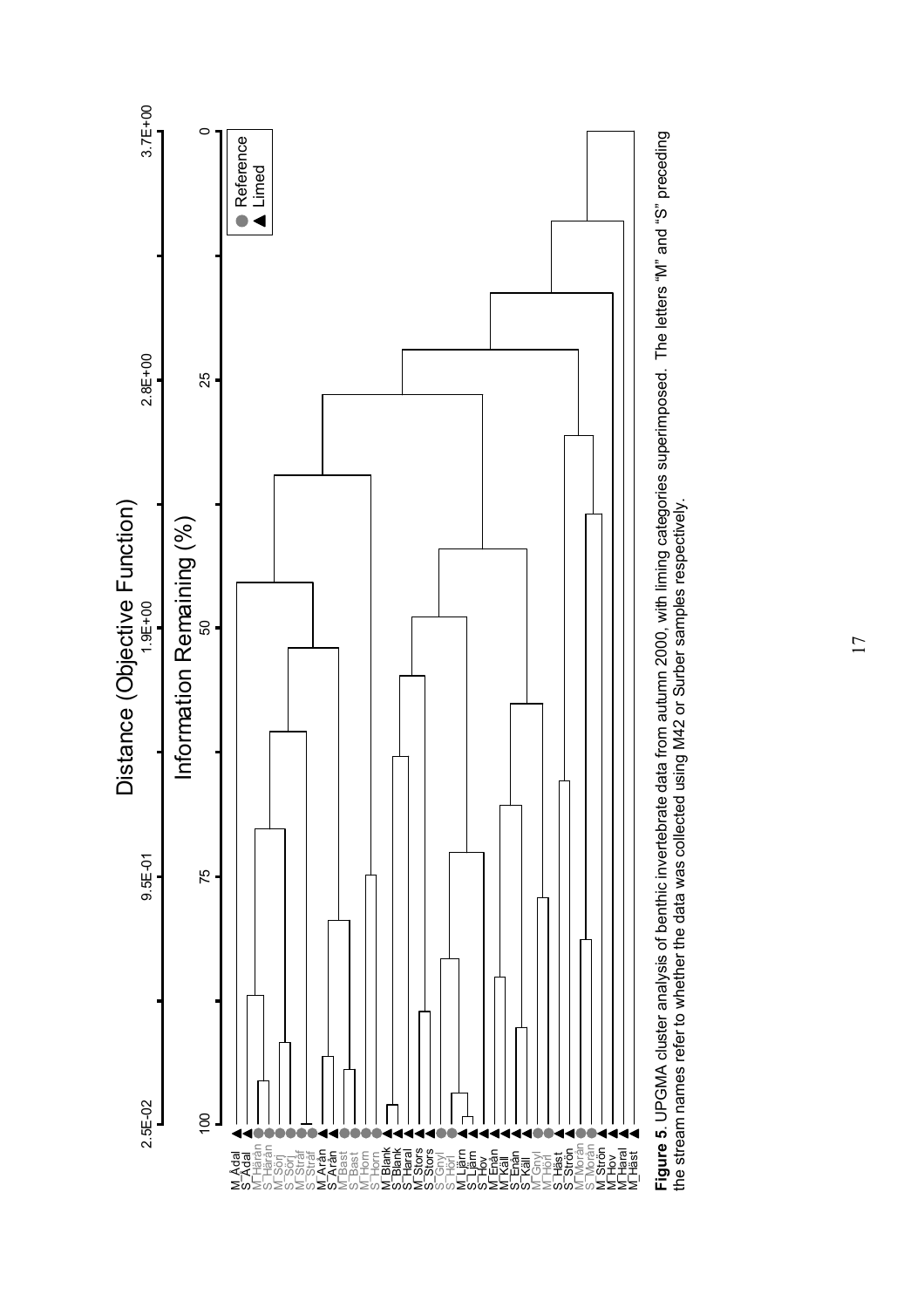**Table 1.** Output from SIMPER analysis of the difference in species composition between M42 and Surber samples, with data pooled across years. Listed are taxa that collectively explain 75% of the dissimilarity between sample groups, together with their acid sensitivity rank (as scored for Medins index), their mean abundance from the two sample types, and their contribution to the dissimilarity. Mean dissimilarity 57.44.

|                              | Medins         | M42 mean  | Surber mean | % contribution                |       |
|------------------------------|----------------|-----------|-------------|-------------------------------|-------|
| Taxon                        | rank           | abundance | abundance   | to dissimalarity Cumulative % |       |
| Elmis aenea                  | 1              | 43.92     | 78.19       | 2.2                           | 2.2   |
| Nigrobaetis niger            | 1              | 13.35     | 51.13       | 2.18                          | 4.38  |
| Limnius volckmari            | 1              | 29.41     | 48.99       | 2.16                          | 6.54  |
| Tanytarsini                  |                | 121.52    | 168.62      | 2.12                          | 8.65  |
| Baetis rhodani               | 1              | 41.13     | 130.4       | 2.12                          | 10.77 |
| Chironomini                  |                | 288.17    | 71.79       | 2.09                          | 12.86 |
| Leuctra hippopus             |                | 25.8      | 35.35       | 2.02                          | 14.88 |
| Amphinemura borealis         | 1              | 31.74     | 57.83       | 1.98                          | 16.86 |
| Nemoura avicularis           | 1              | 31.66     | 3.99        | 1.87                          | 18.74 |
| Heptagenia sulphurea         | 1              | 18.19     | 17.67       | 1.85                          | 20.59 |
| Leptophlebia marginata       |                | 37.57     | 4.52        | 1.83                          | 22.42 |
| Protonemura meyeri           |                | 42.08     | 31.34       | 1.83                          | 24.25 |
| Limnephilidae                |                | 31.98     | 5.69        | 1.82                          | 26.07 |
| Simuliidae                   |                | 23.9      | 55.97       | 1.81                          | 27.88 |
| Orthocladiinae               |                | 129.01    | 107.31      | 1.81                          | 29.7  |
| Tanypodinae                  |                | 50.73     | 33.53       | 1.75                          | 31.45 |
| Polycentropus flavomaculatus |                | 24.51     | 15.4        | 1.73                          | 33.18 |
| Hydracarina                  |                | 9.08      | 17.24       | 1.71                          | 34.89 |
| Hydropsyche siltalai         |                | 17.65     | 12.99       | 1.71                          | 36.6  |
| Agapetus ochripes            | $\overline{2}$ | 16.03     | 20.44       | 1.7                           | 38.3  |
| Sericostoma personatum       | 1              | 13.43     | 15.9        | 1.68                          | 39.98 |
| Sphaeriidae                  | 1              | 28.34     | 9.93        | 1.64                          | 41.63 |
| Oulimnius tuberculatus       | 1              | 8.75      | 13.99       | 1.54                          | 43.16 |
| Taeniopteryx nebulosa        | 1              | 15.69     | 6.01        | 1.53                          | 44.69 |
| Empididae                    |                | 7.69      | 10.26       | 1.42                          | 46.12 |
| Naididae                     |                | 3.47      | 13.06       | 1.42                          | 47.53 |
| Oxyethira sp.                | 1              | 18.7      | 5.28        | 1.39                          | 48.93 |
| Isoperla sp.                 |                | 6.9       | 9.84        | 1.36                          | 50.28 |
| Ephemerella aurivillii       |                | 19.2      | 5.2         | 1.35                          | 51.63 |
| Rhyacophila nubila           |                | 10.5      | 6.3         | 1.35                          | 52.98 |
| Lepidostoma hirtum           | 1              | 7.29      | 10.56       | 1.33                          | 54.32 |
| Ceratopogonidae              |                | 10.64     | 9.22        | 1.3                           | 55.61 |
| Diura nanseni                | 1              | 7.55      | 2.97        | 1.29                          | 56.9  |
| Enchytraeidae                |                | 4.31      | 6.2         | 1.27                          | 58.17 |
| Lumbriculidae                |                | 4.63      | 6.59        | 1.25                          | 59.43 |
| Hydraena sp.                 |                | 0.57      | 6.64        | 1.21                          | 60.64 |
| Hexatominae                  |                | 5.35      | 0.7         | 1.16                          | 61.8  |
| Pediciinae                   |                | 4.57      | 3.99        | 1.14                          | 62.95 |
| Psychodidae                  |                | 3.24      | 5.13        | 1.14                          | 64.08 |
| Hydropsyche pellucidula      | 1              | 4.54      | 2.91        | 1.11                          | 65.19 |
| Leuctra fusca/digitata       |                | 6.8       | 8.88        | 1.1                           | 66.29 |
| Asellus aquaticus            | 1              | 12.91     | 2.15        | 1.09                          | 67.38 |
| Hydroptila sp.               | $\overline{c}$ | 21.55     | 4.5         | 1.05                          | 68.43 |
| Brachyptera risi             |                | 2.46      | 7.92        | 1.02                          | 69.45 |
| Nematoda                     |                | 4.01      | 1.85        | 0.99                          | 70.43 |
| Centroptilum luteolum        | 1              | 11.63     | 3.48        | 0.95                          | 71.38 |
| Capnopsis schilleri          |                | 2.93      | 4.32        | 0.94                          | 72.32 |
| Heptagenia fuscogrisea       |                | 11.13     | 1.47        | 0.92                          | 73.24 |
| Eiseniella tetraedra         |                | 2.39      | 1.82        | 0.87                          | 74.11 |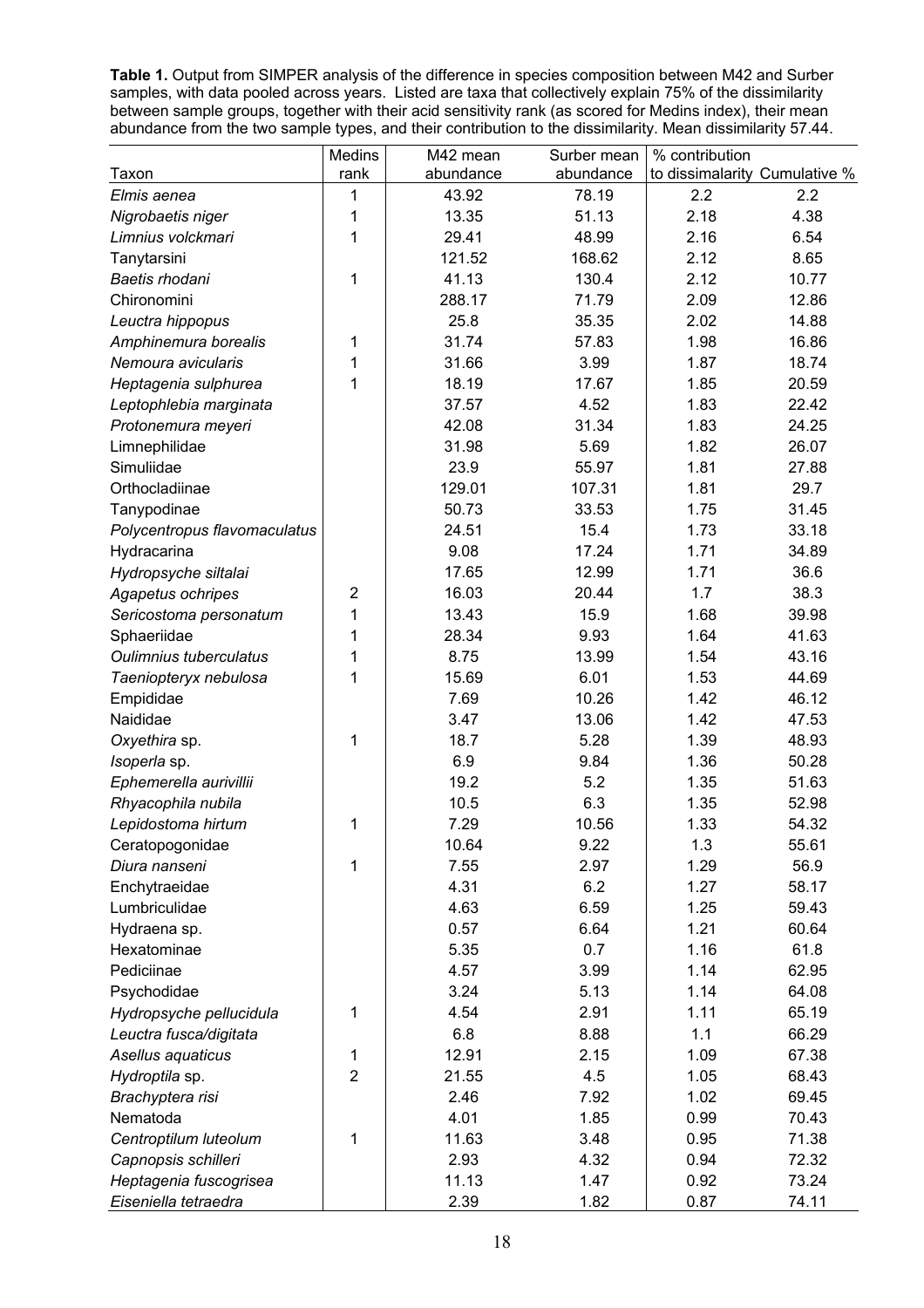#### *Sampling method assessment – data quality*

Because of the variation in M42 data apparent between years (see Fig. 2), graphical data relating to method assessment is here presented in two ways. First, a line chart plots differences between the M42 and Surber samples from year to year, and second, a mean chart averages data for the two methods across all years.

I) Canonical correspondance analysis. Detailed output from CCAs is given in Table 2. CCA of M42 data extracted more significant components for 1998 and 1999; thereafter the same number was extracted from both Surber and M42 data (Fig. 6a). Averaged across years, more significant components were extracted from M42 data (fig. 6b). Similar patterns were apparent for the percentage of significant variance explained. A higher percentage of variance was explained by significant components extracted from M42 data for 1998 and 1999, thereafter the differences between the methods was smaller – Surber data performed slightly better from 2000-01, whereas M42 data performed slightly better in 2002 (Fig. 7a). Averaged across all years, mean percent variance explained by the significant axes was higher for M42 data (Fig. 7b).

In most CCA ordinations for both M42 and Surber samples, there was a general gradient apparent along opposing biplot axes for pH and TOC (e.g. Fig 8, for another example see Fig. 27a). For all years except 2001, there was little general difference between M42 (Fig. 8a) and Surber (Fig. 8b) sampling, based on CCA ordinations.

- II) Mantel correlation. Signed correlations and significance levels for Mantel's test are given in Table 2. In most years, the Mantel correlation was greater for M42 than Surber data (Fig. 9a). Averaged across all years, the correlation was greater for M42 (Fig. 9b). However, all coefficients were low, and none were statistically significant (Table 2).
- III) Weighted averaging. Correlation coefficients between observed values for pH, Ca, TOC and inorganic aluminium and values modelled from macroinvertebrate data are given in Table 2. The capacity of M42 and Surber sample data to model pH data appeared similar (Fig. 10a-b), but for the remaining three variables M42 generally performed better – M42 correlations were higher for Ca after 1999 (Fig. 11), for TOC after 1998 (Fig. 12), and for inorganic Al in all years (Fig. 13)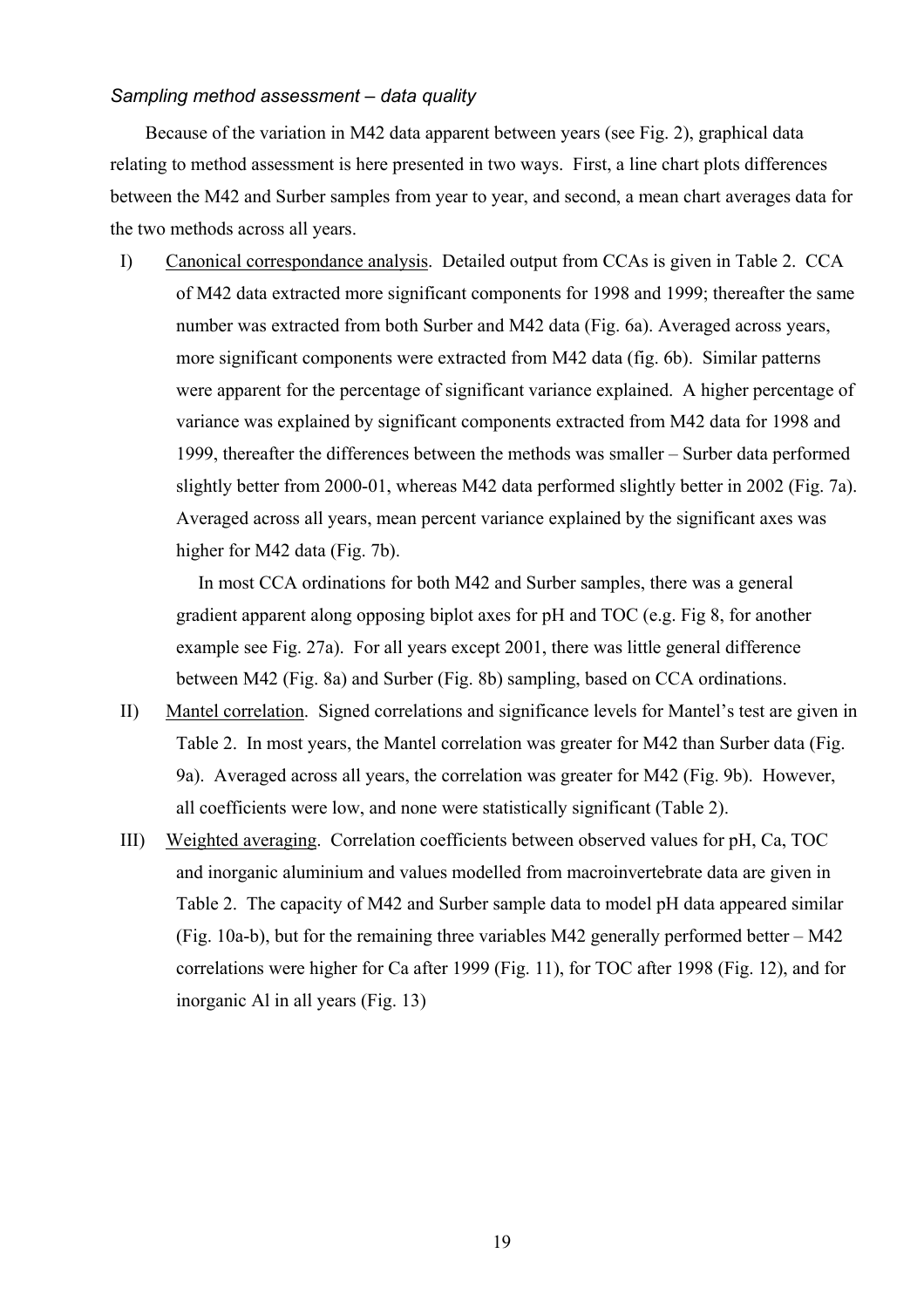**Table 2**. Method Assessment: output from Canonical Correspondance Analyses (the number of significant components, the associated significance values, and proprtion of variance in the species data explained by the significant components), Mantel Correlations (correlation coefficient and significance level) and Weighted Averaging correlations (correlations between observed values of the variable and values modeled from the species data).

|             |               |                                          | Mantel    |             |       |      |      |            |                                        |
|-------------|---------------|------------------------------------------|-----------|-------------|-------|------|------|------------|----------------------------------------|
|             |               | <b>Canonical Correspondance Analysis</b> |           | Correlation |       |      |      |            | <b>Weighted Averaging Correlations</b> |
|             |               |                                          |           |             |       |      |      |            |                                        |
|             | # Significant | Significance                             | variance  |             |       |      |      |            | Inorganic                              |
| Year Method | components    | levels                                   | explained | R           | Sig   | рH   | Сa   | <b>TOC</b> | AI                                     |
| 1998 M42    | 2             | 0.013, 0.0933                            | 17.1      | $-0.046$    | 0.395 | 0.50 | 0.78 | 0.56       | 0.48                                   |
| 1998 Surber | 1             | 0.0867                                   | 11.3      | $-0.01$     | 0.493 | 0.49 | 0.77 | 0.70       | 0.45                                   |
| 1999 M42    | 2             | 0.033,0.033                              | 17.3      | 0.1021      | 0.255 | 0.55 | 0.72 | 0.66       | 0.86                                   |
| 1999 Surber | 0             |                                          | 0         | $-0.041$    | 0.463 | 0.45 | 0.72 | 0.52       | 0.66                                   |
| 2000 M42    | 1             | 0.013                                    | 6.5       | 0.015       | 0.379 | 0.56 | 0.80 | 0.85       | 0.84                                   |
| 2000 Surber | 1             | 0.04                                     | 11.2      | $-0.009$    | 0.543 | 0.63 | 0.71 | 0.63       | 0.75                                   |
| 2001M42     | 2             | 0.026, 0.0067                            | 14.4      | 0.161       | 0.159 | 0.87 | 0.76 | 0.83       | 0.90                                   |
| 2001 Surber | 2             | 0.0067, 0.004                            | 18.4      | 0.027       | 0.38  | 0.84 | 0.72 | 0.55       | 0.83                                   |
| 2002 M42    | 1             | 0.067                                    | 8.5       | 0.084       | 0.316 | 0.49 | 0.80 | 0.70       | 0.75                                   |
| 2002 Surber |               | 0.08                                     |           | $-0.092$    | 0.367 | 0.72 | 0.65 | 0.69       | 0.72                                   |



**Figure 6**. Method assessment CCA analysis: the number of significant components extracted from M42 and Surber sample data (a) per year and (b) averaged across all years (mean  $\pm$  SE plotted).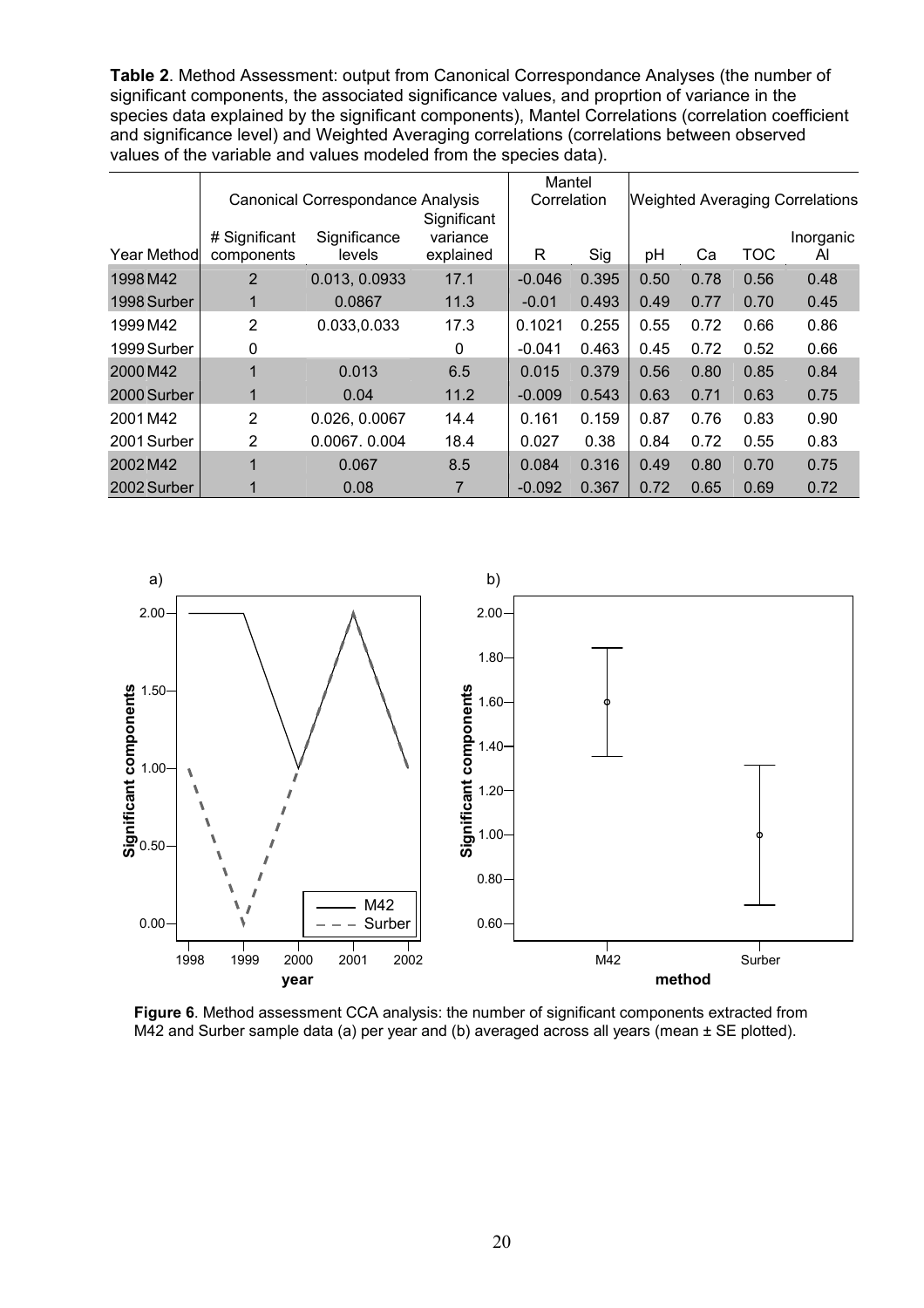

**Figure 7**. Method assessment CCA analysis: percentage variance explained by significant components extracted from M42 and Surber sample data (a) per year and (b) averaged across all years (mean ± SE plotted).



**Figure 8**. CCA ordination of benthic invertebrate data from autumn 1999, from the (a) M42 and (b) Surber samples. The letters "L" and "rr" preceding the stream names refer to whether the stream was limed or unlimed (reference) respectively. Percent variance explained: (a) 17.3 (both axes significant), (b) 17.5 (neither axis significant)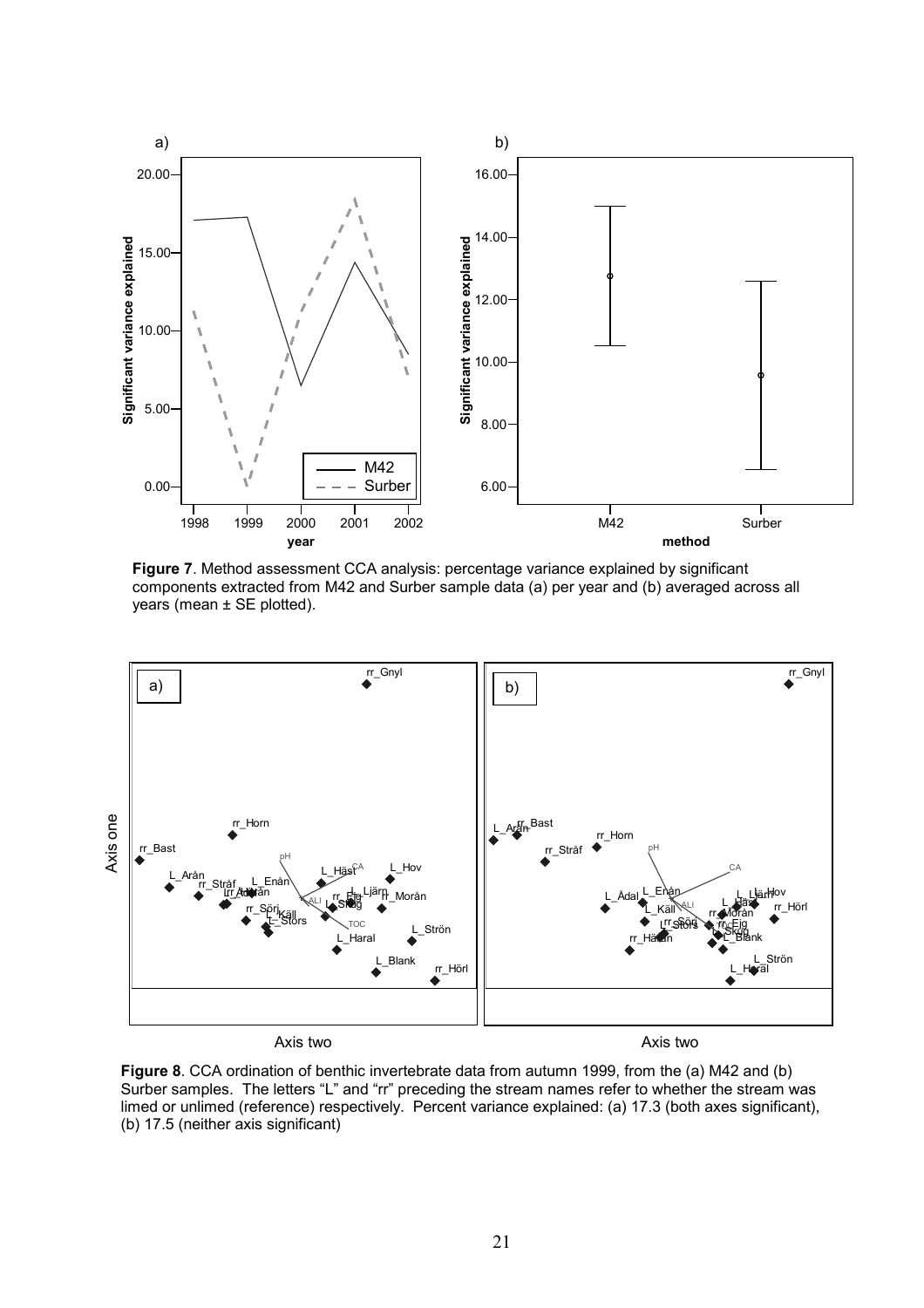

**Figure 9**. Method assessment Mantel test: correlation between acidity characteristics and multivariate species data from M42 and Surber samples (a) per year and (b) averaged across all years (mean ± SE plotted). Note that the correlation coefficients are plotted as absolute values. For signed values, see Table 1.



**Figure 10**. Method assessment Weighted Averaging: correlation between observed (obs.) pH and pH modeled (mod.) from M42 and Surber species data (a) per year and (b) averaged across all years (mean  $\pm$  SE plotted).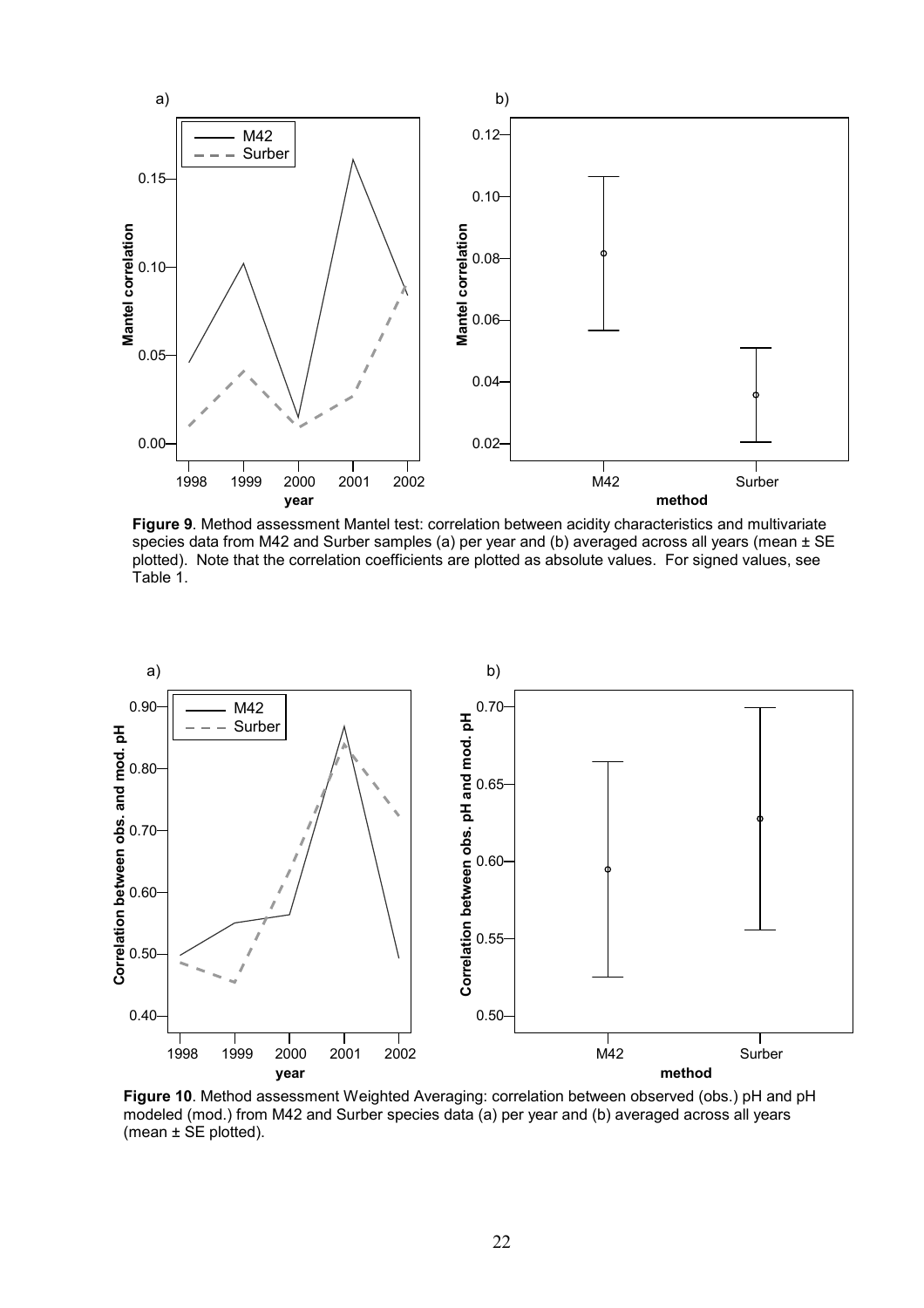

**Figure 11**. Method assessment Weighted Averaging: correlation between observed (obs.) Ca and Ca modeled (mod.) from M42 and Surber species data (a) per year and (b) averaged across all years (mean  $\pm$  SE plotted).



**Figure 12**. Method assessment Weighted Averaging: correlation between observed (obs.) TOC and TOC modeled (mod.) from M42 and Surber species data (a) per year and (b) averaged across all years (mean  $\pm$  SE plotted).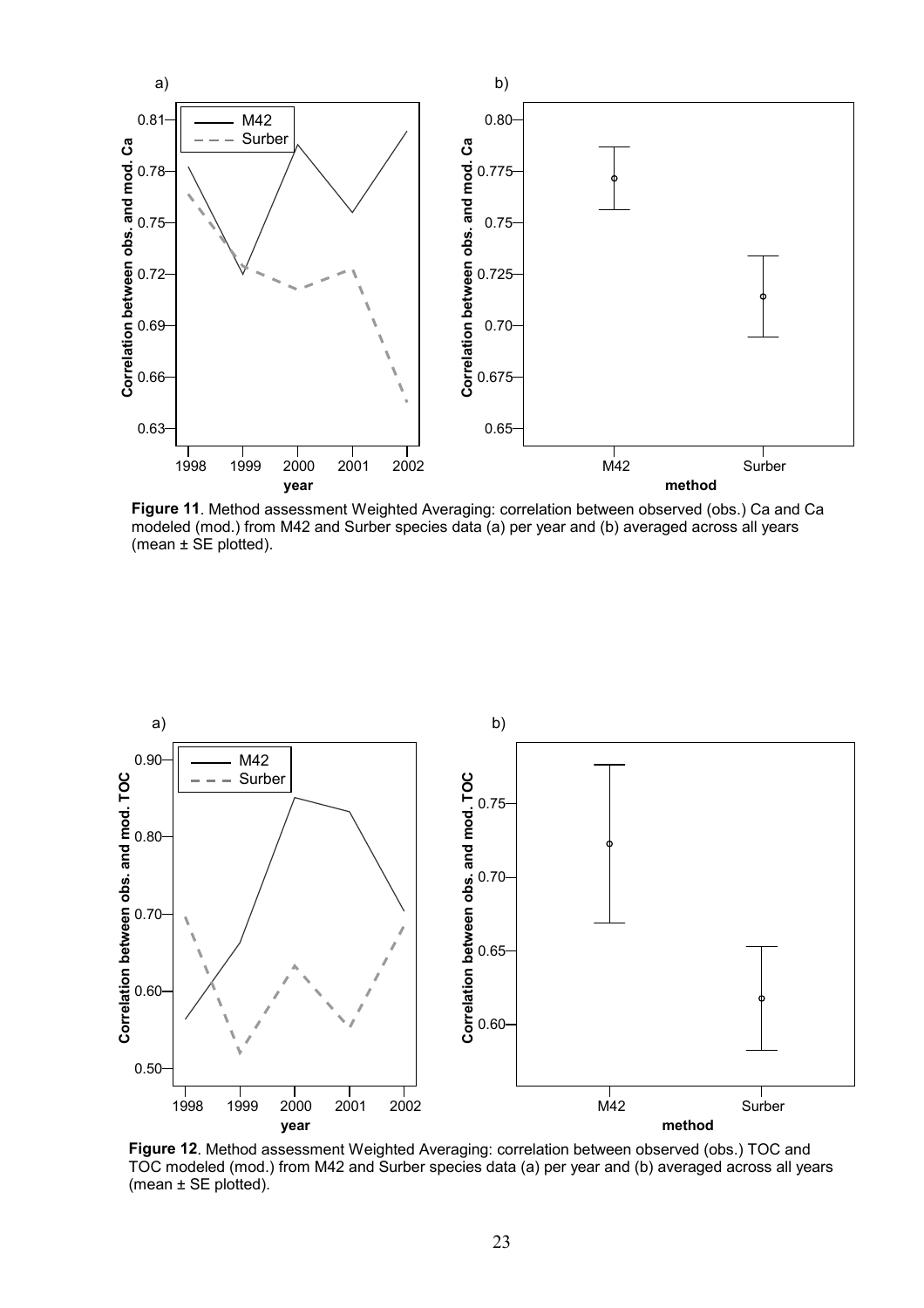

**Figure 13**. Method assessment Weighted Averaging: correlation between observed (obs.) inorganic Al and inorganic Al modeled (mod.) from M42 and Surber species data (a) per year and (b) averaged across all years (mean  $\pm$  SE plotted).

IV) Biotic indices: correlations with acidity-related variables. Full output from correlation analyses are presented in Table 3. The best performing index (most significant correlations using both M42 and Surber data) was B:Pa (Table 3). Correlations between pH and B:Pa were similar for both M42 and Surber data from year to year (Fig 14a) and averaged across years (Fig. 14b). M42 performed better in 4 of 5 years for Ca (Fig 15a), in 2 of 5 years for TOC (Fig. 16a), and 3 of 5 years for inorganic Aluminium (Fig. 17a), resulting in higher means for M42 average across all years for all three variables (Figs 15b-17b). Medins index was well correlated with Ca in 5 of 10 cases (Table 3). In 3 of 5 years, correlations between Ca and Medin's index were greater when calculated from M42 data (Fig. 18a), though when averaged across all years, there was little to differentiate the two methods (Fig 18b). E:Pr was well correlated with TOC and inorganic Al (significant in 6-7 of 10 cases). The correlation between E:Pr and TOC was not well differentiated according to method (Fig. 19). For inorganic Al, the correlation was greater for Surber sample data in 3 of 5 years (Fig. 20a), with a slightly greater mean correlation when averaged over all years (Fig. 20b). Correlations between inorganic Al and the E:Pa index were significant in 5 of 10 cases, but there was no clear differentiation between the M42 and Surber methods (Table 3). The correlation between E:Pa and pH was significant in four of 10 cases, with Surber data tending to be better correlated (Table 3, means similar to Fig. 20b).

Across all four acidity-related response variables, there were 18 cases where correlations for both M42 and Surber data were significant (Table 3). In 12 of these 18 cases, the correlation coefficient was greater for M42 data (Table 3).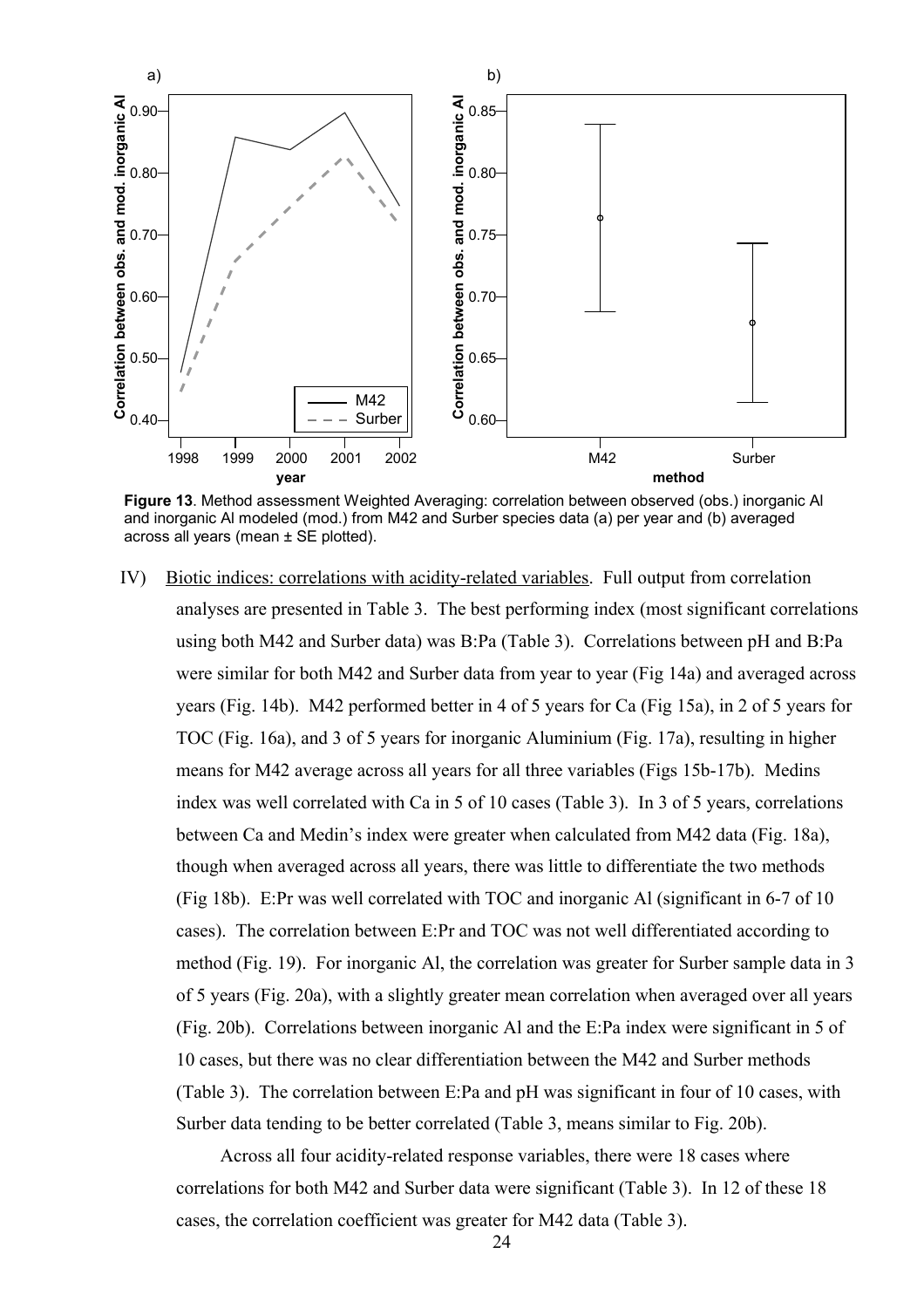**Table 3.** Method assessment: non parametric Kendall's Tau-b correlations between four biotic indices and four acidity related variables. For each variable, both the coefficient and significance level are indicated, with p-values < 0.01 highlighted in bold.

|        |      |                 | ļn. | pH                      |       | Ca       |         | тос      |       | Al inorg |       |
|--------|------|-----------------|-----|-------------------------|-------|----------|---------|----------|-------|----------|-------|
| Index  | Year | Method          |     | tau                     | sig.  | tau      | sig.    | tau      | sig.  | tau      | sig.  |
| Medins | 1998 | M42             | 21  | 0.167                   | 0.311 | 0.57     | 0.001   | 0.198    | 0.231 | 0.068    | 0.688 |
|        | 1998 | Surber          | 21  | 0.093                   | 0.578 | 0.479    | 0.004   | 0.195    | 0.24  | 0.221    | 0.191 |
|        | 1999 | M42             | 21  | $-0.01$                 | 0.951 | 0.638    | < 0.001 | 0.391    | 0.019 | $-0.215$ | 0.21  |
|        | 1999 | Surber          |     | 21 0.137                | 0.407 | 0.421    | 0.011   | 0.056    | 0.735 | $-0.074$ | 0.663 |
|        | 2000 | M42             | 19  | 0.068                   | 0.695 | 0.205    | 0.239   | 0.081    | 0.643 | $-0.179$ | 0.323 |
|        | 2000 | Surber          |     | 19 0.118                | 0.498 | 0.28     | 0.109   | 0.019    | 0.915 | $-0.186$ | 0.305 |
|        | 2001 | M42             | 18  | $-0.03$                 | 0.873 | 0.12     | 0.522   | 0.045    | 0.81  | 0.015    | 0.936 |
|        | 2001 | Surber          | 19  | 0.205                   | 0.248 | 0.27     | 0.129   | $-0.116$ | 0.516 | $-0.303$ | 0.09  |
|        | 2002 | M42             | 20  | 0.158                   | 0.354 | 0.327    | 0.055   | 0.079    | 0.643 | 0.056    | 0.74  |
|        | 2002 | Surber          | 20  | $-0.011$                | 0.947 | 0.257    | 0.129   | 0.112    | 0.509 | 0.129    | 0.448 |
| E:Pr   | 1998 | M42             | 21  | 0.332                   | 0.071 | 0.406    | 0.028   | 0.407    | 0.027 | 0.388    | 0.035 |
|        | 1998 | Surber          | 21  | 0.145                   | 0.364 | 0.126    | 0.431   | 0.179    | 0.262 | 0.218    | 0.173 |
|        | 1999 | M42             | 21  | 0.26                    | 0.155 | 0.26     | 0.155   | 0.439    | 0.016 | 0.439    | 0.016 |
|        | 1999 | Surber          | 21  | 0.191                   | 0.236 | 0.259    | 0.107   | 0.347    | 0.031 | 0.259    | 0.107 |
|        | 2000 | M42             | 19  | 0.259                   | 0.181 | 0.418    | 0.031   | 0.337    | 0.081 | 0.322    | 0.096 |
|        | 2000 | Surber          |     | 19 0.373                | 0.027 | 0.399    | 0.019   | 0.55     | 0.001 | 0.456    | 0.007 |
|        | 2001 | M42             |     | 18 0.033                | 0.866 | 0.025    | 0.899   | $-0.017$ | 0.933 | $-0.099$ | 0.612 |
|        | 2001 | Surber          |     | 19 0.334                | 0.049 | 0.282    | 0.098   | 0.299    | 0.079 | 0.143    | 0.399 |
|        | 2002 | M42             | 20  | 0.278                   | 0.133 | 0.293    | 0.114   | 0.414    | 0.026 | 0.444    | 0.017 |
|        | 2002 | Surber          | 20  | 0.07                    | 0.671 | 0.2      | 0.227   | 0.113    | 0.493 | 0.297    | 0.072 |
| E:Pa   | 1998 | M42             | 21  | 0.349                   | 0.042 | 0.159    | 0.356   | $-0.109$ | 0.524 | $-0.129$ | 0.461 |
|        | 1998 | Surber          | 21  | 0.41                    | 0.009 | 0.081    | 0.608   | $-0.076$ | 0.629 | $-0.332$ | 0.039 |
|        | 1999 | M42             | 21  | 0.086                   | 0.621 | $-0.109$ | 0.531   | 0.017    | 0.921 | $-0.167$ | 0.349 |
|        | 1999 | Surber          |     | 21 0.248                | 0.116 | $-0.181$ | 0.251   | $-0.276$ | 0.08  | 0.015    | 0.927 |
|        | 2000 | M42             | 19  | 0.142                   | 0.457 | $-0.158$ | 0.409   | $-0.237$ | 0.215 | $-0.051$ | 0.799 |
|        | 2000 | Surber          | 19  | 0.164                   | 0.327 | $-0.282$ | 0.093   | $-0.469$ | 0.005 | $-0.031$ | 0.857 |
|        | 2001 | M42             | 18  | 0.301                   | 0.104 | 0.287    | 0.122   | $-0.007$ | 0.968 | $-0.457$ | 0.014 |
|        | 2001 | Surber          | 19  | 0.532                   | 0.001 | 0.135    | 0.421   | $-0.111$ | 0.506 | $-0.34$  | 0.042 |
|        | 2002 | M42             | 20  | 0.436                   | 0.018 | 0.248    | 0.178   | 0.127    | 0.489 | $-0.417$ | 0.024 |
|        | 2002 | Surber          | 20  | 0.326                   | 0.044 | 0.105    | 0.516   | 0.032    | 0.846 | $-0.47$  | 0.004 |
| B:Pa   | 1998 | M42             | 21  | 0.435                   | 0.006 | $-0.228$ | 0.154   | $-0.134$ | 0.41  | $-0.444$ | 0.005 |
|        | 1998 | Surber 21 0.453 |     |                         | 0.004 | 0.019    | 0.904   | $-0.289$ | 0.072 | $-0.158$ | 0.319 |
|        | 1999 | M42             |     | 21 0.301                | 0.057 | $-0.243$ | 0.123   | $-0.279$ | 0.086 | $-0.224$ | 0.156 |
|        | 1999 | Surber          |     | 21 0.272                | 0.085 | $-0.31$  | 0.05    | $-0.05$  | 0.759 | $-0.291$ | 0.065 |
|        | 2000 | M42             |     | $ 19 $ -0.043           | 0.805 | $-0.47$  | 0.006   | 0.241    | 0.179 | $-0.494$ | 0.004 |
|        | 2000 | Surber          |     | 19 0.131                | 0.44  | $-0.321$ | 0.058   | 0.025    | 0.885 | $-0.487$ | 0.004 |
|        | 2001 | M42             |     | 18 0.578                | 0.001 | 0.234    | 0.191   | $-0.338$ | 0.059 | $-0.055$ | 0.758 |
|        | 2001 | Surber          |     | 19 0.571                | 0.001 | 0.159    | 0.344   | $-0.342$ | 0.042 | $-0.147$ | 0.381 |
|        | 2002 | M42             |     | 20 0.414                | 0.015 | $-0.235$ | 0.166   | $-0.544$ | 0.001 | $-0.269$ | 0.113 |
|        | 2002 | Surber          |     | $\vert$ 20 $\vert$ 0.34 | 0.037 | 0.096    | 0.558   | $-0.421$ | 0.01  | $-0.085$ | 0.603 |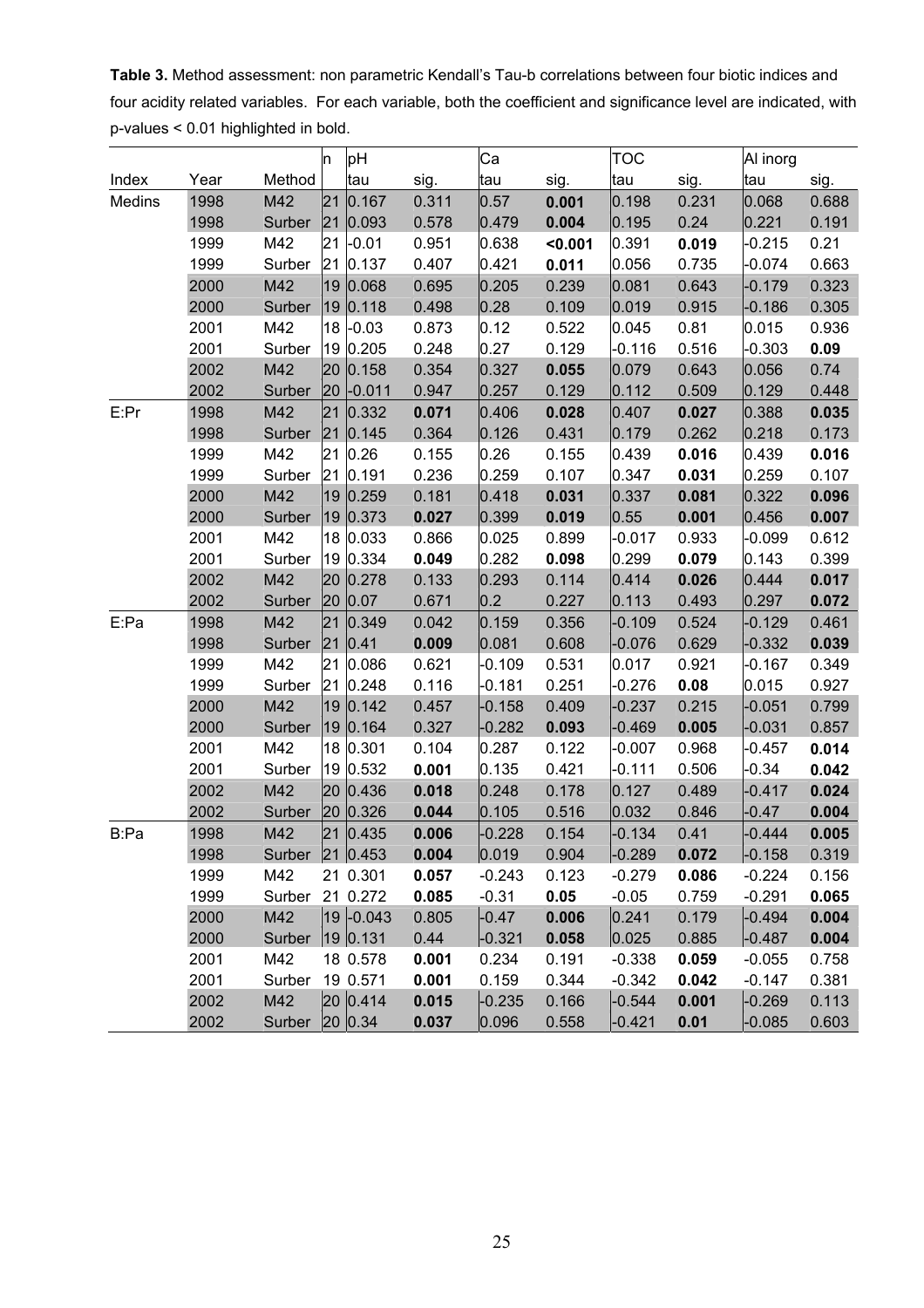

**Figure 14**. Method assessment Tau correlation: Tau correlation between pH and B:Pa calculated from M42 and Surber species data (a) per year and (b) averaged across all years (mean  $\pm$  SE plotted). ). Note that the correlation coefficients are plotted as absolute values. For signed values, see Table 3.



**Figure 15**. Method assessment Tau correlation: Tau correlation between Ca and B:Pa calculated from M42 and Surber species data (a) per year and (b) averaged across all years (mean ± SE plotted). Note that the correlation coefficients are plotted as absolute values. For signed values, see Table 3.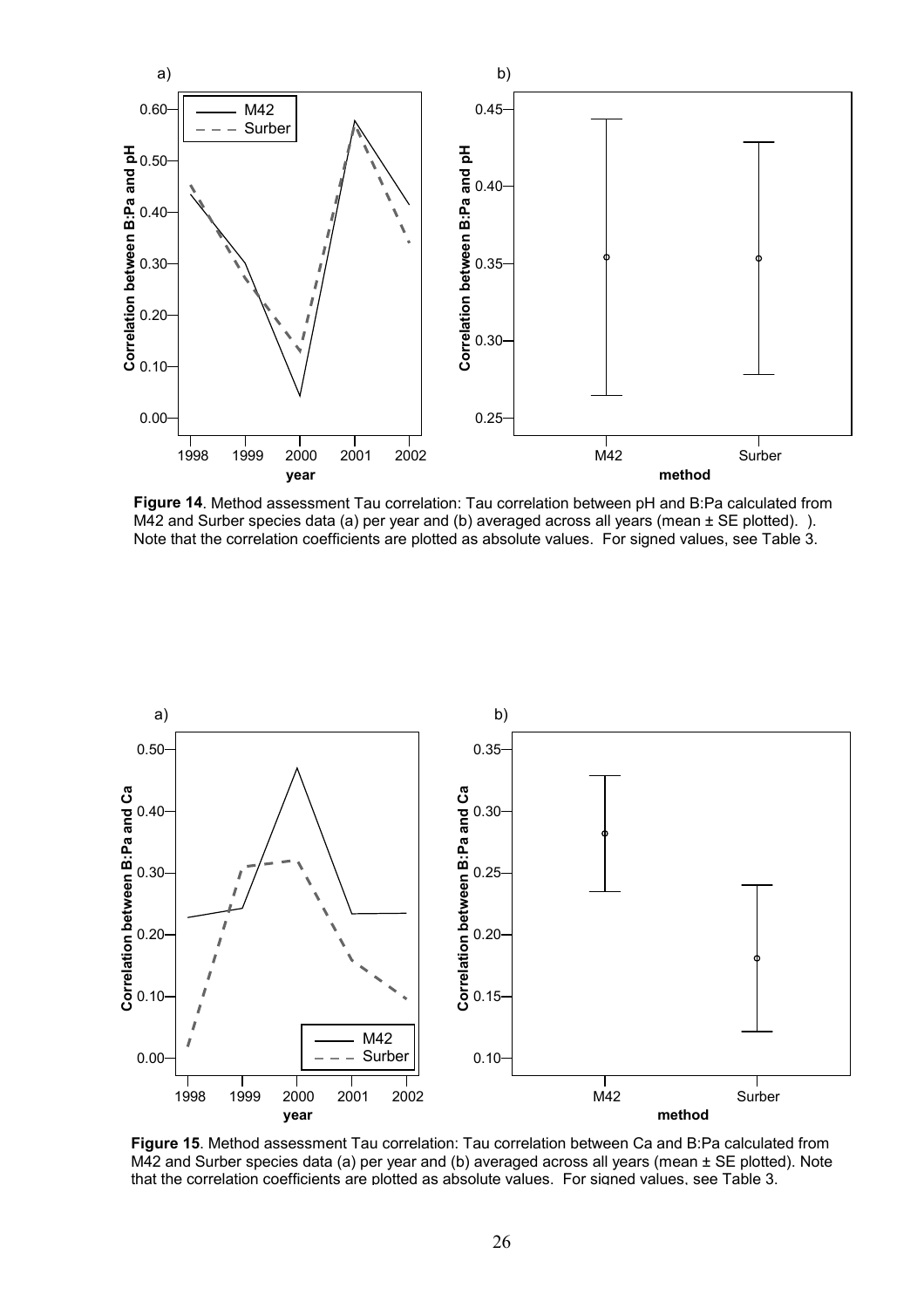

**Figure 16**. Method assessment Tau correlation: Tau correlation between TOC and B:Pa calculated from M42 and Surber species data (a) per year and (b) averaged across all years (mean ± SE plotted). Note that the correlation coefficients are plotted as absolute values. For signed values, see Table 3.



**Figure 17**. Method assessment Tau correlation: Tau correlation between inorganic Al and B:Pa calculated from M42 and Surber species data (a) per year and (b) averaged across all years (mean  $\pm$ SE plotted). Note that the correlation coefficients are plotted as absolute values. For signed values, see Table 3.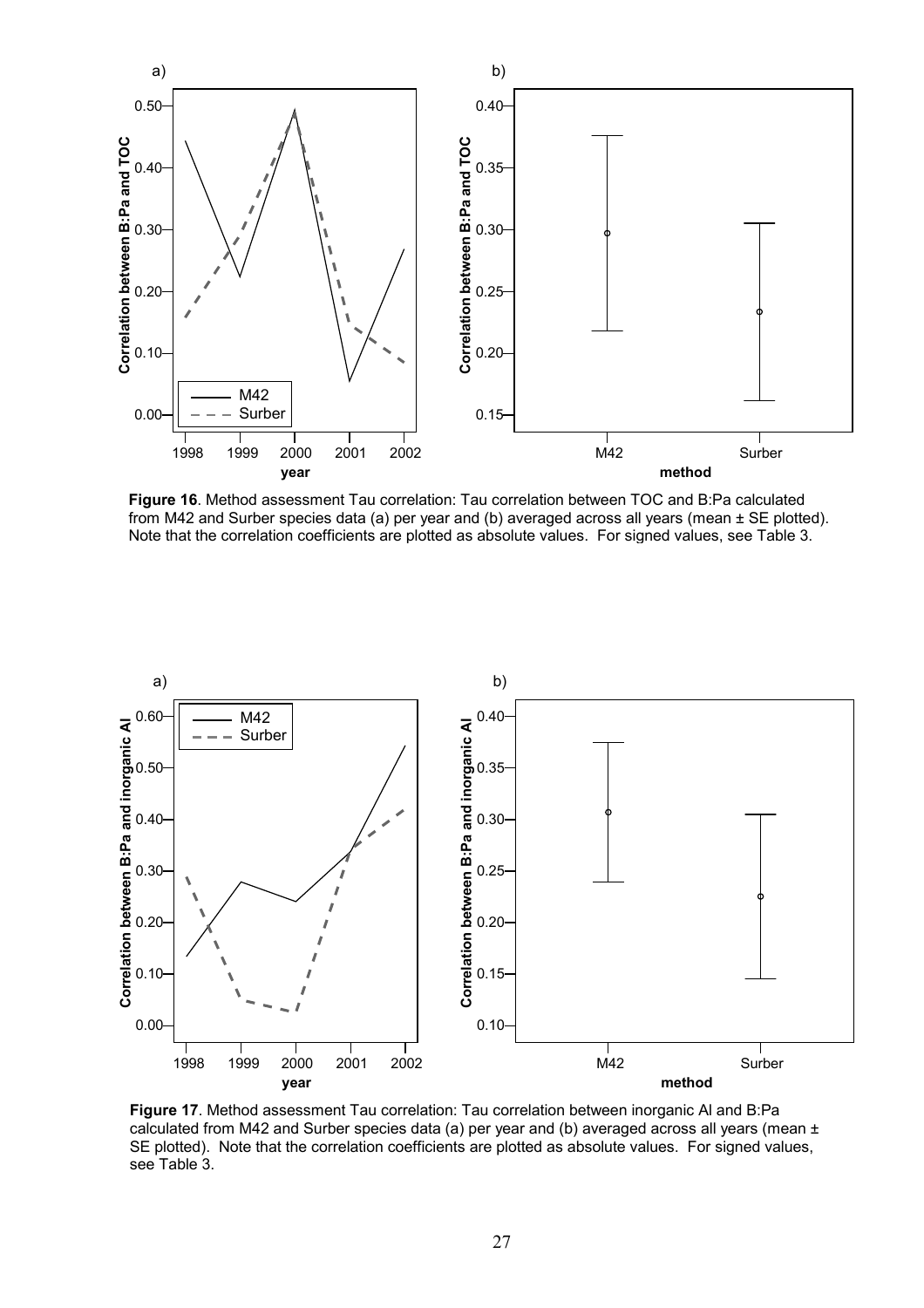

**Figure 18**. Method assessment Tau correlation: Tau correlation between Ca and Medins index calculated from M42 and Surber species data (a) per year and (b) averaged across all years (mean  $\pm$ SE plotted). Note that the correlation coefficients are plotted as absolute values. For signed values, see Table 4.



**Figure 19**. Method assessment Tau correlation: Tau correlation between TOC and the E:Pr calculated from M42 and Surber species data (a) per year and (b) averaged across all years (mean  $\pm$  SE plotted). Note that the correlation coefficients are plotted as absolute values. For signed values, see Table 3.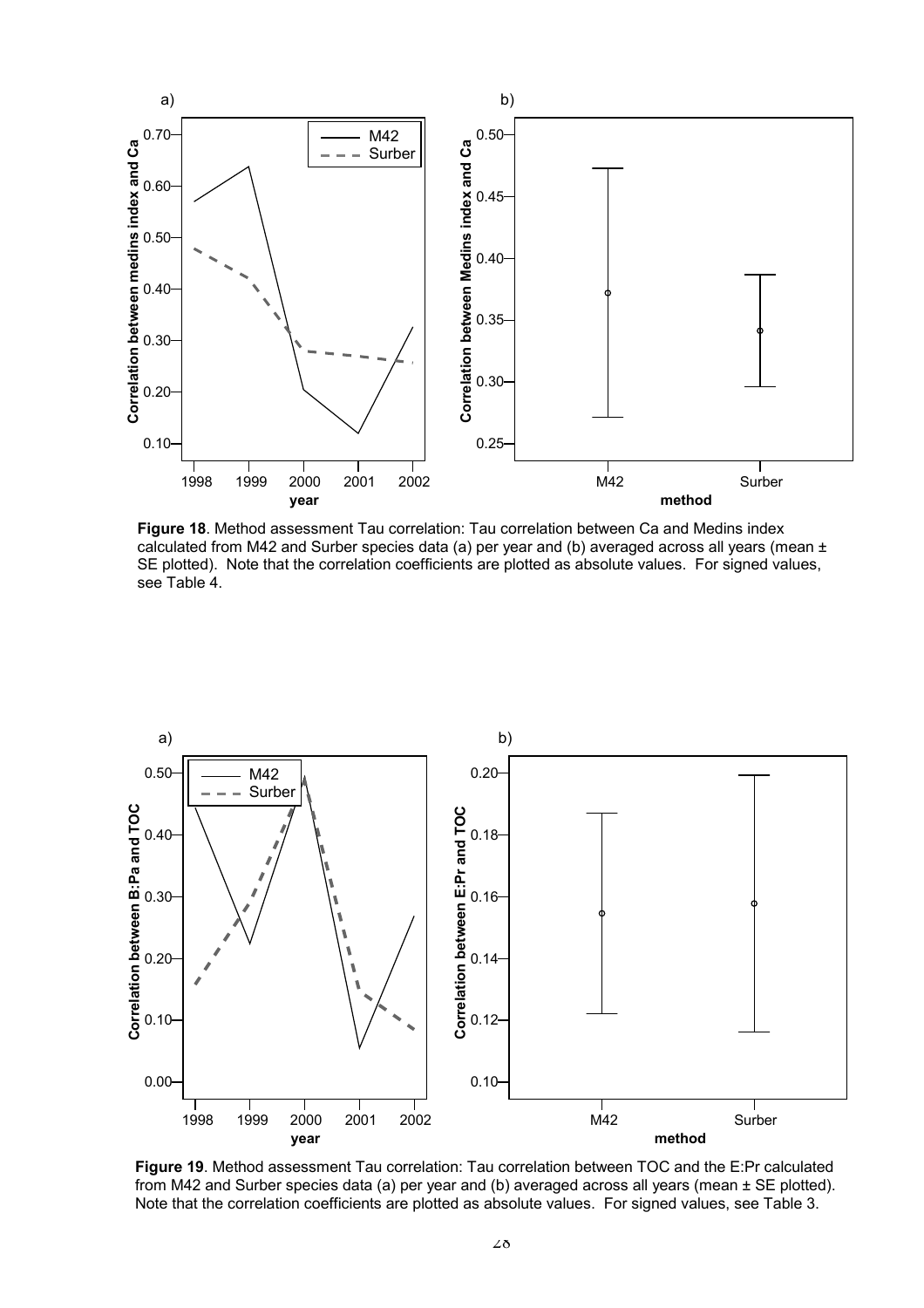

**Figure 20**. Method assessment Tau correlation: Tau correlation between inorganic Al and the E:Pr calculated from M42 and Surber species data (a) per year and (b) averaged across all years (mean  $\pm$ SE plotted). Note that the correlation coefficients are plotted as absolute values. For signed values, see Table 3.

V) Acid sensitive taxa. In four out of five years, the number of acid sensitive taxa was greater in M42 samples (Fig. 21a), with the mean number of acid sensitive taxa averaged over all years also greater from M42 samples (Fig 21b). For 3 of 5 years, acid sensitive taxa were more likely to be most abundant in Surber samples (Fig. 22). However, highly sensitive taxa (Medin's rank 2 or 3) were more likely to be most abundant in M42 samples in most years, and when averaged across all years (Fig. 23)

#### *Method Assessment – detection of difference*

I) ANOSIM and SIMPER. Output from ANOSIM and SIMPER analyses of the differences between limed and reference streams are given in Table 4. ANOSIM detected differences in assemblage structure at the 5% level only once – for M42 streams in 2002 (Table 4). Borderline significant tests occurred in two further cases: M42 in 1999 and Surber in 2002 (Table 4). Detailed species-level output from the SIMPER analysis of 2002 M42 data is presented in Table 5. Of 20 taxa ranked as acid sensitive in the calculation of Medin's index, 11 have higher abundances in limed streams, and 9 have higher abundances in reference streams (Table 5). Mean dissimilarity between limed and reference streams from SIMPER analyses was always greater for M42 data (Fig 24).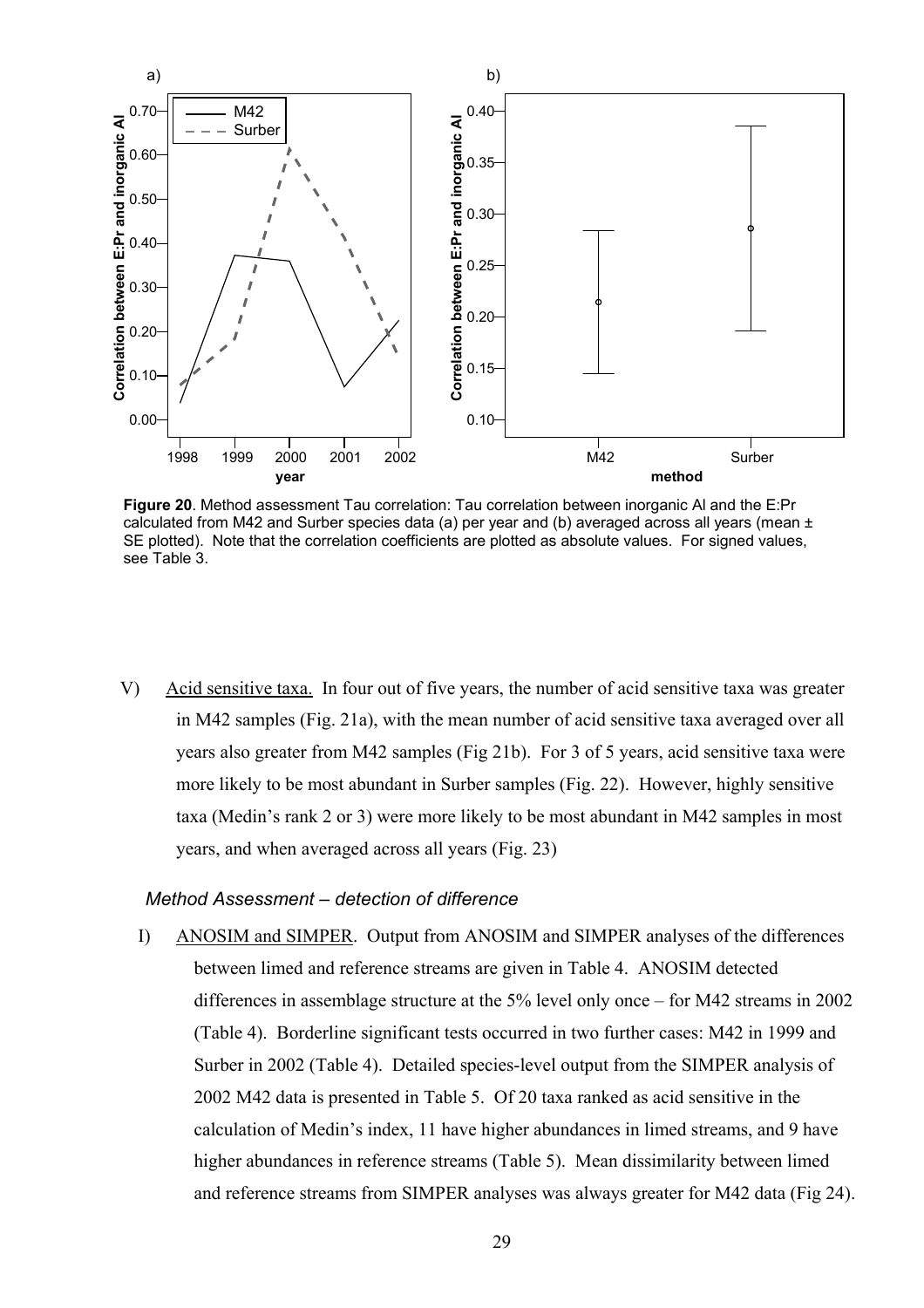

**Figure 21**. Method assessment acid sensitive taxa: number of acid sensitive taxa (medins rank 1-3) was more abundant for each sampling method (a) per year and (b) averaged across all years (mean  $\pm$ SE plotted).



**Figure 22**: Method assessment acid sensitive taxa: number of times an acid sensitive taxon (medins rank 1-3) was more abundant for each sampling method (a) per year and (b) averaged across all years (mean  $\pm$  SE plotted).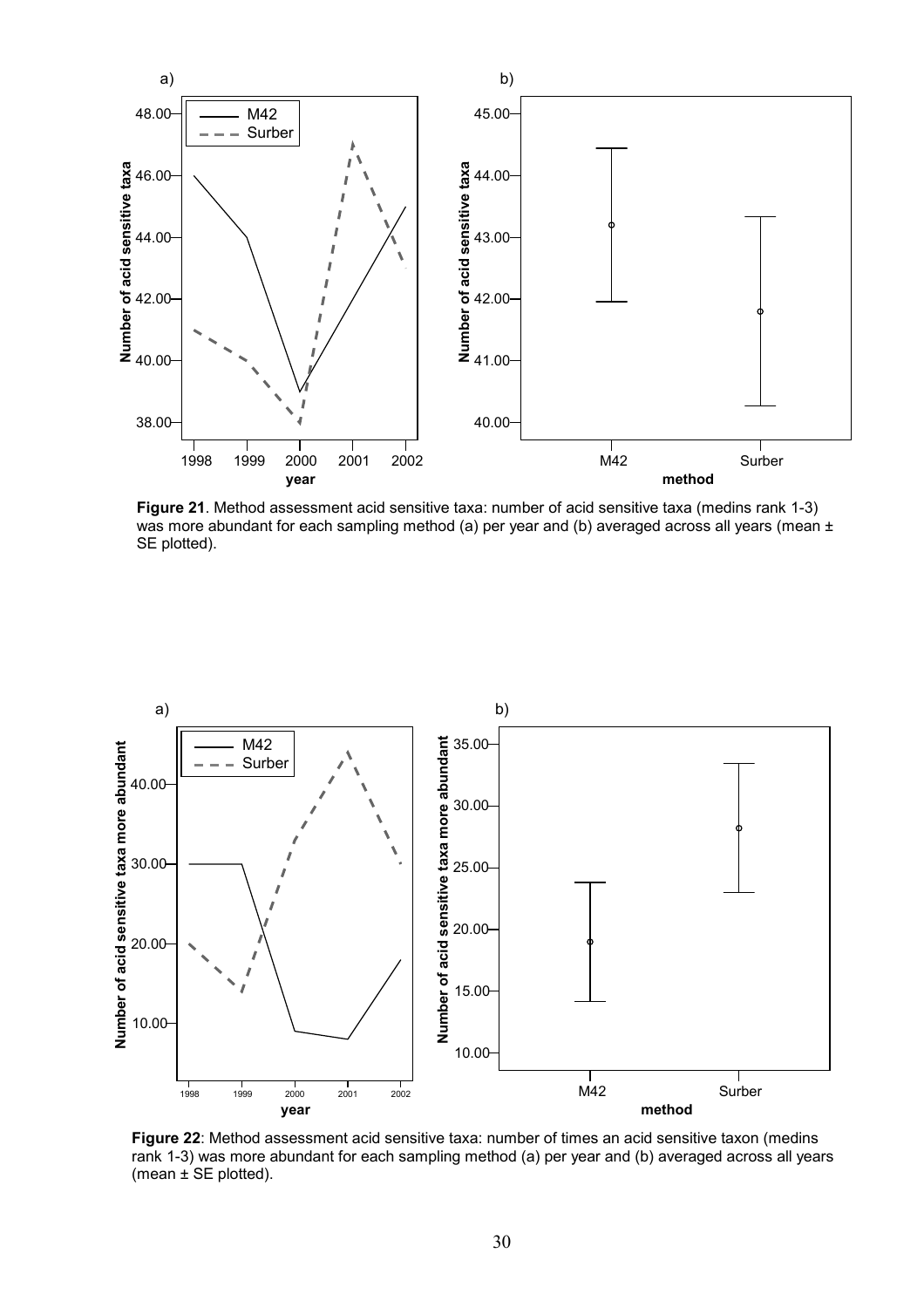

**Figure 23**: Method assessment acid sensitive taxa: number of times a highly acid sensitive taxon (medins rank 2-3) was more abundant for each sampling method (a) per year and (b) averaged across all years (mean ± SE plotted).

**Table 4.** Method assessment: output from ANOSIM and SIMPER analyses of assemblage differences between limed and reference streams. Rho statistics and significance values (Sig.) from ANOSIM analyses are tabulated (Sig. values < 0.1 are highlighted in bold), along with the mean dissimilarity between limed and reference streams from SIMPER analyses.

|      |        |          | <b>ANOSIM</b> | <b>SIMPER</b><br>Mean |
|------|--------|----------|---------------|-----------------------|
| Year | Method | Rho      | Sig.          | Dissimilarity         |
| 1998 | M42    | 0.06     | 0.171         | 56.96                 |
| 1998 | Surber | 0.077    | 0.123         | 51.17                 |
| 1999 | M42    | 0.103    | 0.076         | 51.4                  |
| 1999 | Surber | 0.022    | 0.34          | 48.1                  |
| 2000 | M42    | $-0.046$ | 0.692         | 56.11                 |
| 2000 | Surber | $-0.005$ | 0.488         | 51.27                 |
| 2001 | M42    | $-0.064$ | 0.833         | 59.82                 |
| 2001 | Surber | 0.068    | 0.154         | 54.94                 |
| 2002 | M42    | 0.288    | 0.005         | 52.76                 |
| 2002 | Surber | 0.081    | 0.086         | 52.38                 |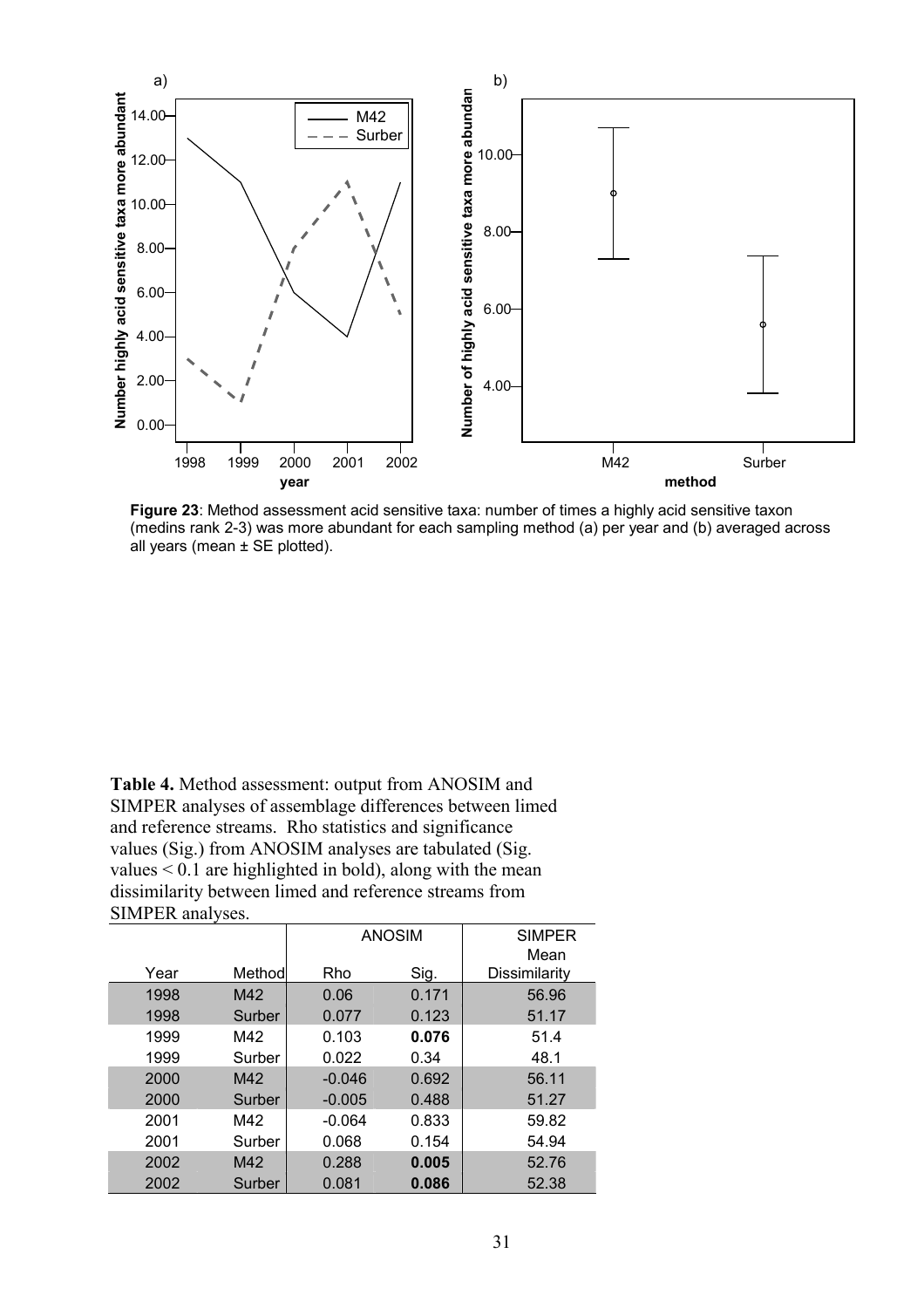**Table 5.** Output from SIMPER analysis of the difference in species composition between limed and reference streams in Autumn 2002. Listed are taxa that collectively explain 75% of the dissimilarity between sample groups, together with their acid sensitivity rank (as scored for Medins index), their mean abundance from the two seasons, and their contribution to the dissimilarity. Mean dissimilarity 52.76.

|                              | <b>Medins</b>  | Limed mean     | Reference mean | % contribution                |       |
|------------------------------|----------------|----------------|----------------|-------------------------------|-------|
| Taxon                        | rank           | abundance      | abundance      | to dissimalarity Cumulative % |       |
| Protonemura meyeri           |                | 49             | 27.78          | 2.39                          | 2.39  |
| Baetis rhodani               | 1              | 21.09          | 92.56          | 2.23                          | 4.62  |
| Limnius volckmari            | 1              | 23.45          | 7.67           | 2.14                          | 6.76  |
| Elmis aenea                  | 1              | 21.36          | 31             | 2.13                          | 8.89  |
| Agapetus ochripes            | $\overline{2}$ | 5.18           | 49.89          | 2.05                          | 10.94 |
| Amphinemura borealis         | 1              | 45.27          | 93.11          | 2.04                          | 12.98 |
| Hydropsyche siltalai         |                | 14.82          | 4.11           | 2.01                          | 14.99 |
| Heptagenia sulphurea         | 1              | 10.55          | 12.44          | $\overline{2}$                | 16.99 |
| Polycentropus flavomaculatus |                | 21.64          | 9              | 1.94                          | 18.93 |
| Chironomini                  |                | 12.91          | 9.67           | 1.94                          | 20.87 |
| Lepidostoma hirtum           | 1              | 16.91          | 3.33           | 1.93                          | 22.8  |
| Sericostoma personatum       | 1              | 14.36          | 14.56          | 1.88                          | 24.68 |
| Limnephilidae                |                | 13.73          | 32             | 1.84                          | 26.52 |
| Hexatominae                  |                | 3.09           | 12.89          | 1.72                          | 28.25 |
| Orthocladiinae               |                | 49.82          | 97.33          | 1.71                          | 29.96 |
| Tanypodinae                  |                | 57.36          | 51.78          | 1.71                          | 31.66 |
| Pediciinae                   |                | 3.18           | 12.89          | 1.7                           | 33.37 |
| Simuliidae                   |                | 7.82           | 20.33          | 1.69                          | 35.06 |
| Sphaeriidae                  | 1              | 9.09           | 4.67           | 1.68                          | 36.74 |
| Leuctra hippopus             |                | 42.91          | 33.67          | 1.6                           | 38.34 |
| Taeniopteryx nebulosa        | 1              | 3.73           | 5.11           | 1.6                           | 39.95 |
| Nigrobaetis niger            | 1              | 13.91          | 7.67           | 1.6                           | 41.54 |
| Isoperla sp.                 |                | 5              | 12.89          | 1.59                          | 43.14 |
| Asellus aquaticus            |                | 4.45           | 13.33          | 1.58                          | 44.72 |
| Oulimnius spp.               | 1              | 4.91           | 1.22           | 1.58                          | 46.3  |
| Leptophlebia marginata       |                | 13.18          | 2.78           | 1.56                          | 47.86 |
| Oxyethira sp.                | 1              | 10.09          | 1.67           | 1.55                          | 49.41 |
| Diura nanseni                | 1              | 1.82           | 12             | 1.53                          | 50.94 |
| Rhyacophila nubila           |                | 2.09           | 9.11           | 1.47                          | 52.41 |
| Ephemerella aurivillii       |                | 3.27           | 5.78           | 1.46                          | 53.87 |
| Nemoura avicularis           | 1              | $\overline{7}$ | 6.33           | 1.46                          | 55.33 |
| Psychodidae                  |                | 2.36           | 5.56           | 1.44                          | 56.77 |
| Hydracarina                  |                | 4.64           | 6.22           | 1.42                          | 58.19 |
| Ceratopogonidae              |                | $\overline{7}$ | 15.33          | 1.4                           | 59.6  |
| Leptophlebia vespertina      |                | 4.55           | 0.11           | 1.38                          | 60.98 |
| Tanytarsini                  |                | 93.18          | 88.78          | 1.36                          | 62.34 |
| Capnopsis schilleri          |                | 4              | 4.56           | 1.36                          | 63.7  |
| Hydropsyche pellucidula      | 1              | 4.45           | 0.67           | 1.34                          | 65.03 |
| Empididae                    |                | 4.09           | 3.89           | 1.25                          | 66.28 |
| Brachyptera risi             |                | 1              | 7.44           | 1.21                          | 67.49 |
| Oecetis testacea             | $\overline{2}$ | 2.73           | $\pmb{0}$      | 1.16                          | 68.65 |
| Hydraena sp.                 |                | 2.73           | 2.78           | 1.13                          | 69.77 |
| Ceratopsyche silfvenii       | $\overline{2}$ | 0.73           | 3.44           | 1.11                          | 70.88 |
| Rhyacophila sp.              |                | 0.91           | 2.78           | 1.06                          | 71.94 |
| Caenis rivulorum             | 3              | 3.45           | 3              | 1.06                          | 73    |
| Ithytrichia sp.              | $\overline{2}$ | 8.55           | 0.22           | 1.02                          | 74.01 |
| Lumbriculidae                |                | 1.64           | 1.89           | 0.98                          | 75    |
| Hydroptila sp.               |                | 5              | 0.56           | 0.96                          | 75.96 |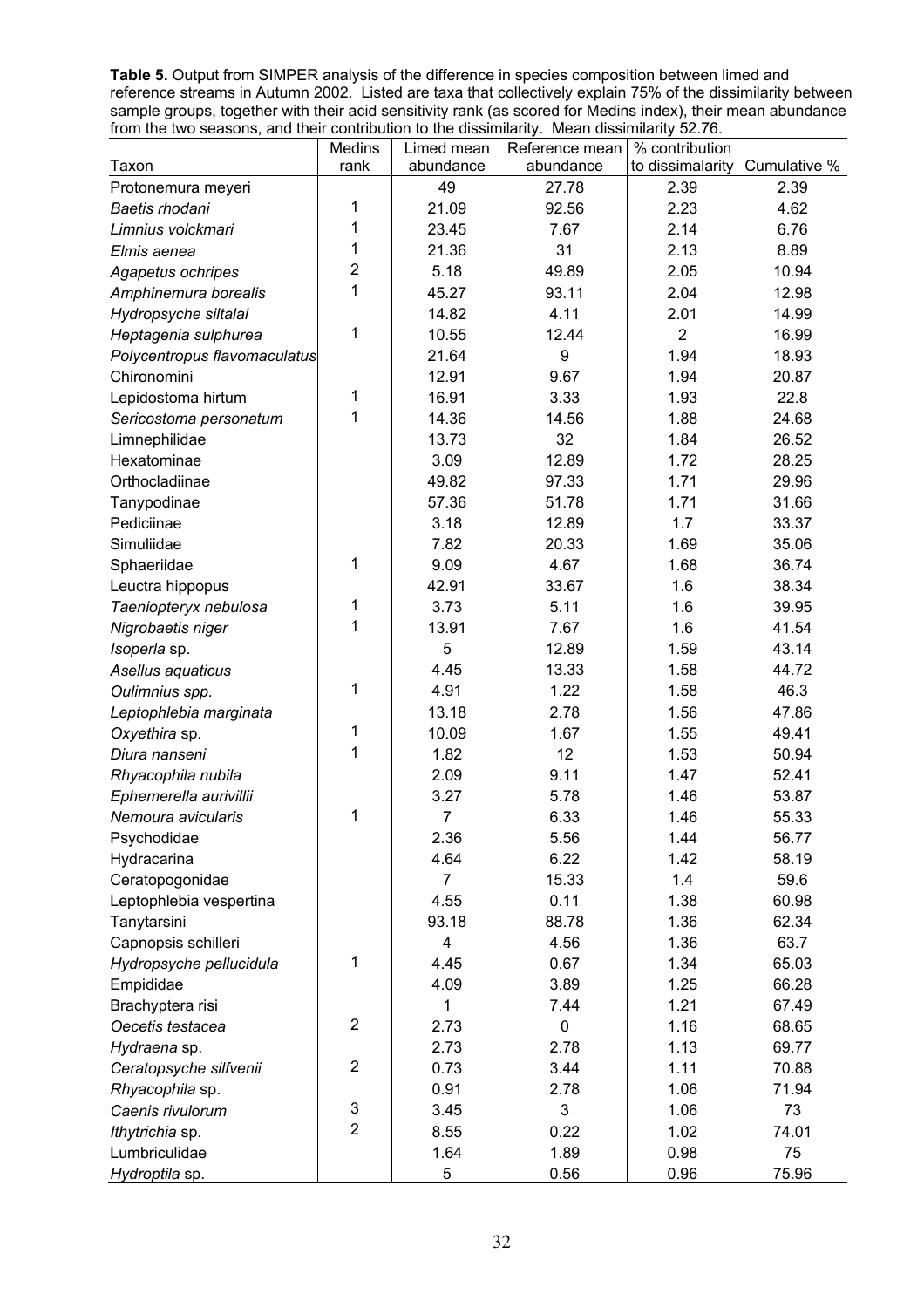

**Figure 24**. Method assessment simper analysis: mean dissimilarity between limed and reference streams (a) per year and (b) averaged across all years (mean  $\pm$  SE plotted).

II) ANOVA of community metrics (total abundance, richness, Shannon diversity, EPTr and EPTa). Output from ANOVA of community metrics, with tests of the effect of sampling method and liming, are given in Table 6. Total abundance differed between method groups in 1999, when M42 samples collected more individuals, and from 2000-2001, with significantly more individuals occurring in Surber samples (Table 6). Species richness differed between sample methods from 1998-99 only, with M42 collecting more species. Shannon diversity (H') differed from 1998-99, when H' was greater in Surber samples, and in 2002, when the opposite was true (Table 6). EPTr differed significantly between methods in 1998 only, when richness of EPT taxa was greater from M42 samples, though tests were borderline significant for 1999 (M42 greater) and 2001 (Surber greater) also (Table 6). EPTa differed significantly in most years, with abundance of EPT taxa greater from M42 samples from 1998, but greater from Surber samples during 2000-02 (Table 6).

Liming did not affect any community metric at the 5% level of significance, though borderline significant cases were observed in 3 cases, all based on M42 data (Table 6).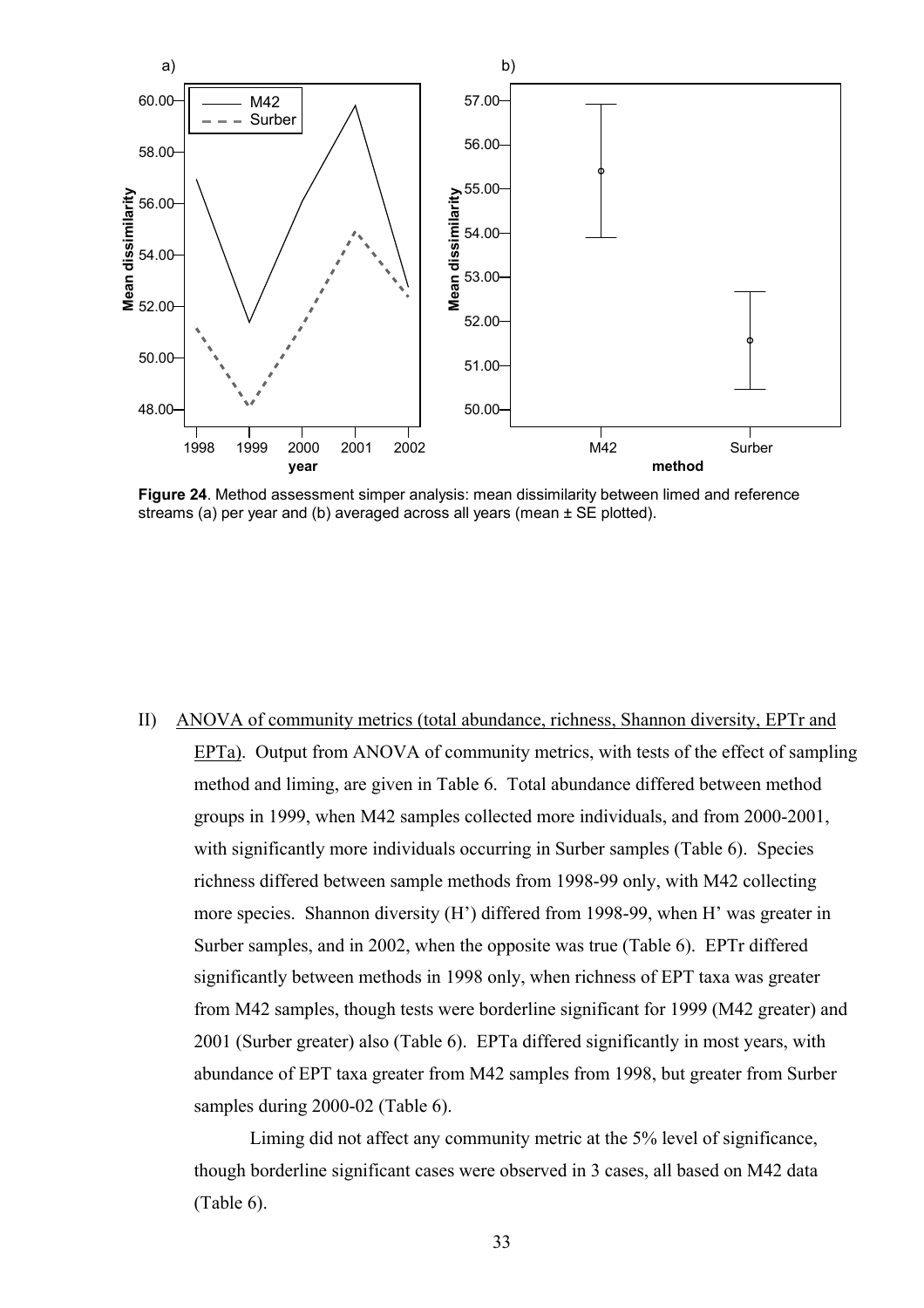**Table 6.** Method assessment: output from ANOVA tests of differences between method and lime groups for five community metrics. The mean ± SE for each category are tabulated, along with significance values (Sig.) for each test (Sig. values < 0.1 are highlighted in bold).

| Metric         |      |        |         | Method test |         | Lime test |           |           |           |       |
|----------------|------|--------|---------|-------------|---------|-----------|-----------|-----------|-----------|-------|
|                | Year | Method | Mean    | <b>SE</b>   | Sig     | Mean lime | <b>SE</b> | Mean ref. | <b>SE</b> | Sig   |
| Total          | 1998 | M42    | 800.14  | 95.41       |         | 857.83    | 144.73    | 723.22    | 115.80    | 0.652 |
| abundance 1998 |      | Surber | 736.67  | 95.49       | 0.355   | 751.67    | 131.75    | 716.67    | 145.89    | 0.793 |
|                | 1999 | M42    | 1771.86 | 200.17      |         | 1771.50   | 197.80    | 1772.33   | 402.50    | 0.685 |
|                | 1999 | Surber | 1198.65 | 141.23      | 0.004   | 1251.91   | 222.44    | 1133.56   | 169.43    | 0.893 |
|                | 2000 | M42    | 399.74  | 95.64       |         | 424.91    | 160.30    | 365.13    | 71.35     | 0.528 |
|                | 2000 | Surber | 983.89  | 189.61      | 0.002   | 965.70    | 274.60    | 1006.63   | 274.11    | 0.967 |
|                | 2001 | M42    | 391.00  | 144.64      |         | 416.60    | 247.44    | 359.00    | 125.11    | 0.515 |
|                | 2001 | Surber | 1087.68 | 230.30      | < 0.001 | 1034.82   | 272.18    | 1160.38   | 420.83    | 0.917 |
|                | 2002 | M42    | 841.05  | 141.02      |         | 790.00    | 170.84    | 903.44    | 243.88    | 0.843 |
|                | 2002 | Surber | 1336.90 | 187.23      | 0.257   | 1256.64   | 243.04    | 1435.00   | 304.29    | 0.606 |
| Species        | 1998 | M42    | 42.57   | 1.83        |         | 43.50     | 2.22      | 41.33     | 3.18      | 0.523 |
| richness       | 1998 | Surber | 32.76   | 1.45        | < 0.001 | 32.33     | 1.79      | 33.33     | 2.51      | 0.799 |
|                | 1999 | M42    | 47.19   | 1.40        |         | 49.50     | 1.53      | 44.11     | 2.26      | 0.064 |
|                | 1999 | Surber | 35.15   | 1.23        | < 0.001 | 34.91     | 1.92      | 35.44     | 1.51      | 0.760 |
|                | 2000 | M42    | 29.74   | 2.11        |         | 29.64     | 3.36      | 29.88     | 2.23      | 0.711 |
|                | 2000 | Surber | 32.39   | 1.69        | 0.207   | 33.00     | 1.71      | 31.63     | 3.29      | 0.535 |
|                | 2001 | M42    | 27.61   | 1.98        |         | 27.00     | 2.63      | 28.38     | 3.19      | 0.782 |
|                | 2001 | Surber | 35.21   | 2.22        | 0.024   | 35.73     | 2.44      | 34.50     | 4.27      | 0.583 |
|                | 2002 | M42    | 35.45   | 1.63        |         | 37.00     | 2.07      | 33.56     | 2.58      | 0.296 |
|                | 2002 | Surber | 34.70   | 2.57        | 0.516   | 35.82     | 3.76      | 33.33     | 3.59      | 0.816 |
| Shannon        | 1998 | M42    | 2.85    | 0.07        |         | 2.81      | 0.10      | 2.90      | 0.07      | 0.536 |
| diversity      | 1998 | Surber | 3.49    | 0.13        | < 0.001 | 3.46      | 0.16      | 3.52      | 0.24      | 0.845 |
|                | 1999 | M42    | 2.61    | 0.11        |         | 2.66      | 0.13      | 2.54      | 0.19      | 0.603 |
|                | 1999 | Surber | 3.27    | 0.11        | < 0.001 | 3.28      | 0.14      | 3.26      | 0.20      | 0.916 |
|                | 2000 | M42    | 3.47    | 0.15        |         | 3.37      | 0.22      | 3.60      | 0.21      | 0.481 |
|                | 2000 | Surber | 3.38    | 0.13        | 0.537   | 3.41      | 0.19      | 3.33      | 0.20      | 0.754 |
|                | 2001 | M42    | 3.66    | 0.09        |         | 3.61      | 0.11      | 3.72      | 0.14      | 0.546 |
|                | 2001 | Surber | 3.58    | 0.12        | 0.580   | 3.61      | 0.14      | 3.55      | 0.21      | 0.817 |
|                | 2002 | M42    | 3.62    | 0.13        |         | 3.75      | 0.12      | 3.46      | 0.26      | 0.295 |
|                | 2002 | Surber | 3.33    | 0.16        | 0.040   | 3.47      | 0.09      | 3.15      | 0.33      | 0.335 |
| <b>EPTr</b>    | 1998 | M42    | 21.62   | 0.90        |         | 22.50     | 1.10      | 20.44     | 1.49      | 0.239 |
|                | 1998 | Surber | 19.29   | 1.07        | 0.020   | 19.50     | 1.48      | 19.00     | 1.61      | 0.815 |
|                | 1999 | M42    | 23.48   | 0.81        |         | 24.83     | 1.12      | 21.67     | 0.90      | 0.059 |
|                | 1999 | Surber | 21.76   | 0.76        | 0.052   | 22.33     | 1.21      | 21.00     | 0.75      | 0.500 |
|                | 2000 | M42    | 19.21   | 1.42        |         | 18.82     | 2.24      | 19.75     | 1.58      | 0.538 |
|                | 2000 | Surber | 20.42   | 1.02        | 0.274   | 20.64     | 1.18      | 20.13     | 1.88      | 0.706 |
|                | 2001 | M42    | 17.50   | 1.19        |         | 17.50     | 1.76      | 17.50     | 1.68      | 0.954 |
|                | 2001 | Surber | 22.32   | 1.48        | 0.070   | 22.82     | 1.83      | 21.63     | 2.58      | 0.562 |
|                | 2002 | M42    | 22.00   | 1.04        |         | 23.27     | 1.47      | 20.44     | 1.38      | 0.199 |
|                | 2002 | Surber | 21.80   | 1.26        | 0.689   | 23.27     | 1.62      | 20.00     | 1.92      | 0.209 |
| EPTa           | 1998 | M42    | 485.52  | 57.94       |         | 524.67    | 92.45     | 433.33    | 57.59     | 0.703 |
|                | 1998 | Surber | 333.86  | 44.23       | 0.002   | 335.92    | 50.19     | 331.11    | 82.42     | 0.552 |
|                | 1999 | M42    | 609.95  | 57.07       |         | 682.42    | 68.55     | 513.33    | 91.34     | 0.088 |
|                | 1999 | Surber | 511.05  | 60.07       | 0.119   | 511.25    | 87.63     | 510.78    | 83.50     | 0.763 |
|                | 2000 | M42    | 178.84  | 32.98       |         | 181.27    | 55.51     | 175.50    | 24.26     | 0.346 |
|                | 2000 | Surber | 790.68  | 139.81      | < 0.001 | 748.00    | 187.42    | 849.38    | 222.56    | 0.834 |
|                | 2001 | M42    | 201.11  | 64.67       |         | 210.50    | 113.62    | 189.38    | 45.49     | 0.471 |
|                | 2001 | Surber | 1119.21 | 288.58      | < 0.001 | 1136.55   | 360.91    | 1095.38   | 502.58    | 0.758 |
|                | 2002 | M42    | 465.60  | 99.28       |         | 435.64    | 102.03    | 502.22    | 189.23    | 0.789 |
|                | 2002 | Surber | 1129.35 | 229.71      | < 0.001 | 1017.36   | 165.67    | 1266.22   | 481.98    | 0.697 |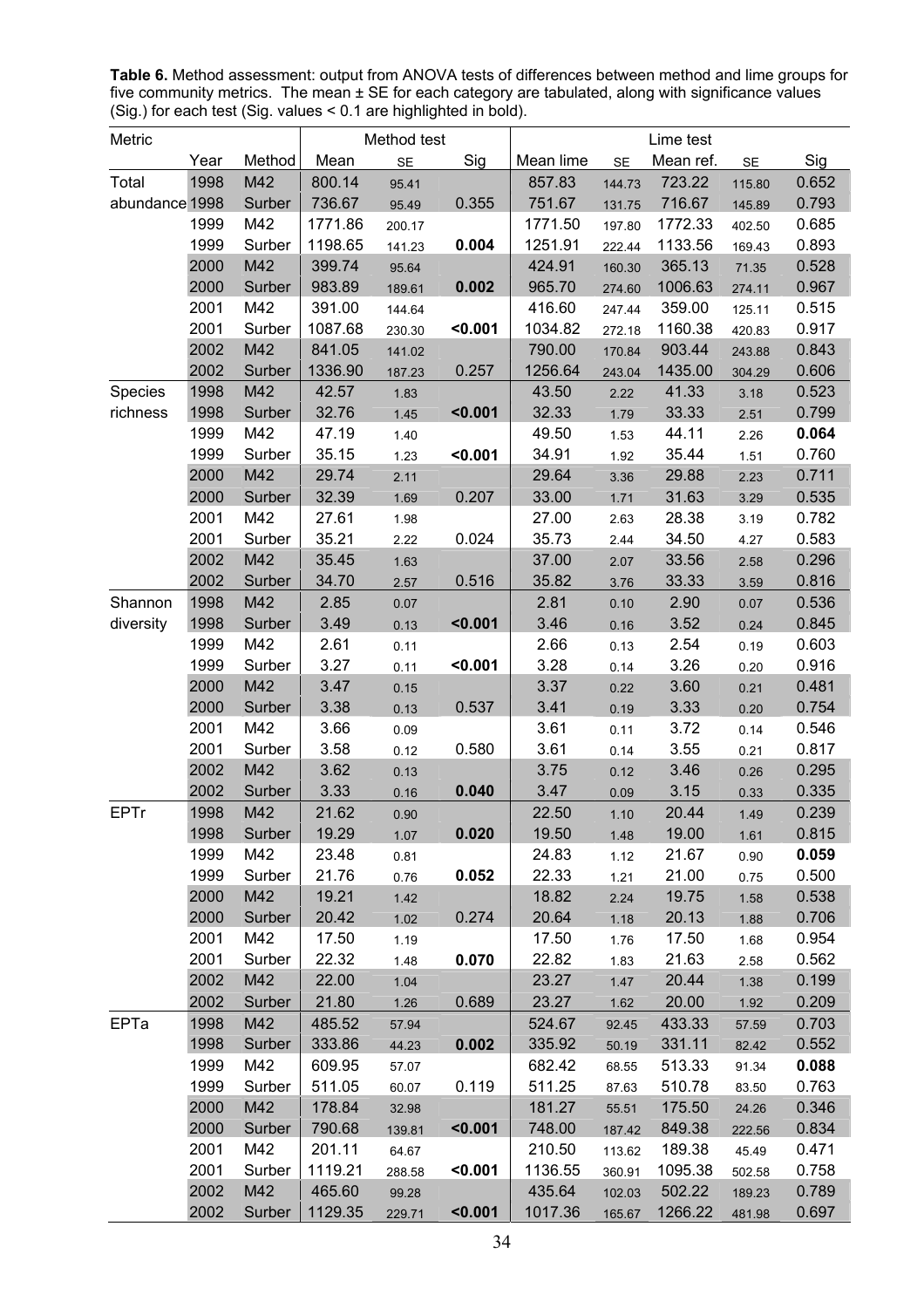III) ANOVA of acidity indices (medins, B:Pa, E:Pr, E:Pa). Output from ANOVA of community metrics, with tests of the effect of sampling method and liming, are given in Table 6. Medins index differed according to sampling method in 3 of 5 years, with values higher from M42 data in 1998-99, and higher from Surber data in 2001 (Table 7). The B:Pa ratio differed in all years, with a higher ratio from Surber samples (Table 7). Similar results were observed for E:Pa (Table 7). However, E:Pr differed according to sampling method only in 1998 (M42 value higher), though a marginally significant difference was found for 2000 also (Surber higher).

In only one case did an acidity index differ according to liming (the B:Pa ratio was higher in Surber samples from reference streams in 1999), with borderline significant results were observed in two other cases (both Surber). However, for the 1999 E:Pa result, data transformation failed to normalise the residuals, and so this result should be treated with caution (Table 7).

#### *Season assessment: ordination, cluster, and simper analyses*

In both nMDS ordination (Fig. 25) and UPGMA cluster analysis (Fig. 26) of benthic macroinvertebrate data (collected using the M42 method only), there is a clear separation of sites according to season. There is no clear separation of sites according to liming treatment, although there is a tendency for limed sites to occur towards the top left hand corner of the ordination space. Output from a SIMPER analysis of dissimilarity between autumn and spring assemblages is given in Table 8. Several acid sensitive beetles and Baetid mayflies were more abundant in the spring, whilst acid sensitive caddis, bivalves and stoneflies tended to be more abundant in the autumn (Table 8).

#### *Season assessment – data quality*

- I) Canonical correspondance analysis. Detailed output from CCAs is given in Table 9. CCA extracted one significant component from the autumn data, explaining 9.9% of the variance, and none from the spring data. Axes one and two from the CCA ordinations are plotted in Fig. 27. The placement of sites with respect to the environmental variables differs substantially in several cases.
- II) Mantel correlation. Signed correlations and significance levels for Mantel's test are given in Table 9. Mantel's correlation was stronger and slightly negative in the spring, whereas in the autumn it was almost zero. In neither case was it significant.
- III) Weighted averaging. Correlation coefficients between observed values for pH, Ca, TOC and inorganic aluminium and values modelled from macroinvertebrate data are given in Table 9. Modelling of pH, Ca and inorganic Al appeared to be better in the spring, whilst modelling of TOC appeared better in the autumn.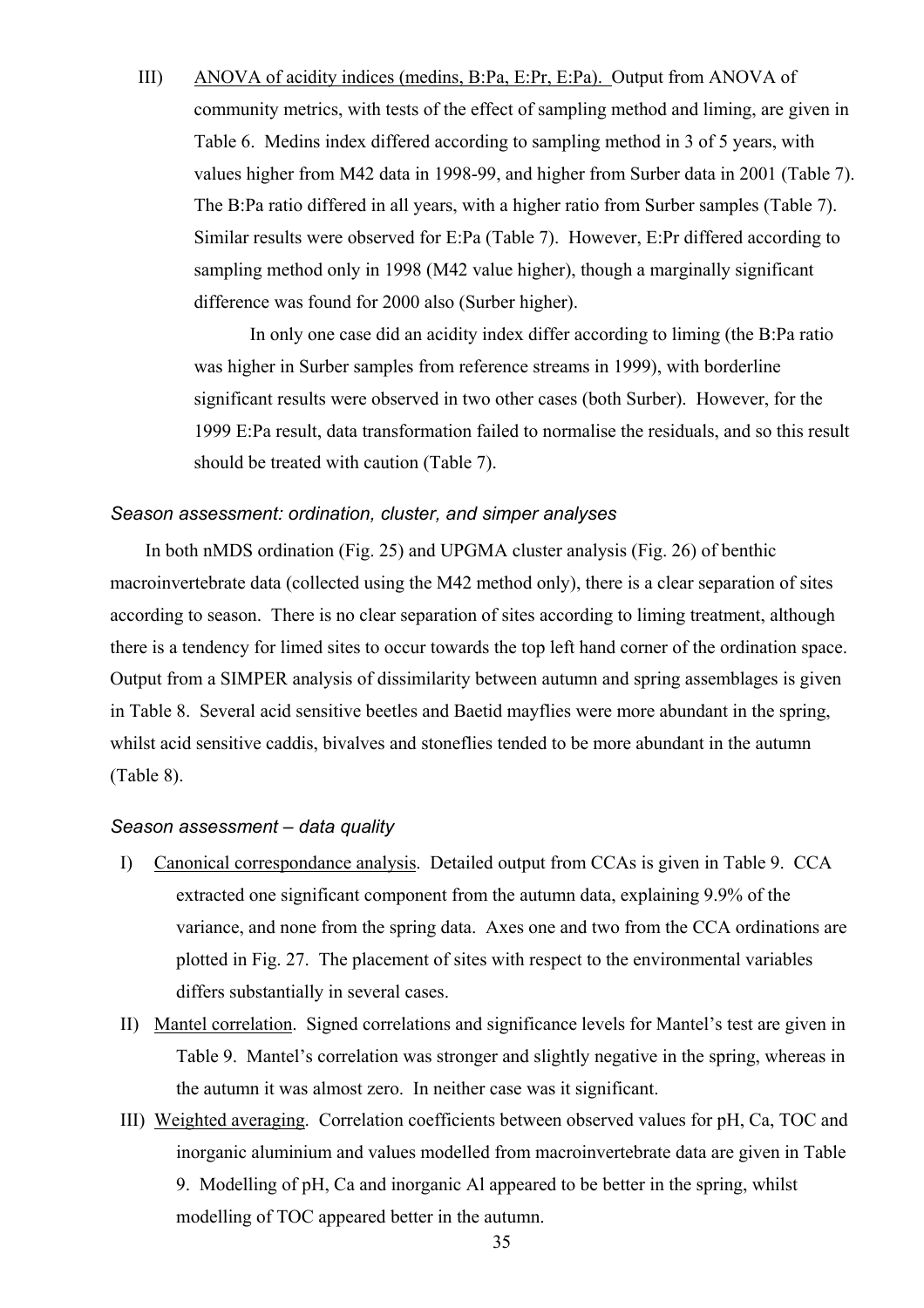**Table 7.** Method assessment: output from ANOVA tests of differences between method and lime groups for four acidity indices. The mean ± SE for each category are tabulated, along with significance values (Sig.) for each test (Sig. values < 0.1 are highlighted in bold).

|        |      |        | Method test |      |         | Lime test |           |           |      |          |
|--------|------|--------|-------------|------|---------|-----------|-----------|-----------|------|----------|
|        | Year | Method | Mean        | SE   | Sig     | Mean lime | <b>SE</b> | Mean ref. | SE   | Sig      |
| Medins | 1998 | M42    | 6.76        | 0.51 |         | 6.42      | 0.61      | 7.22      | 0.88 | 0.783    |
|        | 1998 | Surber | 6.05        | 0.48 | 0.062   | 5.67      | 0.45      | 6.56      | 0.96 | 0.745    |
|        | 1999 | M42    | 7.14        | 0.44 |         | 7.33      | 0.40      | 6.89      | 0.92 | 0.276    |
|        | 1999 | Surber | 6.52        | 0.49 | 0.049   | 6.17      | 0.32      | 7.00      | 1.08 | 0.834    |
|        | 2000 | M42    | 5.05        | 0.48 |         | 4.91      | 0.61      | 5.25      | 0.82 | 0.626    |
|        | 2000 | Surber | 5.84        | 0.51 | 0.135   | 5.82      | 0.55      | 5.88      | 1.01 | 0.299    |
|        | 2001 | M42    | 5.50        | 0.40 |         | 5.40      | 0.34      | 5.63      | 0.82 | 0.405    |
|        | 2001 | Surber | 6.63        | 0.35 | 0.002   | 6.45      | 0.31      | 6.88      | 0.74 | 0.508    |
|        | 2002 | M42    | 6.10        | 0.42 |         | 6.27      | 0.52      | 5.89      | 0.72 | 0.210    |
|        | 2002 | Surber | 6.05        | 0.48 | 0.824   | 6.36      | 0.54      | 5.67      | 0.87 | 0.152    |
| B:Pa   | 1998 | M42    | 0.42        | 0.24 |         | 0.16      | 0.04      | 0.76      | 0.56 | 0.201    |
|        | 1998 | Surber | 3.64        | 1.09 | < 0.001 | 2.25      | 0.64      | 5.49      | 2.33 | 0.355    |
|        | 1999 | M42    | 0.66        | 0.17 |         | 0.58      | 0.20      | 0.76      | 0.31 | 0.715    |
|        | 1999 | Surber | 2.15        | 0.91 | 0.001   | 0.65      | 0.10      | 4.15      | 1.99 | 0.029    |
|        | 2000 | M42    | 0.36        | 0.07 |         | 0.25      | 0.06      | 0.50      | 0.13 | 0.108    |
|        | 2000 | Surber | 1.61        | 0.34 | < 0.001 | 1.12      | 0.31      | 2.28      | 0.65 | 0.085    |
|        | 2001 | M42    | 0.47        | 0.15 |         | 0.27      | 0.07      | 0.71      | 0.32 | 0.215    |
|        | 2001 | Surber | 2.37        | 0.58 | < 0.001 | 1.90      | 0.49      | 3.01      | 1.23 | 0.517    |
|        | 2002 | M42    | 0.31        | 0.07 |         | 0.21      | 0.06      | 0.42      | 0.15 | 0.166    |
|        | 2002 | Surber | 1.59        | 0.36 | < 0.001 | 1.22      | 0.27      | 2.04      | 0.71 | 0.356    |
| E:Pr   | 1998 | M42    | 1.05        | 0.08 |         | 1.08      | 0.08      | 1.00      | 0.17 | 0.397    |
|        | 1998 | Surber | 0.77        | 0.08 | 0.041   | 0.73      | 0.10      | 0.82      | 0.13 | 0.597    |
|        | 1999 | M42    | 1.00        | 0.10 |         | 1.08      | 0.08      | 0.89      | 0.20 | 0.162    |
|        | 1999 | Surber | 0.83        | 0.09 | 0.538   | 0.83      | 0.06      | 0.84      | 0.20 | 0.734    |
|        | 2000 | M42    | 0.68        | 0.13 |         | 0.82      | 0.18      | 0.50      | 0.19 | 0.286    |
|        | 2000 | Surber | 0.75        | 0.12 | 0.081   | 0.81      | 0.17      | 0.66      | 0.14 | 0.534    |
|        | 2001 | M42    | 0.89        | 0.25 |         | 0.90      | 0.38      | 0.88      | 0.35 | 0.959    |
|        | 2001 | Surber | 0.79        | 0.11 | 0.346   | 0.77      | 0.14      | 0.83      | 0.19 | 0.824    |
|        | 2002 | M42    | 0.95        | 0.15 |         | 1.09      | 0.21      | 0.78      | 0.22 | 0.228    |
|        | 2002 | Surber | 0.70        | 0.08 | 0.691   | 0.76      | 0.09      | 0.61      | 0.15 | 0.225    |
| E:Pa   | 1998 | M42    | 1.67        | 0.55 |         | 1.42      | 0.50      | 2.00      | 1.14 | 0.704    |
|        | 1998 | Surber | 4.16        | 1.12 | 0.003   | 2.84      | 0.66      | 5.92      | 2.42 | 0.441    |
|        | 1999 | M42    | 1.29        | 0.23 |         | 1.17      | 0.24      | 1.44      | 0.44 | 0.775    |
|        | 1999 | Surber | 2.55        | 0.96 | 0.024   | 1.02      | 0.13      | 4.59      | 2.12 | $0.052*$ |
|        | 2000 | M42    | 0.95        | 0.19 |         | 1.18      | 0.30      | 0.63      | 0.18 | 0.188    |
|        | 2000 | Surber | 1.89        | 0.38 | < 0.001 | 1.42      | 0.35      | 2.55      | 0.73 | 0.155    |
|        | 2001 | M42    | 1.67        | 0.54 |         | 2.00      | 0.79      | 1.25      | 0.73 | 0.424    |
|        | 2001 | Surber | 2.86        | 0.59 | 0.023   | 2.58      | 0.57      | 3.24      | 1.21 | 0.819    |
|        | 2002 | M42    | 0.85        | 0.15 |         | 0.82      | 0.18      | 0.89      | 0.26 | 0.951    |
|        | 2002 | Surber | 1.87        | 0.37 | 0.001   | 1.50      | 0.29      | 2.32      | 0.75 | 0.420    |

\*unusual residuals distribution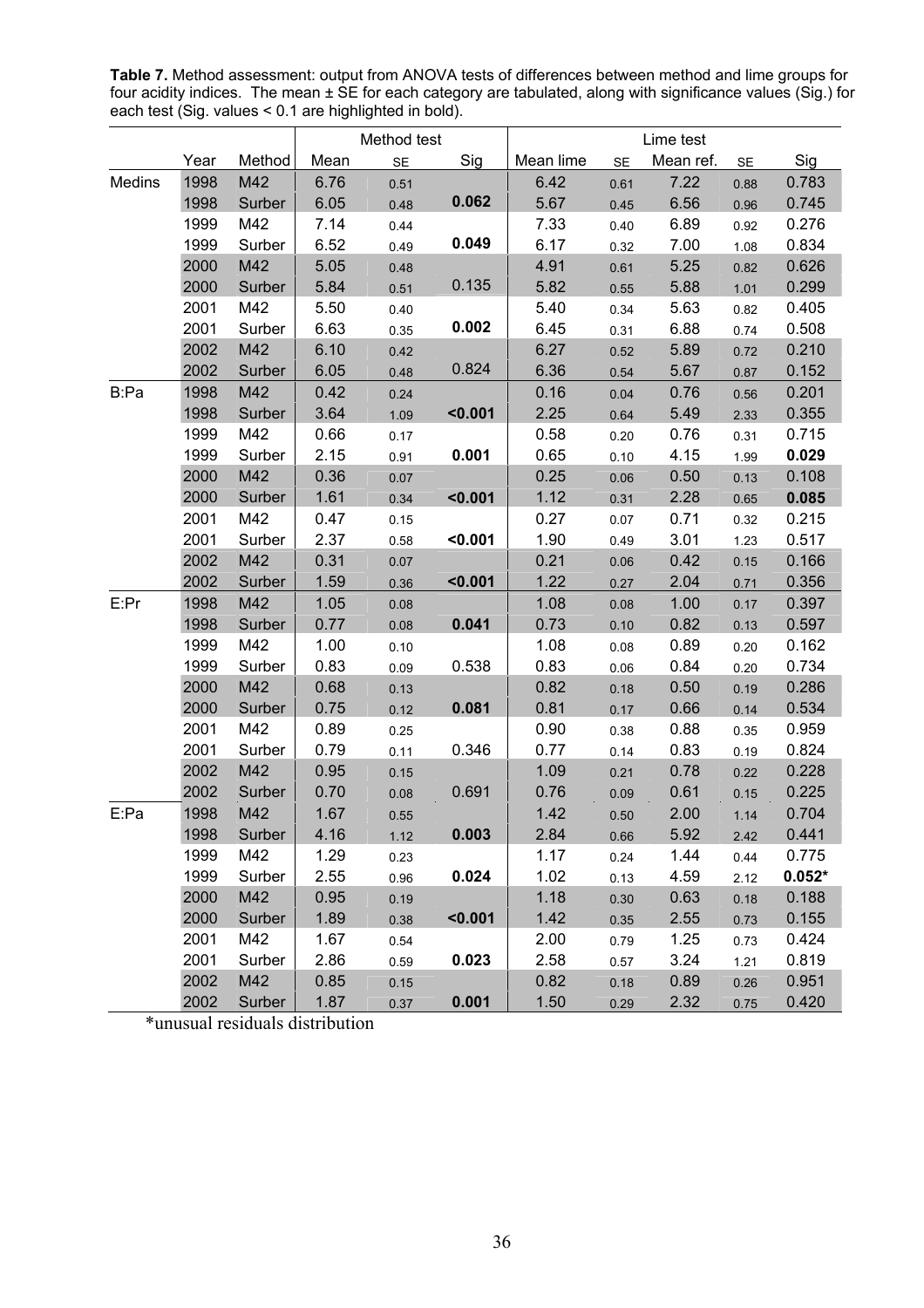

**Figure 25**. nMDS ordination of benthic invertebrate data from autumn 2004 and Spring 2005, with liming categories superimposed. The letters "H" and "V" preceding the stream names refer to whether the data was collected in Autumn (Swedish "Höst") or spring (Swedish "Vår) respectively. Ordination in 3 dimensions, axes 2 and 3 plotted. Stress = 14.38.



was collected in Autumn (Swedish "Höst") or spring (Swedish "Vår") respectively.<br>. **Figure 26**. UPGMA cluster analysis of benthic invertebrate data autumn 2004 and Spring 2005, with liming categories superimposed. The letters "H" and "V" preceding the stream names refer to whether the data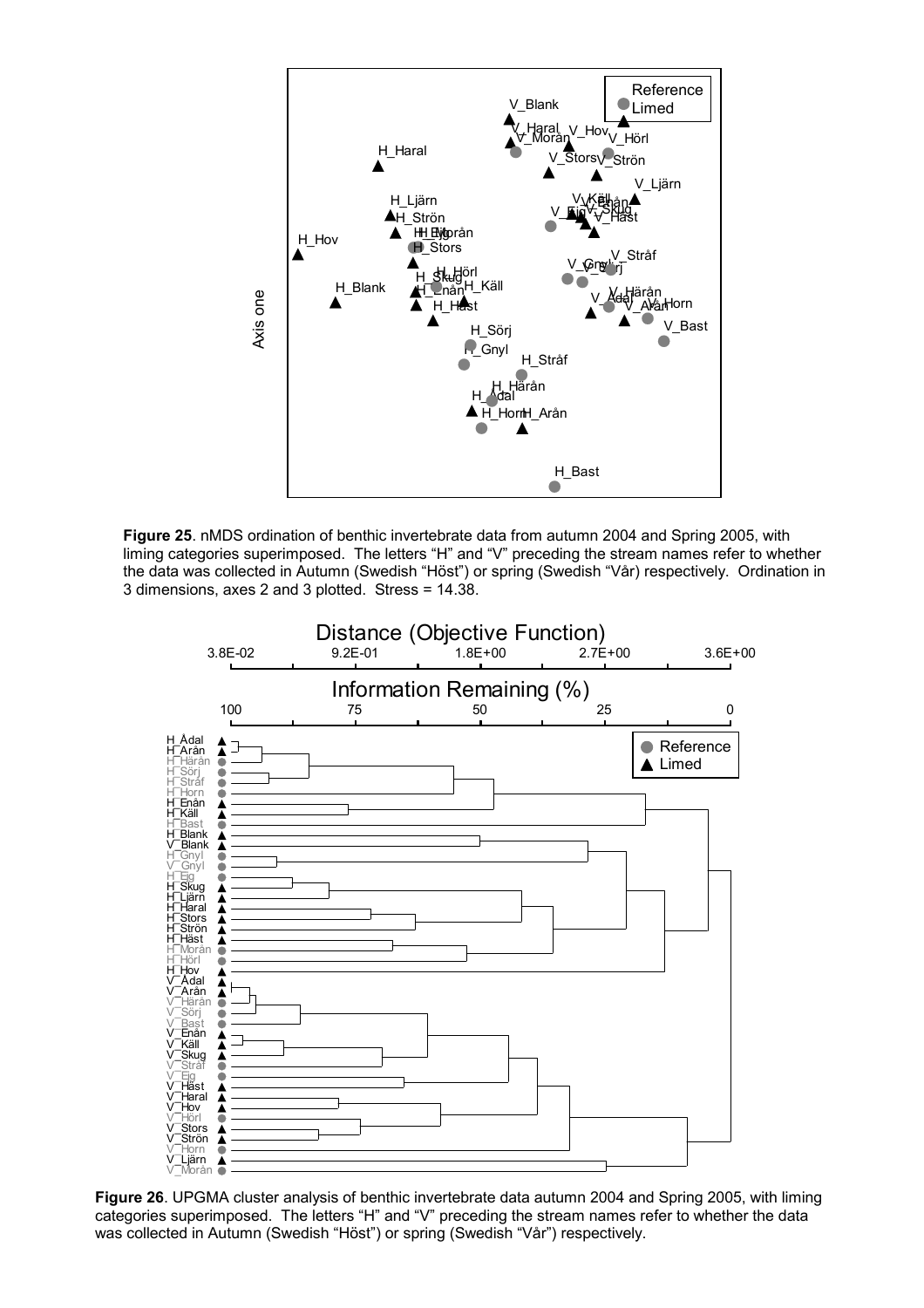**Table 8.** Output from SIMPER analysis of the difference in species composition between Autumn 2004 and Spring 2005. Listed are taxa collectively explaining 68% of dissimilarity between sample groups, together with their acid sensitivity rank (as scored for Medins index), their mean abundance from the two seasons, and their contribution to the dissimilarity. Mean dissimilarity 56.95.

|                              | Medins         | Autumn mean | Spring mean | % contribution                |       |
|------------------------------|----------------|-------------|-------------|-------------------------------|-------|
| Taxon                        | rank           | abundance   | abundance   | to dissimalarity Cumulative % |       |
| Leuctra hippopus             |                | 49.38       | 1.19        | 2.75                          | 2.75  |
| Protonemura meyeri           |                | 39.95       | 0.38        | 2.55                          | 5.29  |
| Sphaeriidae                  | 1              | 56.81       | 43.05       | 1.95                          | 7.24  |
| Leuctra fusca/digitata       |                | $\mathbf 0$ | 16.29       | 1.88                          | 9.12  |
| Agapetus ochripes            | $\overline{2}$ | 64.19       | 7.81        | 1.86                          | 10.99 |
| Naididae                     |                | 0.86        | 17.24       | 1.83                          | 12.81 |
| Nemoura avicularis           | 1              | 11.19       | 0           | 1.81                          | 14.62 |
| Amphinemura borealis         | 1              | 33.67       | 34.33       | 1.7                           | 16.32 |
| Halesus sp.                  |                | $\mathbf 0$ | 7.67        | 1.68                          | 18.01 |
| Limnius volckmari            | 1              | 22.52       | 38.57       | 1.67                          | 19.68 |
| Baetis rhodani               | 1              | 38.05       | 88.71       | 1.65                          | 21.33 |
| Asellus aquaticus            |                | 32.1        | 12.33       | 1.6                           | 22.93 |
| Empididae                    |                | 7.67        | 15.9        | 1.56                          | 24.49 |
| Leptophlebia marginata       |                | 14.9        | 1.24        | 1.55                          | 26.04 |
| Simuliidae                   |                | 61.29       | 98.24       | 1.53                          | 27.57 |
| Elmis aenea                  | 1              | 22          | 30.33       | 1.5                           | 29.07 |
| Heptagenia sulphurea         | 1              | 16.48       | 6.71        | 1.47                          | 30.53 |
| Nigrobaetis niger            | 1              | 5.14        | 15.81       | 1.45                          | 31.99 |
| Hydropsyche siltalai         |                | 36.67       | 6.86        | 1.4                           | 33.39 |
| Lepidostoma hirtum           | 1              | 10.43       | 10.29       | 1.35                          | 34.73 |
| Diamesinae                   |                | 17.19       | 0           | 1.34                          | 36.08 |
| Tanypodinae                  |                | 20.86       | 39.24       | 1.32                          | 37.4  |
| Chironomini                  |                | 14.29       | 5.43        | 1.31                          | 38.71 |
| Enchytraeidae                |                | 0.43        | 6.76        | 1.31                          | 40.02 |
| Isoperla sp.                 |                | 11.52       | 5.81        | 1.31                          | 41.33 |
| Sericostoma personatum       | 1              | 14.19       | 10.95       | 1.31                          | 42.64 |
| Amphinemura sulcicollis      |                | 0.43        | 7.81        | 1.26                          | 43.89 |
| Limnephilidae                |                | 73.71       | 28.67       | 1.21                          | 45.11 |
| Baetis fuscatus gr.          |                | $\mathbf 0$ | 25.52       | 1.21                          | 46.32 |
| Ephemerella aurivillii       |                | 18.57       | 5.57        | 1.2                           | 47.51 |
| Polycentropus flavomaculatus |                | 13.14       | 9.29        | 1.18                          | 48.69 |
| Oligochaeta other            |                | 6.86        | $\mathbf 0$ | 1.15                          | 49.84 |
| Hydracarina                  |                | 3.43        | 6.9         | 1.13                          | 50.97 |
| Lumbriculidae                |                | 1.71        | 7.24        | 1.13                          | 52.1  |
| Hydroptila sp.               | $\overline{2}$ | 19.29       | 3.24        | 1.13                          | 53.23 |
| Ceratopogonidae              |                | 13.9        | 13.71       | 1.11                          | 54.34 |
| Psychodidae                  |                | 9.48        | 2.57        | 1.08                          | 55.42 |
| Oulimnius tuberculatus       | 1              | 4.52        | 5.43        | 1.07                          | 56.49 |
| Orthocladiinae               |                | 150.9       | 140.1       | 1.06                          | 57.55 |
| Centroptilum luteolum        | 1              | 6.05        | 4.9         | 1.05                          | 58.59 |
| Oxyethira sp.                | 1              | 7.29        | 1.9         | 1.04                          | 59.64 |
| Alainites muticus            |                | 0.19        | 14.95       | 1.03                          | 60.67 |
| Hydraena sp.                 |                | 3.05        | 5.76        | 1.01                          | 61.68 |
| Radix peregra/ovata          | 1              | 22.52       | 9.76        | 0.97                          | 62.66 |
| Tanytarsini                  |                | 82.05       | 136.24      | 0.94                          | 63.6  |
| Diura nanseni                | 1              | 4.9         | 0.67        | 0.92                          | 64.52 |
| Limoniidae                   |                | 0.1         | 2.71        | 0.9                           | 65.42 |
| Leptophlebia vespertina      |                | 1.76        | 6           | 0.9                           | 66.32 |
| Hexatominae                  |                | 4.05        | 4.76        | 0.89                          | 67.21 |
| Pediciinae                   |                | 4.05        | 4.76        | 0.89                          | 68.1  |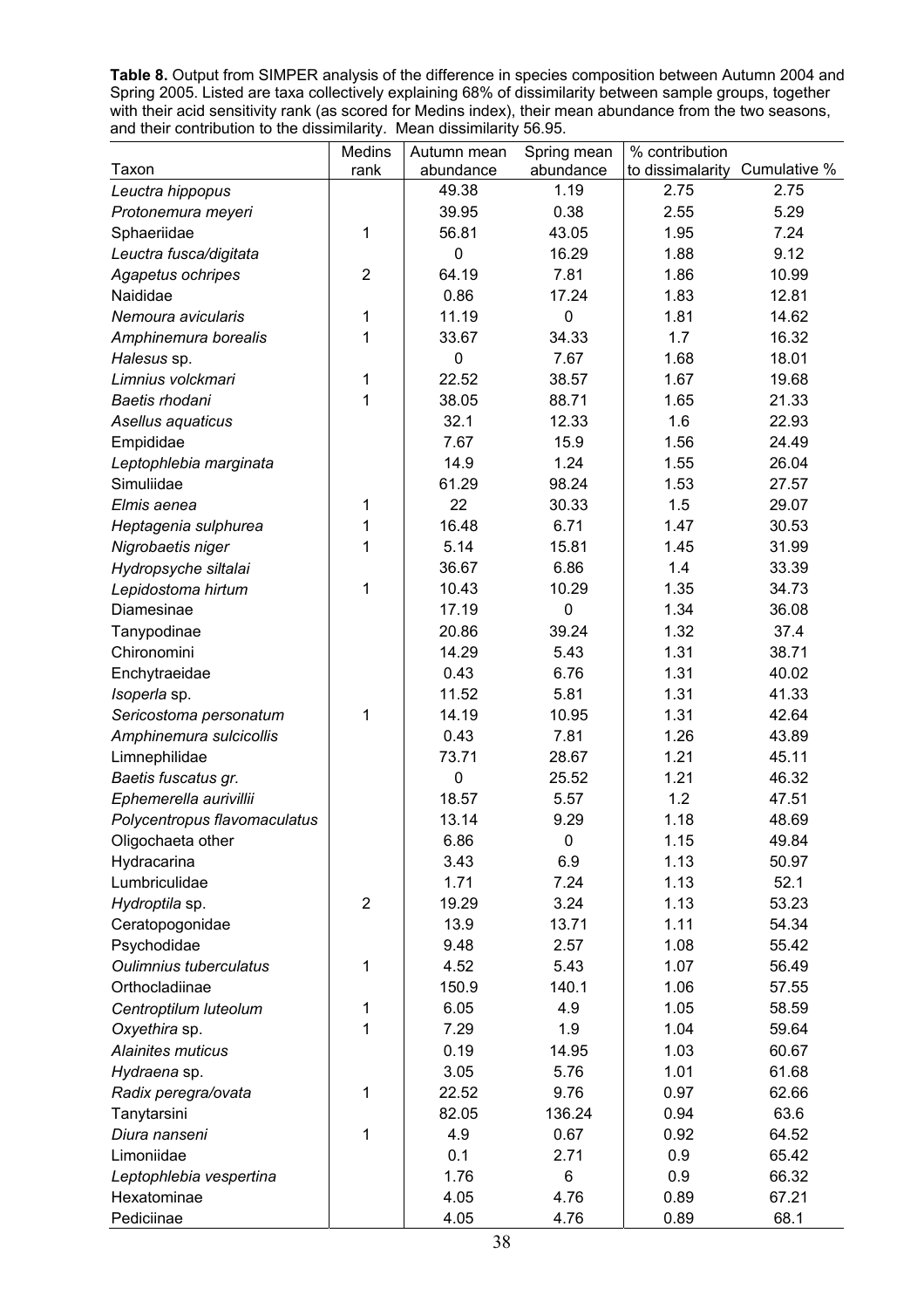**Table 9**. Season Assessment: output from Canonical Correspondance Analyses (the number of significant components, the associated significance values, and proprtion of variance in the species data explained by the significant components), Mantel Correlations (correlation coefficient and significance level) and Weighted Averaging correlations (correlations between observed values of the variable and values modeled from the species data).

|             |      | Canonical Correspondance Analysis Correlation            |      |                          | Mantel |       |      |      |      | <b>Weighted Averaging Correlations</b> |
|-------------|------|----------------------------------------------------------|------|--------------------------|--------|-------|------|------|------|----------------------------------------|
| Season Year |      | # Significant Significance variance<br>components levels |      | Significant<br>explained | ΙR     | Sig   | lрН  | Cа   | TOC  | Inorganic<br>Al                        |
| Autumn 2004 |      |                                                          | 0.03 | 9.9                      | 0.002  | 0.488 | 0.54 | 0.83 | 0.73 | 0.53                                   |
| Spring      | 2005 |                                                          |      |                          | -0.016 | 0.123 | 0.60 | 0.88 | 0.42 | 0.95                                   |

- IV) Biotic indices: correlations with acidity-related variables. Full output from correlation analyses are presented in Table 10. The best performing index (most significant correlations in both spring and autumn data) was Medins index (Table 10). Medins was not significantly correlated with pH in either season, but the coefficient was slightly greater, and negative, in the autumn. The correlation between Medins index and Ca was stronger in the autumn than the spring, with the same true for the correlation with inorganic Al (Table 10). However, the reverse was true for the correlation with TOC. Results for E:Pr were similar to those for Medins index (Table 10). For E:Pa, correlations with all four response variables appeared stronger in the spring. The B:Pa ratio was not well correlated with any variable in the 2004-05 data set.
- V) Acid sensitive taxa. Greater numbers of acid sensitive taxa (Medin's index rank 1-3) were found in the spring (43) than the autumn (40). However, a greater number of acid sensitive taxa were more abundant in the autumn (25) than the spring (22). The same was true for highly sensitive (Medin's rank 2 or 3) taxa (6 were more abundant in the autumn, 4 were more abundant in the spring).

|       |             |      | $P$ value $Q$ . $Q$ is implified in bold. |       |          |       |            |       |          |       |
|-------|-------------|------|-------------------------------------------|-------|----------|-------|------------|-------|----------|-------|
|       |             |      | þН                                        |       | Cа       |       | <b>TOC</b> |       | Al inorg |       |
| Index | Season Year |      | tau                                       | sig.  | tau      | sig.  | ltau       | sig.  | ltau     | sig.  |
| Medin | Autumn 2004 |      | $-0.052$                                  | 0.757 | 0.486    | 0.004 | 0.29       | 0.083 | $-0.306$ | 0.067 |
|       | Spring      | 2005 | 0.021                                     | 0.901 | 0.331    | 0.047 | 0.321      | 0.055 | $-0.01$  | 0.951 |
| E:Pr  | Autumn 2006 |      | 0.157                                     | 0.402 | 0.246    | 0.188 | 0.112      | 0.549 | $-0.337$ | 0.072 |
|       | Spring      | 2007 | 0.164                                     | 0.356 | 0.273    | 0.124 | 0.334      | 0.06  | $-0.249$ | 0.161 |
| E:Pa  | Autumn 2008 |      | 0.006                                     | 0.974 | $-0.099$ | 0.576 | -0.052     | 0.767 | $-0.117$ | 0.51  |
|       | Spring      | 2009 | 0.286                                     | 0.083 | 0.348    | 0.035 | 0.348      | 0.035 | $-0.235$ | 0.155 |
| B:Pa  | Autumn 2010 |      | 0.034                                     | 0.832 | $-0.097$ | 0.545 | -0.216     | 0.174 | 0.25     | 0.116 |
|       | Spring      | 2011 | -0.019                                    | 0.904 | 0.106    | 0.506 | $-0.211$   | 0.184 | 0.172    | 0.277 |

**Table 10.** Season assessment: non parametric Kendall's Tau-b correlations between four biotic indices and four acidity related variables. For each variable, both the coefficient and significance level are indicated, with p-values  $\leq 0.01$  highlighted in bold.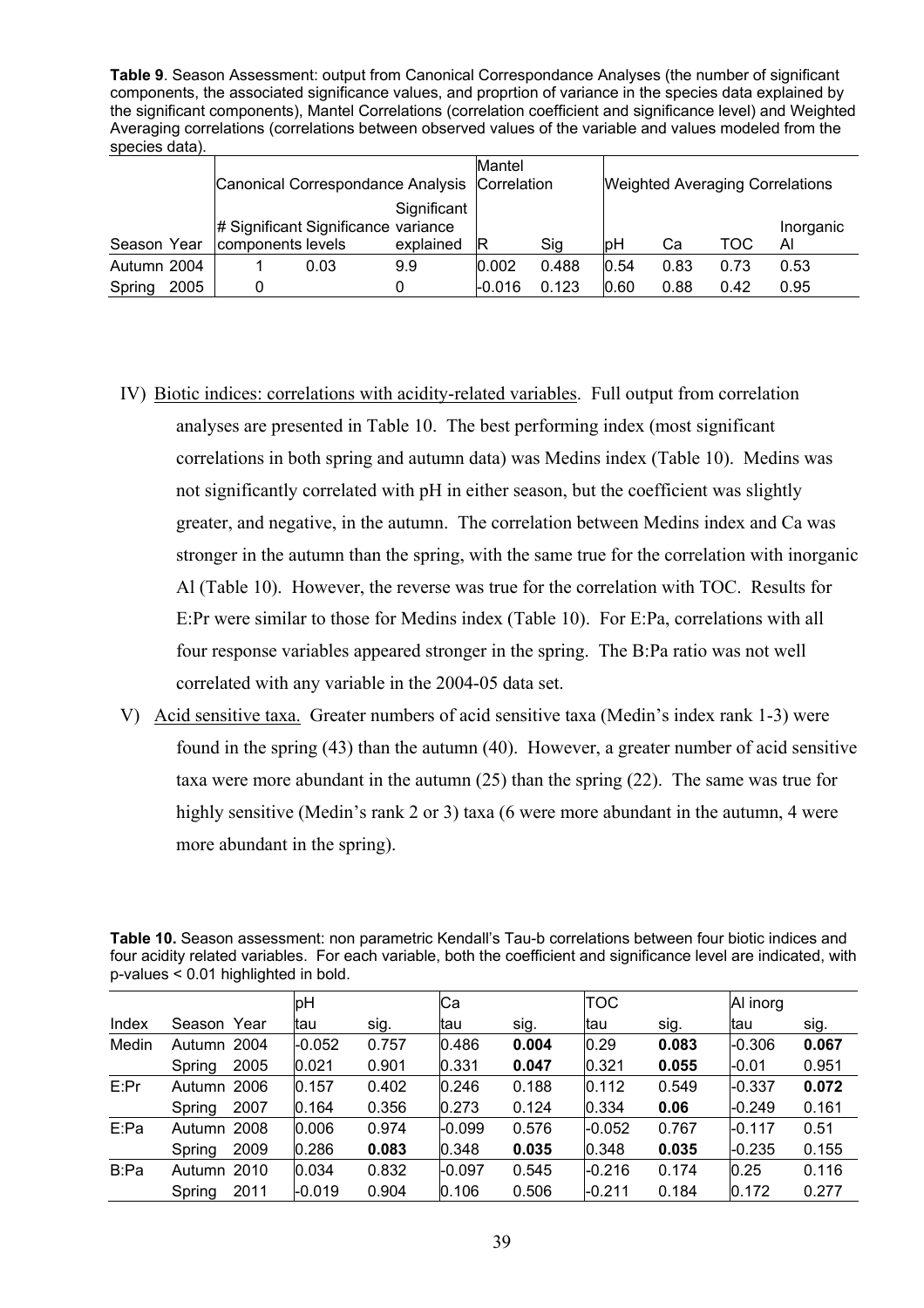Season assessment – detection of difference

- I) ANOSIM and SIMPER. Assemblage structure did not differ according to liming in either the autumn (ANOSIM rho =  $0.042$ , p =  $0.234$ ) or spring (rho =  $0.023$ , p =  $0.305$ ). Mean SIMPER dissimilarity between limed and reference streams was greater in the autumn (50.13) than in the spring (46.12).
- II) ANOVA of community metrics (total abundance, richness, Shannon diversity, EPTr and EPTa). Output from ANOVA of community metrics, with tests of the effect of sampling season and liming, are given in Table 11. All five metrics differed between seasons. Total abundance and EPT abundance were greater in the autumn, whilst total richness, Shannon diversity and EPT richness were greater in the spring (Table 11). Liming did not affect any metric in either season (Table 11)
- III)ANOVA of acidity indices (Medin's, B:Pa, E:Pr, E:Pa). Output from ANOVA of community metrics, with tests of the effect of sampling season and liming, are given in Table 12. All four metrics differed between seasons, with values of all four greater in the spring (Table 12). Liming significantly affected the B:Pa ratio in the autumn, with smaller ratios observed from limed streams (Table 12). Medins ratio was affected at a borderline level of significance in the autumn, with larger ratios observed in limed streams (Table 12).

**Table 11.** Method assessment: output from ANOVA tests of differences between season (repeated measures) and lime groups for five community metrics. The mean ± SE for each category are tabulated, along with significance values (Sig.) for each test (Sig. values < 0.1 are highlighted in bold).

|             |                       | <b>Season test</b> |           |         | Lime test |           |              |        |       |
|-------------|-----------------------|--------------------|-----------|---------|-----------|-----------|--------------|--------|-------|
|             | Season Year           | <b>Mean</b>        | <b>SE</b> | Sig     | Mean lime | <b>SE</b> | Mean ref. SE |        | Sig   |
| Total       | Autumn 2004           | 1169.33            | 187.30    |         | 1249.67   | 307.87    | 1062.22      | 168.39 | 0.863 |
|             | abundance Spring 2005 | 1065.19            | 80.75     | < 0.001 | 1086.33   | 104.47    | 1037.00      | 133.62 | 0.271 |
| Species     | Autumn 2004           | 45.81              | 1.84      |         | 46.33     | 2.66      | 45.11        | 2.60   | 0.775 |
| richness    | 2005<br>Spring        | 48.28              | 1.75      | 0.001   | 49.50     | 2.68      | 46.66        | 2.04   | 0.520 |
| Shannon     | Autumn 2004           | 2.89               | 0.04      |         | 2.91      | 0.05      | 2.86         | 0.08   | 0.632 |
| diversity   | 2005<br>Spring        | 3.83               | 0.12      | 0.001   | 3.91      | 0.17      | 3.72         | 0.18   | 0.470 |
| <b>EPTa</b> | Autumn 2004           | 580.00             | 76.00     |         | 571.42    | 101.03    | 591.44       | 122.27 | 0.935 |
|             | 2005<br>Spring        | 398.48             | 30.89     | 0.001   | 374.25    | 32.45     | 430.78       | 58.36  | 0.648 |
| <b>EPTr</b> | Autumn 2004           | 23.90              | 1.11      |         | 24.58     | 1.65      | 23.00        | 1.42   | 0.526 |
|             | 2005<br>Spring        | 24.62              | 1.19      | 0.001   | 25.17     | 1.95      | 23.89        | 1.12   | 0.830 |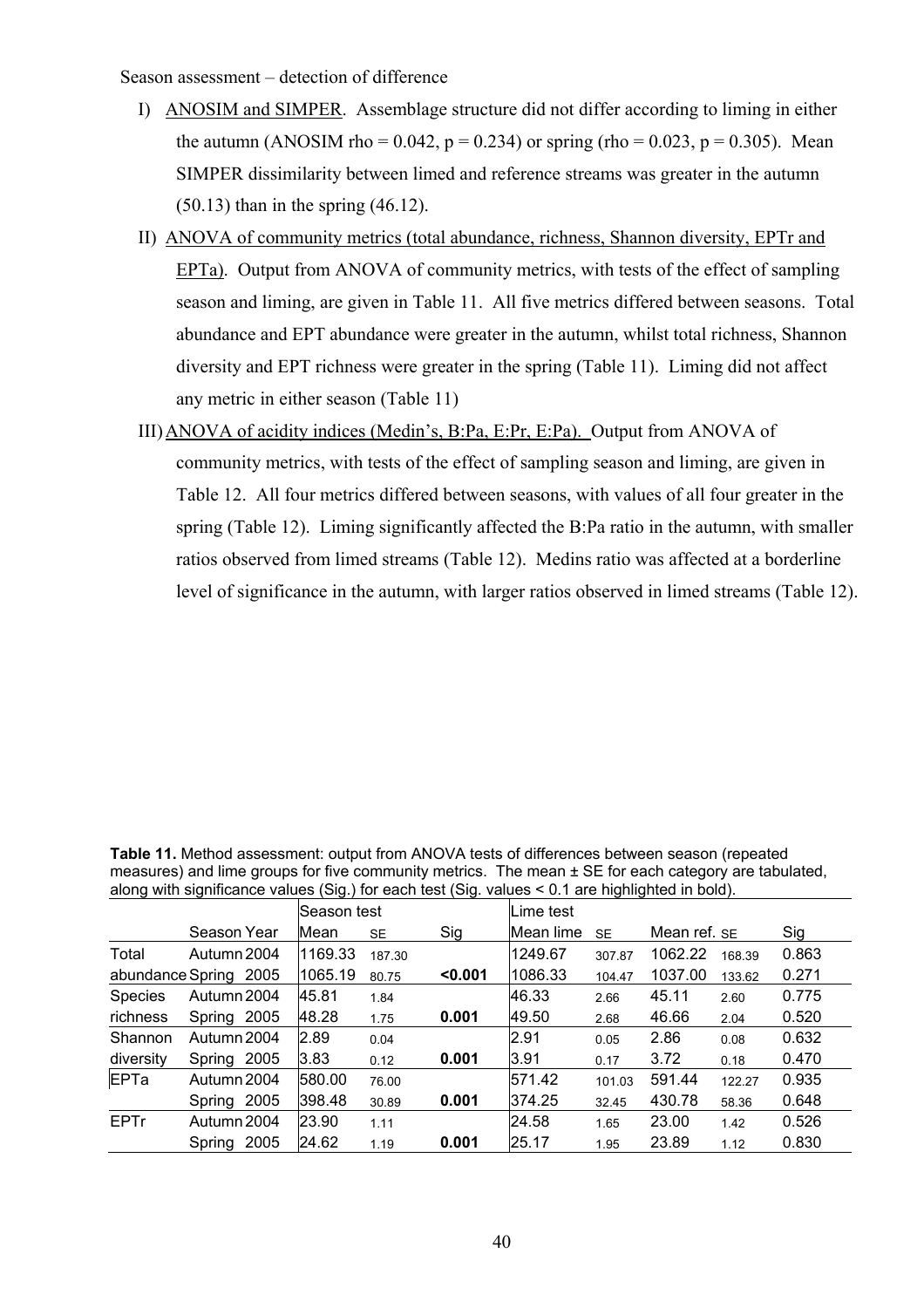**Table 12.** Season assessment: output from ANOVA tests of differences between season (repeated measures) and lime groups for four acidity indices. The mean ± SE for each category are tabulated, along with significance values (Sig.) for each test (Sig. values < 0.1 are highlighted in bold).

| Index  |                | lSeason test |           |       |              | Lime test |              |      |       |  |  |  |
|--------|----------------|--------------|-----------|-------|--------------|-----------|--------------|------|-------|--|--|--|
|        | Season Year    | Mean         | <b>SE</b> | Sig   | Mean lime SE |           | Mean ref. SE |      | Sig   |  |  |  |
| Medins | Autumn 2004    | 6.90         | 0.40      |       | 7.17         | 0.34      | 6.56         | 0.82 | 0.098 |  |  |  |
|        | 2005<br>Spring | 8.14         | 0.43      | 0.004 | 8.25         | 0.58      | 8.00         | 0.67 | 0.249 |  |  |  |
| B:Pa   | Autumn 2004    | 0.27         | 0.07      |       | 0.15         | 0.04      | 0.45         | 0.14 | 0.031 |  |  |  |
|        | 2005<br>Spring | 0.46         | 0.18      | 0.020 | 0.25         | 0.10      | 0.75         | 0.38 | 0.105 |  |  |  |
| E:Pa   | Autumn 2004    | 0.76         | 0.19      |       | 0.75         | 0.22      | 0.78         | 0.36 | 0.849 |  |  |  |
|        | 2005<br>Spring | 6.00         | 1.74      | 0.005 | 6.25         | 2.44      | 5.67         | 2.57 | 0.835 |  |  |  |
| E:Pr   | Autumn 2004    | 0.90         | 0.07      |       | 0.92         | 0.08      | 0.89         | 0.11 | 0.840 |  |  |  |
|        | 2005<br>Spring | 1.76         | 0.18      | 0.001 | 1.75         | 0.22      | 1.78         | 0.32 | 0.817 |  |  |  |



**Figure 27**. CCA ordination of benthic invertebrate data from (a) autumn 2004 and (b) spring 2005. The letters "L" and "rr" preceding the stream names refer to whether the stream was limed or an unlimed reference respectively. Percent variance explained: (a) 15.9, (b) 14.8 (neither axis significant)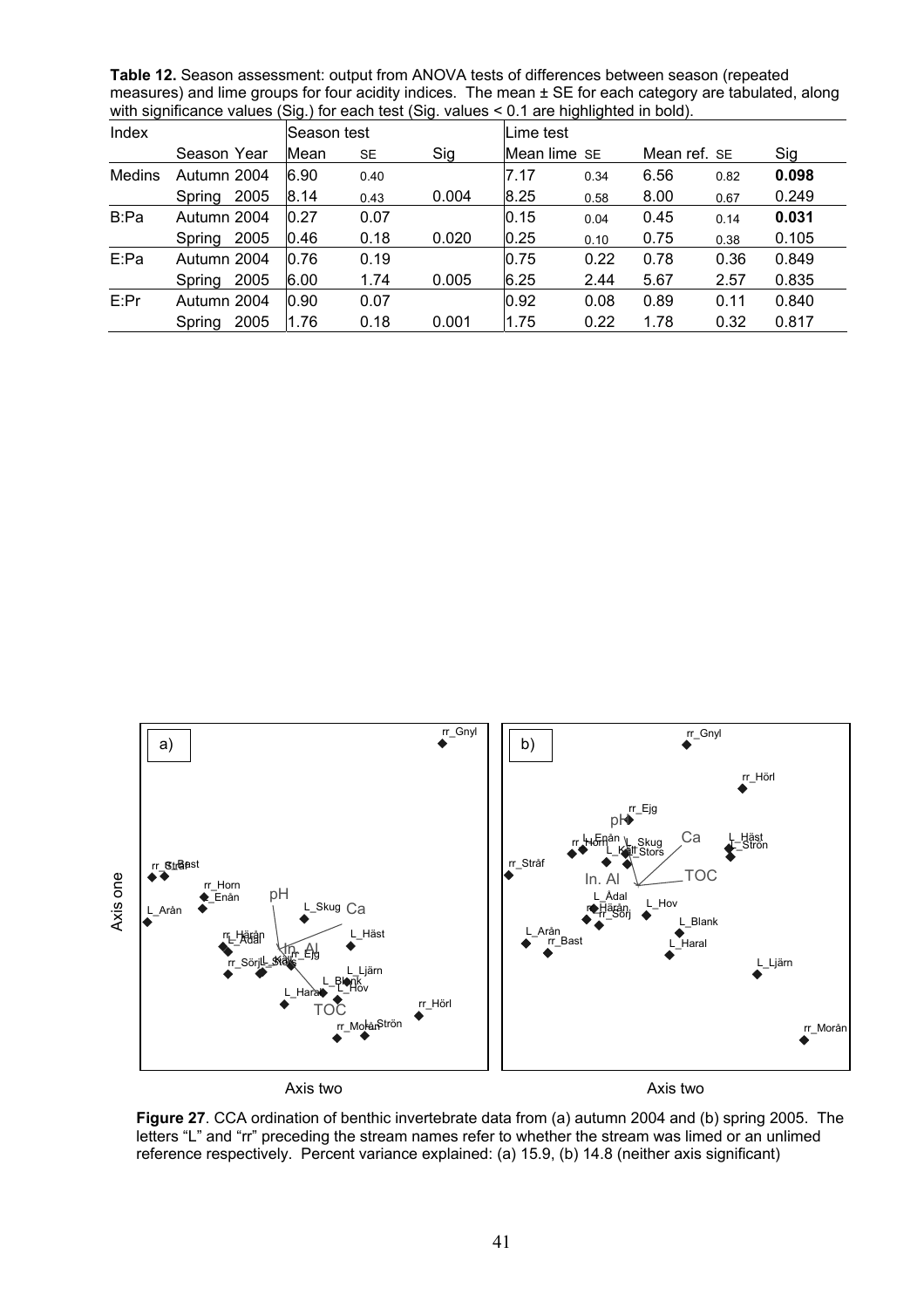## **Discussion**

#### *Sampling methods*

The M42 and Surber methodologies do not sample identical assemblages, as indicated by (i) ANOSIM, (ii) the lack of similarity between samples within some streams apparent in ordination and cluster analyses, and (iii) differences in the values of community metrics (e.g. species richness) and acidity indices between the two methods (especially the B:Pa ratio, attributable to the greater abundances of *Baetis* species sampled by the Surber method). Despite this, the two methods do not appear to yield markedly different information about the stream macroinvertebrate faunas in relation to liming, since:

- 1) the general gradients uncovered in most NMS and CCA ordinations were similar for both methods
- 2) Correlations between acid indices and environmental variables were usually of similar magnitude, and almost always of identical direction, for both methods.
- 3) In most cases, statistical tests of the effect of liming on community structure and acid indices yielded the same outcome regardless of sampling method.

Accordingly, conclusions about the *general* effects of liming drawn from the two methodologies are likely to be similar. However, biomonitoring programmes are often more concerned with *specific* than general effects. A biomonitoring programme for liming needs to be able to identify streams responding poorly to liming in any given year, and distinguish between species that are unaffected or affected positively or negatively by liming. It seems pertinent to focus on only one sampling method, given that the use of two methods does not appear to yield significant extra information. The chosen method should be able to assess not only the general impact of liming, but also accurately highlight details in the responses of particular streams and species.

Markedly low numbers of species and individuals were collected using M42 from 2000-2002 compared with other years. This could reflect either (i) natural interannual variation in field macroinvertebrate populations, or (ii) variation in the intensity of M42 sampling (e.g. samples may have been sorted for different time periods). It seems likely that the second alternative applies, given that species richness and abundance data from the Surber samples remained relatively constant over the period 1998-2002, and that there were no dramatic changes to stream physicochemistry over this period that could explain a loss of richness and abundance from one sampling method. Nevertheless, the possibility that at least some of the variation in sampled abundance and richness for the M42 method reflects natural variability cannot be completely excluded. Accordingly, this discussion of sampling methodology will consider three time periods: (i) 1998-99, when abundances sampled by M42 were relatively high, in line with data from 1994-97 and 2004;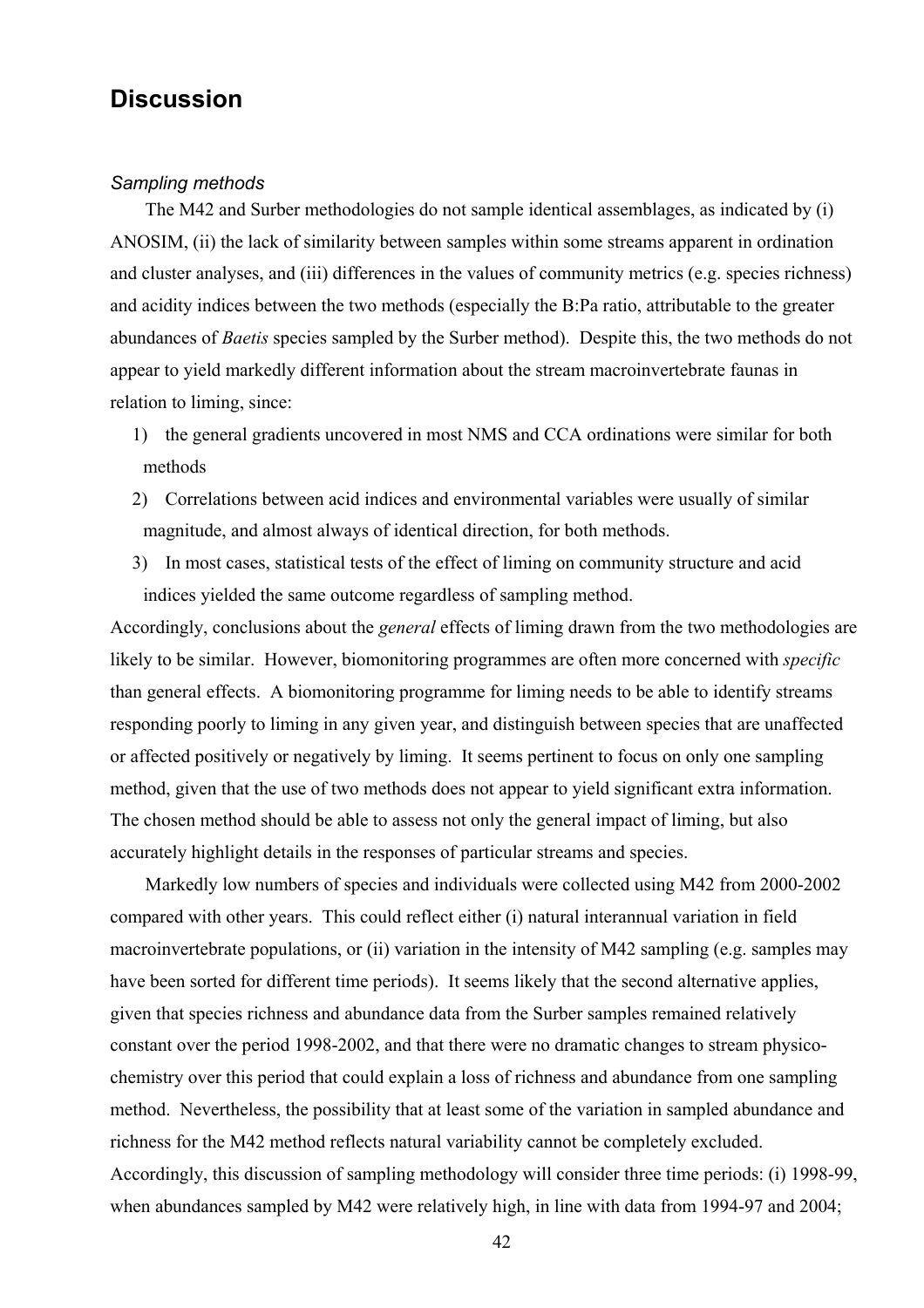(ii) 2000-02, when numbers sampled by M42 were low and (iii) the entire five year period (1998- 2002). Table 13 summarises the outcome of analyses assessing the performance of the M42 and Surber methods. For the first two time periods (1998-99 and 2000-2002), a method was regarded as performing better for a given parameter if it was superior (yielded a higher value or greater number of significant results) for the bulk of the time period. The method name is written in brackets if it was only clearly superior for one year of the time period, whilst an em dash (—) is used if the methods are indistinguishable, either because they closely tracked one another, or because a high value for one method in one year was counterbalanced by a high value for the alternative method in another year. For the combined years period (1998-2002), a method was entered against a parameter if its mean value over the period was larger (as seen in the "b" panels for Figs. 6-24), and if it performed better for at least 3 of the 5 years. Thus although the mean correlation between B:Pa and TOC was greater for M42 (Fig. 16b), M42 was only superior to Surber sampling in 1998 and 2002 (Fig. 16a), and so in Table 13, an em dash is placed against this parameter.

**Table 13.** Summary of analyses assessing the performance of the M42 and Surber methodologies. Assessments made over three time periods: 1988-99, 2000-2002 and 1998-2002 ("All", highlighted in bold). See text for further explanation.

*Legend*: The methods name placed against a parameter indicates better performance for that parameter. A bracketed name indicates either that the method clearly performed better in one year of the time period (Section A) or that significance levels for that method were borderline (Section B). An em dash (—) indicates the two methods are indistinguishable over that time period.

|                       |            |                                                       | <b>Better method</b> |          |               |                |
|-----------------------|------------|-------------------------------------------------------|----------------------|----------|---------------|----------------|
|                       | Analysis   | Parameter assessed                                    | 1998-99              | 2000-02  | All           | Reference      |
|                       | CCA and    | More significant axes                                 | M42                  |          |               | Fig. 6         |
|                       | Mantel     | More variance explained by significant axes           | M42                  | Surber   | M42           | Fig. 7         |
|                       |            | Higher Mantel correlation                             | M42                  | M42      | M42           | Fig. 9         |
|                       | <b>WA</b>  | Higher correlation: observed & modelled pH            | (M42)                | (Surb)   |               | Fig. 10        |
|                       |            | Higher correlation: observed & modelled Ca            |                      | M42      | M42           | Fig. 11        |
|                       |            | Higher correlation: observed & modelled TOC           |                      | M42      | M42           | Fig. 12        |
|                       |            | Higher correlation: observed & modelled inorg. Al M42 |                      | M42      | M42           | Fig. 13        |
|                       | Kendall's  | Higher correlation: B:Pa & pH                         |                      |          |               | Fig. 14        |
|                       | Tau        | Higher correlation: B:Pa & Ca                         | (M42)                | M42      | M42           | Fig. 15        |
|                       |            | Higher correlation: B:Pa & TOC                        | (M42)                |          |               | Fig. 16        |
|                       |            | Higher correlation: B:Pa & inorganic Al               |                      | M42      | M42           | Fig. 17        |
|                       |            | Higher correlation: Medins & Ca                       | M42                  | Surber   |               | Fig. 18        |
|                       |            | Higher correlation: E:Pr & TOC                        | Surber               | (M42)    |               | Fig. 19        |
|                       |            | Higher correlation: E:Pr & inorganic Al               | (M42)                | Surber   |               | Fig. 20        |
|                       |            | Higher correlation: E:Pa & pH                         | Surber               | (Surber) | <b>Surber</b> | Table 3        |
|                       |            | Higher correlation: E:Pa & inorganic Al               |                      | (M42)    |               | Table 3        |
|                       |            | Higher correlation: both M42 and Surber p<0.05*       | M42                  | M42      | M42           | Table 3        |
| Data quality          | Acid-      | Number sampled                                        | M42                  | (M42)    | M42           | Fig. 21        |
|                       | sensitive  | More taxa more abundant                               | M42                  | Surber   | <b>Surber</b> | Fig. 22        |
| خ                     | taxa       | More highly sensitive taxa more abundant              | M42                  |          | M42           | Fig. 23        |
|                       | Separating | ANOSIM: Detecting difference                          | (M42)                | (M42)    | M42           | Table 4        |
|                       | limed &    | SIMPER: Greater dissimilarity                         | M42                  | M42      | M42           | <b>Fig. 24</b> |
| Lime test             | reference  | Community metrics: Detecting difference               | (M42)                |          | M42?          | Table 6        |
| $\boldsymbol{\omega}$ | streams    | Acidity indices: Detecting difference                 | Surber               | (Surber) | Surber?       | Table 7        |

\*In cases where correlations for both methods were significant, which correlation coefficient was higher?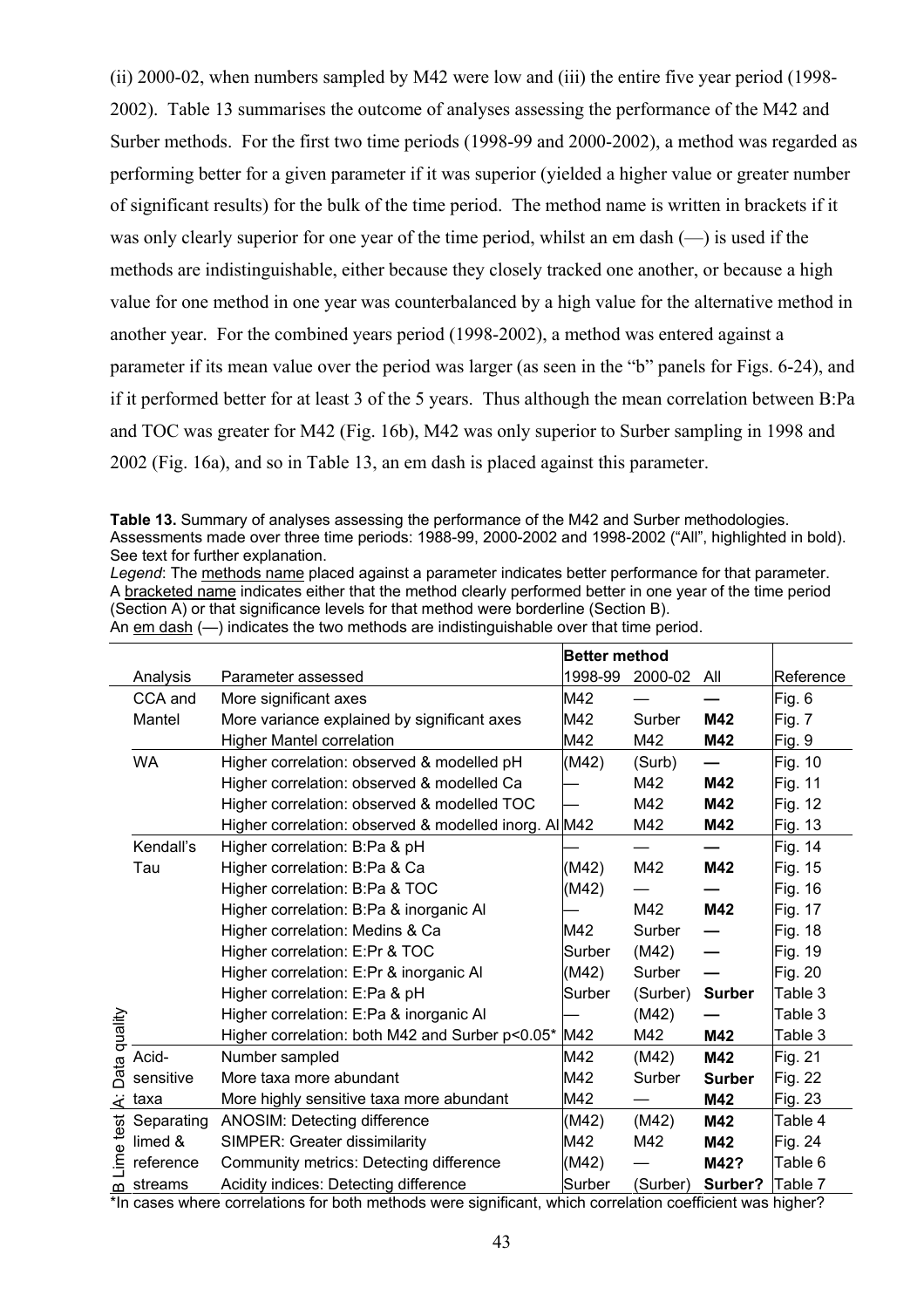Over the full time period, M42 data performed better than Surber data for 10 of 20 data quality parameters (section A in Table 13). In many cases, M42 data performed strongly over the 1998-99 time period, when numbers collected by the M42 method were high, and maintained a superior performance through the 2000-02 period, when numbers sampled were low (e.g. Figs. 9, 13, 15). In other cases, M42 performance dropped towards or below the Surber performance in 2000-01, but recovered in 2002, in concert with a general rise in M42 abundances (see Figs 2, 7, 21, 23 and even Figs. 18 and 22). For a few parameters, a strong performance by the M42 data in 1998-99 was cancelled out by weaker performances over 2000-01 (Figs. 18, 22). Across all years, there was only one parameter for which Surber data consistently performed better: the E:Pa-TOC correlation (Table 3). In other cases, the improvement in performance of Surber sampling over 2000-02 can only be considered relative to the reduced performance of M42 over this period (see Figs 2, 7, 20, 22-23)

The assessment of the capacity of the two methods to detect differences between limed and reference streams is less clear, in large part because the acid indices and community metrics themselves seem to differ little according to liming. ANOVA appeared more likely to detect differences in community metrics with M42 data, but significance levels were borderline, whereas Surber sampling distinguished lime groups for one acidity index in one year, with two further borderline cases. Evidence from the SIMPER analyses is more compelling – in all years, mean dissimilarity between limed and reference stream assemblages was greater for M42 data (Fig. 24), though both methods tracked the same general interannual trends. If it is accepted that M42 data both correlates more strongly with the acidity-related variables (e.g. Figs 7, 9, 15, 16 and Table 3) and also better models those variables (Figs 11-13), then the capacity of M42 to detect greater dissimilarity between lime groups indicates that it may be better suited to isolating streams and taxa when they do not respond as expected to liming. Interestingly, even though the capacity of the M42 method to sample high abundances of acid sensitive taxa closely tracked changes in the general abundance of invertebrates sampled over 2000-02 (compare Figs. 2 and 22), there was only a slight drop in the number of acid sensitive taxa sampled over this period (Fig. 21), and in only one year (2001) were Surber samples better at sampling higher abundances of highly acid sensitive taxa (Fig. 23a). Thus even when a lower number of total individuals were sampled by the M42 method, it was still able to sample good numbers of important acid sensitive taxa. When larger total abundances were sampled, M42 was clearly the superior method for sampling such taxa. Other attributes of M42 are also desirable – it is applicable to a wider range of stream types than the Surber method, which is inefficient in deeper, slow flowing waters or those with coarser, rockier substrates, and produces relatively "clean" samples that are easier to process. Taken together, all these characteristics make the M42 method appropriate for a liming biomonitoring programme.

44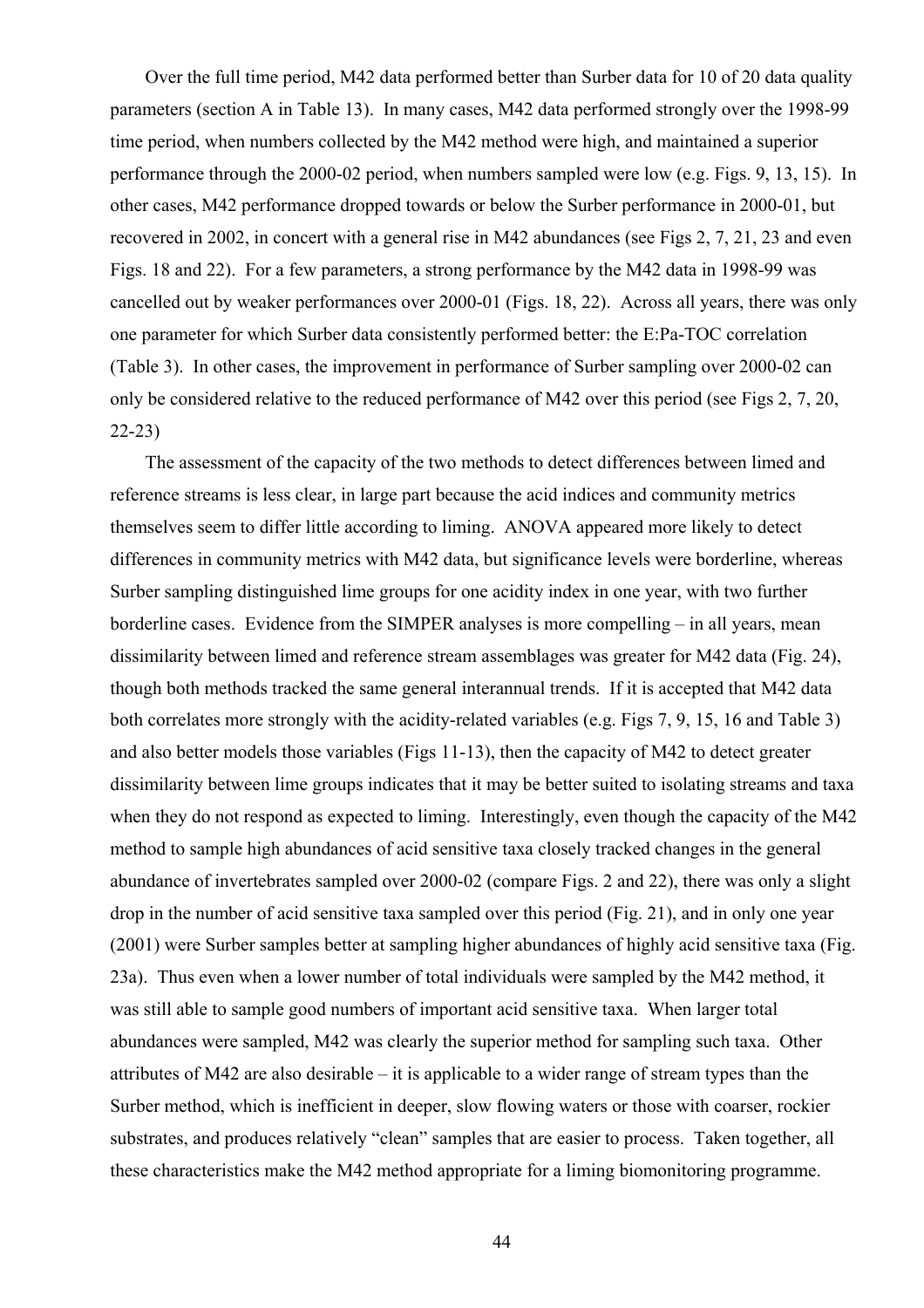One drawback of M42 compared with Surber sampling is that it is arguably more difficult to implement in a standardised manner (though the uniformity of Surber sampling can also vary greatly, especially in the degree to which the substrate is stirred up during sampling). Accordingly, if M42 is to be adopted as the main sampling method for the IKEU programme, it is necessary that staff be well trained in the method, to ensure consistency of sampling. In particular, parameters regulating the intensity of sampling (time of sampling, area of coverage, habitats included) need to be clearly established and adhered to. The performance of M42 was generally better when the number of individuals sampled was relatively high, in 1998-99 and 2002. Accordingly, higher intensity sampling is preferable, in order that the number of individuals and species collected approximate levels from 1995-99 (Fig. 2: 1500-2000 individuals, and around 50 species).

#### *Season assessment*

Not surprisingly, assemblages sampled in Autumn 2004 and Spring 2005 clearly differed. In both nMDS ordination and UPGMA cluster analyses, samples were markedly differentiated by season, and all community metrics and acidity indices differed between the spring and the autumn. Liming was not found to significantly affect macroinvertebrate assemblage structure or any index in either season, but samples from the two seasons appeared to give differing information about the stream biotas in relation to liming. Groupings in the CCA plots and their relationships with the biplot vectors differing markedly between the seasons (Fig. 27). Correlations between the acidrelated variables and acidity indices were often of similar magnitude and in a similar direction in both seasons, but in some cases (eg the Medin-inorg. Al, and all E:Pa correlations) correlation coefficients differed markedly. Weighted averaging analysis indicated that the spring data was slightly better at modelling pH, Ca and inorganic Al, but that the autumn data modelled TOC substantially better. Based on a summary of comparisons between autumn and spring (Table 14), it is not clear that one season's data performs consistently better. Rather, information gained from the two seasons may be complementary, in that different aspects of the responses of the streams to liming are emphasised. This is not surprising, since autumn samples are generally taken prior to the acid episodes associated with winter or spring rains, while the spring samples are generally taken after. Thus it might be expected that spring data would be more likely to reflect the effects of an immediately preceding acid episode, whilst autumn data may be more likely to reflect the chronic status of the stream, particularly as it affects insect oviposition and hatching success early in the season.

However, more years worth of comparisons are required before definitive statements can be made as to what information can be gained from sampling in the spring in addition to, or instead of, the autumn. Furthermore, the advantages and pitfalls of sampling in the two seasons need to be considered. The autumn is generally a more stable period than the spring, both in terms of the abiotic environment (severe autumn storms notwithstanding), and especially in terms of the biota.

45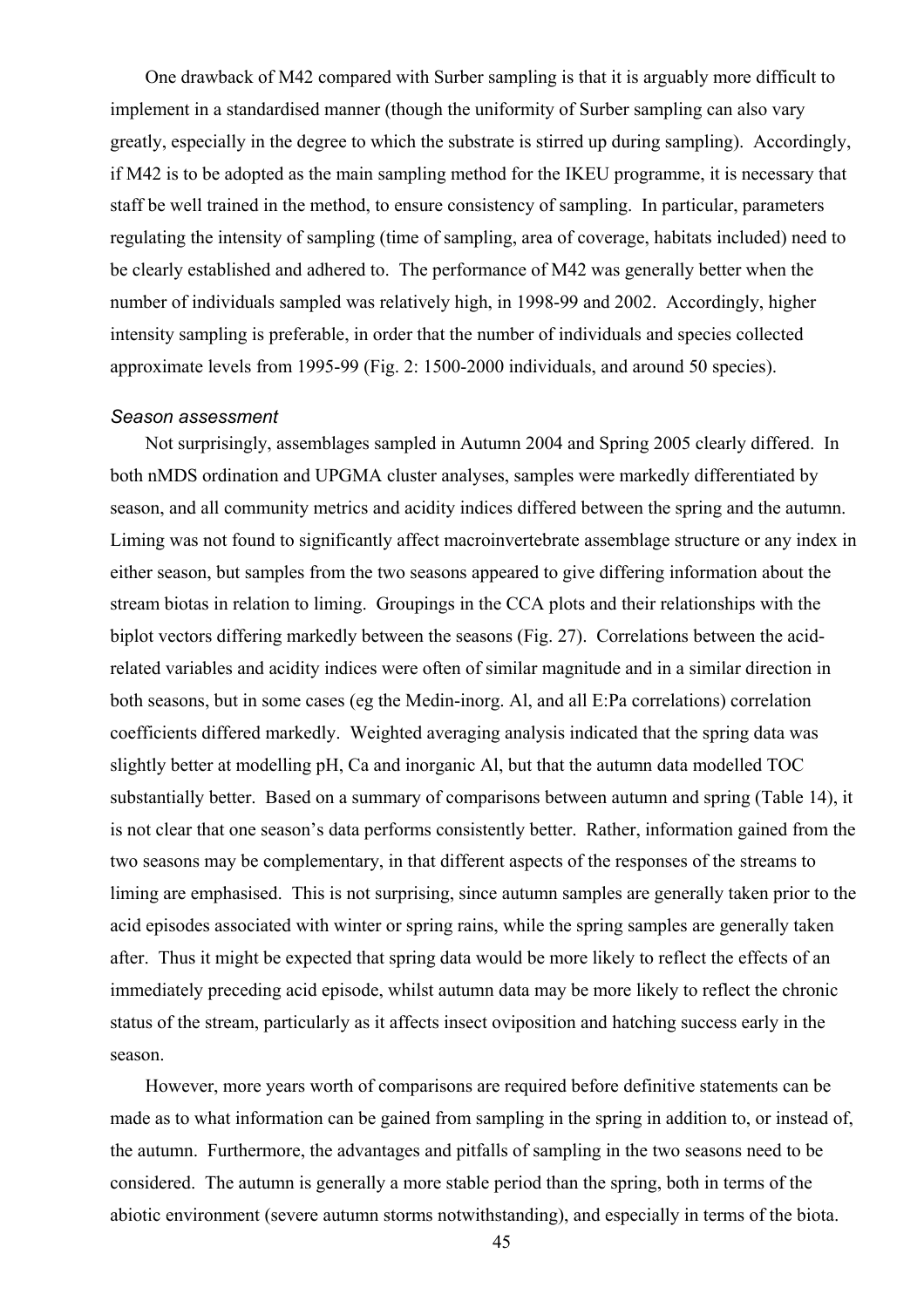Over the course of the spring, different macroinvertebrate species complete larval development and emerge into the adult stage at different times. Consequently, assemblages are very dynamic, complicating comparison between streams when sampling is strongly staggered (e.g. ongoing animal emergence could undermine comparison of streams sampled at the beginning of May with streams sampled late in June), though a well organised paired stream sampling design could minimise this problem. In contrast, assemblages are much more persistent in the autumn months. The main difficulty in the autumn is identification, with many taxa too immature to identify to species at that time.

**Table 14.** Summary of analyses assessing the performance of M42 samples collected in Autumn 2004 and Spring 2005. Placement of a seasons name against a parameter indicates better performance for that paramater in that season. An em dash (—) indicates that the two seasons are indistinguishable.

|              | Analysis  | Parameter                                                | Better season Reference |             |
|--------------|-----------|----------------------------------------------------------|-------------------------|-------------|
|              | CCA and   | More significant axes                                    | Autumn                  | Table 9     |
|              | Mantel    | More variance explained by significant axes              | Autumn                  | Table 9     |
|              |           | <b>Higher Mantel correlation</b>                         | Spring                  | Table 9     |
|              | <b>WA</b> | Higher correlation: observed & modelled pH               | Spring                  | Table 9     |
|              |           | Higher correlation: observed & modelled Ca               | Spring                  | Table 9     |
|              |           | Higher correlation: observed & modelled TOC              | Autumn                  | Table 9     |
|              |           | Higher correlation: observed & modelled inorg. Al Spring |                         | Table 9     |
|              | Kendall's | Higher correlation: Medin & pH                           | Autumn                  | Table 10    |
|              | Tau       | Higher correlation: Medin & Ca                           | Autumn                  | Table 10    |
|              |           | Higher correlation: Medin & TOC                          | Spring                  | Table 10    |
|              |           | Higher correlation: Medin & inorganic Al                 | Autumn                  | Table 10    |
|              |           | Higher correlation: E:Pr & TOC                           | Spring                  | Table 10    |
|              |           | Higher correlation: E:Pr & inorganic Al                  | Autumn                  | Table 10    |
|              |           | Higher correlation: E:Pa & pH                            | Spring                  | Table 10    |
|              |           | Higher correlation: E:Pa & Ca                            | Spring                  | Table 10    |
| Data quality |           | Higher correlation: E:Pa & TOC                           | Spring                  | Table 10    |
|              | Acid-     | Number sampled                                           | Spring                  | <b>Text</b> |
|              | sensitive | More taxa more abundant                                  | Autumn                  | Text        |
| <br>$\sim$   | taxa      | More highly sensitive taxa more abundant                 | Autumn                  | <b>Text</b> |
|              |           | Separating ANOSIM: Detecting difference                  |                         | Text        |
|              | limed &   | SIMPER: Greater dissimilarity                            | Autumn                  | Text        |
| -ime test    | reference | Community metrics: Detecting difference                  |                         | Table 11    |
| $\omega$     | streams   | Acidity indices: Detecting difference                    | Autumn?                 | Table 12    |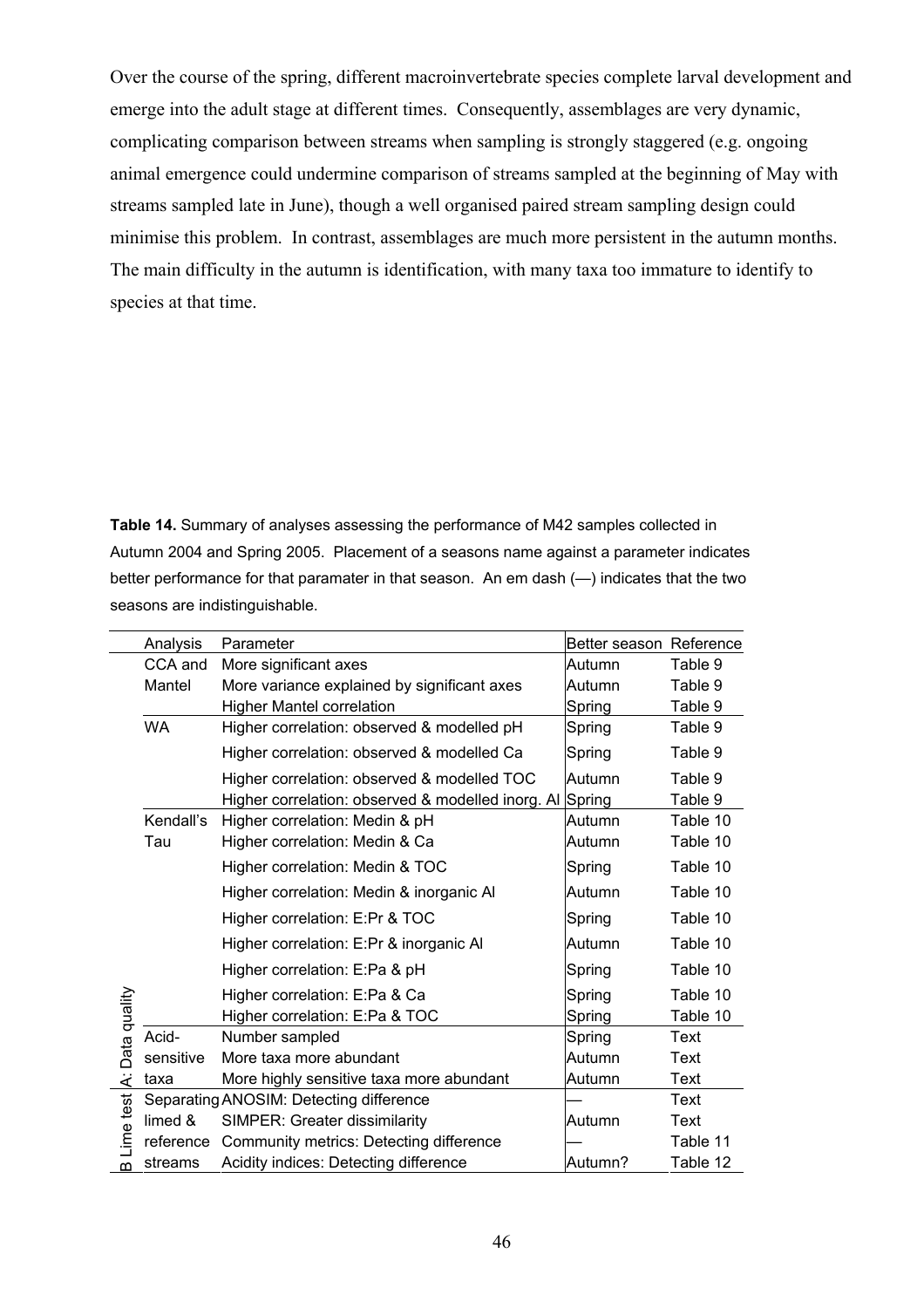#### *Secondary aims: the impact of liming*

As emphasised earlier, detailed assessments of the impact of liming and interannual variation in the data were beyond the scope of this report, but some comments may be made, based on the analyses conducted.

In general, it was difficult to distinguish limed stream assemblages from those of reference streams, and this, coupled with the general lack of differentiation in the main acid indices, indicates that liming is minimising any ongoing effects of acidification. However, ordination analyses do indicate that the faunas of limed and reference streams continue to differ, in a similar, albeit subtle, direction (e.g. the left-right gradients apparent in Figs. 4 and 25). This may reflect differences in relative abundance – as highlighted in the SIMPER analysis of the 2002 M42 data (Table 5), several acid sensitive taxa (e.g. *Baetis rhodani, Elmis aenea, Agapetus ochripes*) were less abundant in limed than reference streams, though others were more abundant in limed streams. Further analyses should focus on whether these differences relate primarily to

- 1) continuing differences in the acid status of the streams
- 2) consistent differences in other physico-chemical characteristics, or
- 3) effects on assemblage structure attributable to effects of liming other than the direct amelioration of water acidity (e.g. deleterious effects or trophic effects)

In the longer term, the ability of the IKEU programme to answer these and other questions could be improved by expanding the set of routinely monitored streams. In doing so, three problems with the current set of limed and reference streams need attention:

1)The reference streams are mostly circumneutral, with only two being chronically acid. Tests carried out in this analysis were done with reference only to the circumneutral streams. However, the success of liming might also be assessed relative to reference sites of lower acidity. If, for example, the abundances of acid sensitive taxa are more similar to those of acid rather than circumneutral references, then a different assessment of the success of liming might be warranted.

Note that may not be necessary to choose new reference streams to facilitate comparison with limed streams – in some cases, suitable reference conditions may exist upstream of liming in the currently monitored streams.

2)More powerful direct tests for the effects of liming could be obtained if background variation (associated with latitude, land use, geology) were better controlled. An effective means to achieve this would be to pair limed and reference sites within regions. Paired sites would be explicitly chosen to be as similar in important physico-chemical characteristics, and differ predominantly only in acid status and liming. Suitable pairs for some IKEU streams may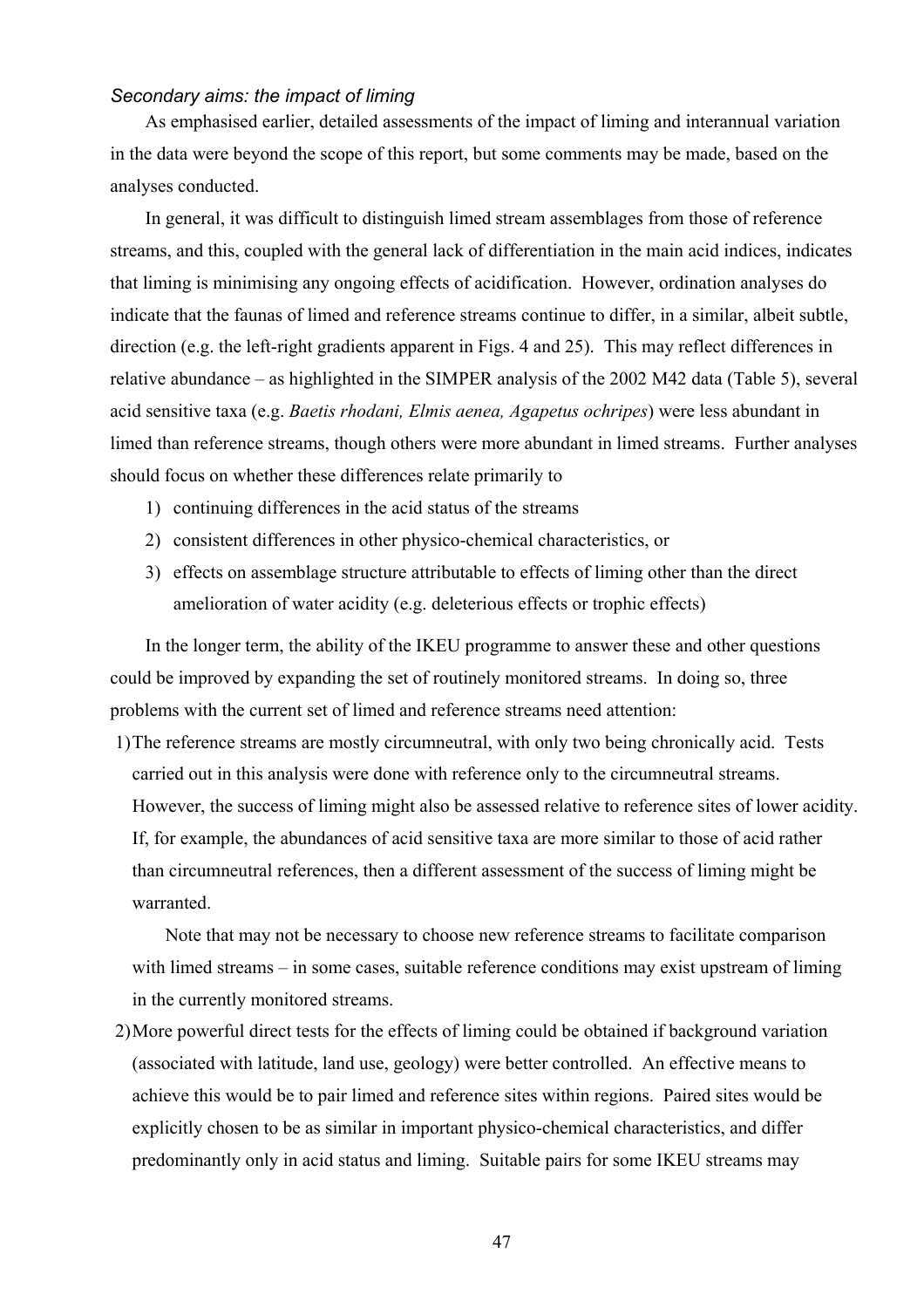already exist in the current reference stream set. Otherwise additional reference sites could be selected to pair with a selected subset of the limed sites.

3)More generally, the limed and reference sites are distributed erratically throughout Sweden, with some regions well represented, and others poorly represented. Without a more even distribution of sites, it could be difficult to generalise the results of the IKEU monitoring program.

Note that it might be possible to expand the IKEU data set not only by monitoring more streams as part of the IKEU program, but also by incorporating data collected by other agencies (e.g. regional and kommun government authorities). However, the potential pitfalls of doing so need investigation; not least problems of harmonising kick sample data, favoured by most agencies, with the Surber and M42 methods favoured by the IKEU program.

#### *Secondary aims: inter-annual variation*

Over the years for which both reference and limed stream data were available (1998-2005), there appear to be no consistent long term trends relating to liming (e.g. a cumulative improvement from year to year in the acid status of limed streams, as reflected in increasing numbers of acid sensitive taxa, or increasing values for acidity indices). Rather, there is substantial inter year variation (for example, in scores for the acidity indices and in the dissimilarity between limed and reference sites). Identifying the factors driving this variability would have substantial benefits for the future management of liming (e.g. prediction of which streams are likely to require closer attention given particular environmental conditions). Note that Surber sampling may be better suited to assessing long term changes in species abundance, as it is more quantitative than M42.

## **Recommendations**

Following on from this Discussion and the preceding data analyses, several recommendations are made.

#### *Primary recommendations (action is urged on these points):*

#### *1) Sample using one method only*

Sampling using both the M42 and Surber methods does not appear to substantially increase the information gained on macroinvertebrate assemblage structure in relation to liming and stream acidity.

#### *2) Sample using the M42 method*

Overall, M42 data was better correlated with acidity-related environmental variables and also better modelled those variables. M42 data collected more and higher abundances of acid sensitive taxa (especially the most sensitive species) and better discriminated limed from reference sites. This was generally true for most parameters, even during 2000-01, when relatively low invertebrate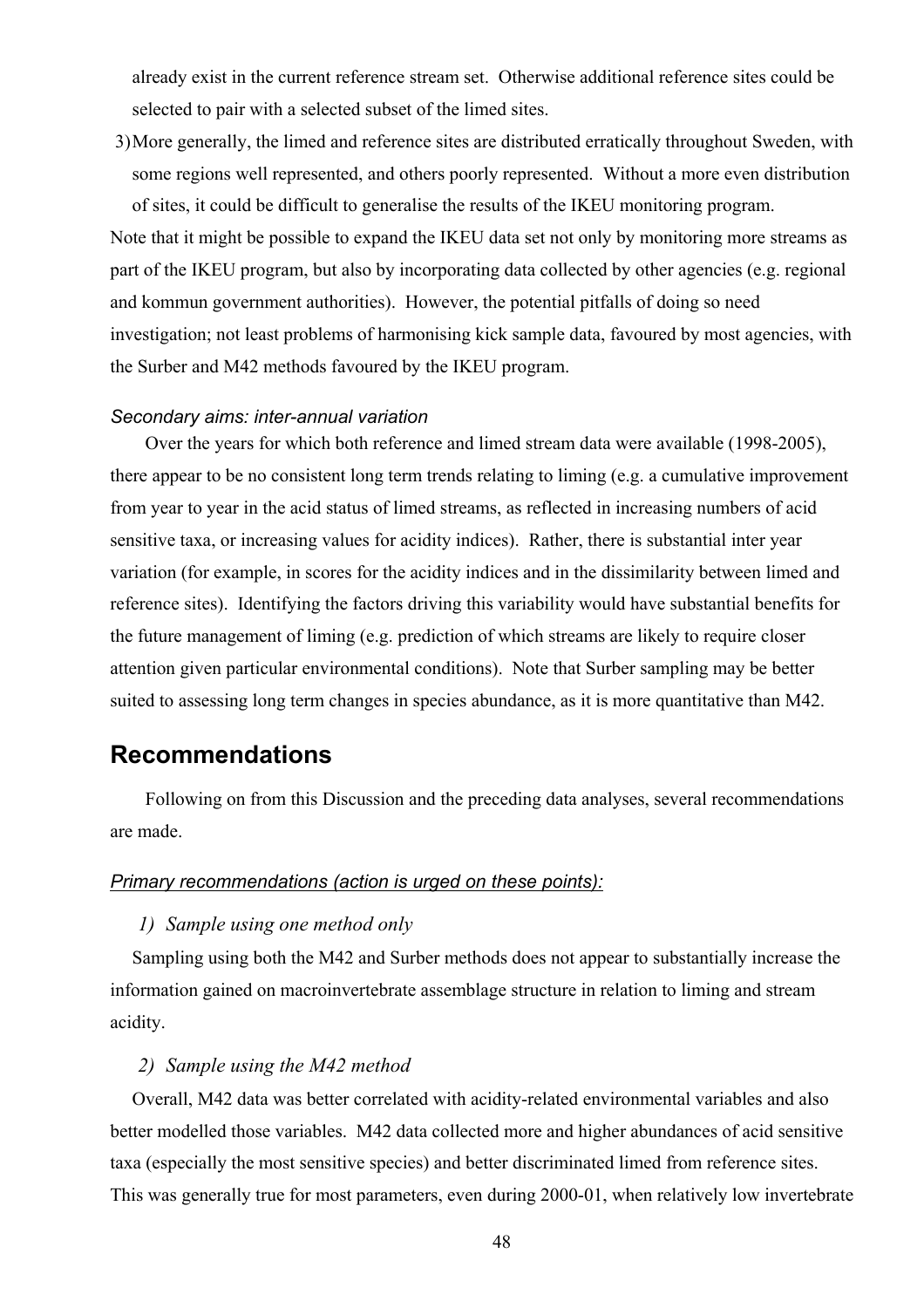abundances were sampled using M42, indicating a certain robustness to altered sampling intensity. The only caveat to this recommendation is that Surber sampling, as a more quantitative method, may arguably be better for detecting longer-term, interannual, shifts in the abundance of specific taxa or functional groups. However, this is only a problem if biomonitoring is focussed more on such abundance changes, rather than on changes in assemblage structure and competition.

*3) Clearly define specifications for M42 sampling and ensure that personnel are welltrained in the method, and that specifications are closely followed.* 

M42 performed best when higher abundances (1500-2000) of invertebrates were collected. Parameters regulating the intensity of sampling (time of sampling, area of coverage, habitats included) need to be clearly established and adhered to, and staff should be well-trained in the method to ensure consistency both within and between years.

*4) Use saved resources to expand the breadth of biomonitoring: (I) Expand geographic coverage, and the set of reference streams* 

Surber samples are time consuming to collect and process. If this method is dispensed with, the resources saved can be allocated to improving the coverage of the IKEU program. Three areas are worthy of attention:

- a) Consider expanding the set of acid reference sites, to allow assessment of the extent to which limed streams have been "restored" from the reference condition. Sites upstream of currently limed sites could be considered.
- b) Consider increasing the number of sites in poorly represented regions of Sweden. If the IKEU program is to be truly representative at a national scale, greater regional coverage is required.
- c) Consider choosing paired reference sites for at least a subset of the limed sites, to reduce background noise and improve the rigour of statistical tests. Suitable sites for some IKEU streams may exist in the current set of reference streams, otherwise consider selecting new sites

Ideally, every limed stream would have one paired acid reference site and one paired reference site. This may in practice be impossible, but at a minimum, most limed streams could have a paired upstream reference site, provided it is not too divergent in physico-chemical conditions (width, degree of shading, substrate etc.)

#### *5) Analyse the current data file more deeply*

Species and water chemistry data from over 10 years of IKEU biomonitoring have now been combined into one file for the first time. The current analysis has been largely concerned with questions of methodology, but the resultant file provides a great opportunity for deeper analyses,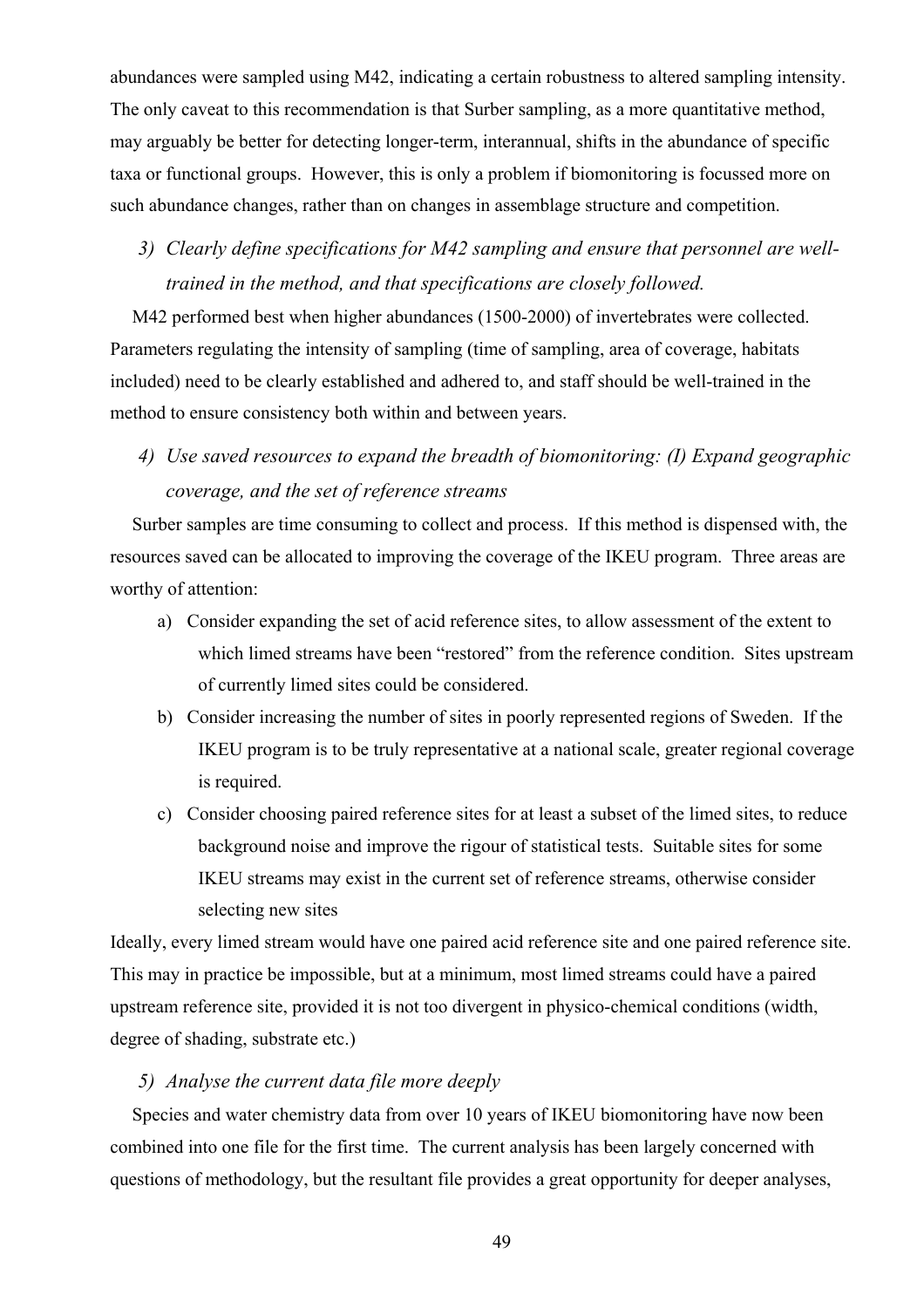focussing on the impact of liming (e.g. a species- or stream-level assessment, or assessment of deleterious effects) and on interannual variation and long-term trends.

#### *Additional recommendations (action is suggested on these points):*

*6) Use saved resources to expand the breadth of biomonitoring: (II) Consider both autumn and spring sampling* 

If monitoring is to be carried out in only one season, autumn is preferred, as macroinvertebrate assemblages are more stable at that time. However, analyses of the 2004-05 autumn and spring samples indicated that data collected at these different times of year may emphasise different aspects of the effects of liming and acidity on macroinvertebrate faunas. There are also strong *a priori* reasons for expecting this to be true, relating to the typical timing of acid episodes in Sweden. As a minimum, an initial commitment to monitor in both the autumn and spring for a further 2 years would allow a more complete assessment of the benefits of sampling in both seasons.

#### *7) Consider expanding the IKEU data set by incorporating data from other sources*

The IKEU data set could be further expanded by incorporating data collected by regional and kommun authorities. Data could be incorporated for both limed and reference streams. At a minimum, benefits and difficulties associated with this approach should be investigated.

### **Statistical references**

- Birks, H. J. B. (1998). "Numerical tools in paleolimnology Progress, potentialities, and problems." *Journal of Paleolimnology* 20: 307-332.
- Clarke, K. R. (1993). "Non-parametric multivariate analyses of changes in community structure." *Australian Journal of Ecology* 18: 117-143.
- Clarke, K. R. and R. N. Gorley (2001). *Primer v5: User manual/tutorial*. Plymouth, UK, PRIMER-E.
- Sneath, P. H. A. and R. R. Sokal (1973). *Numerical Taxonomy*. San Francisco, W. H. Freeman.
- ter Braak, C. J. F. (1986). "Canonical correspondance analysis: a new eigenvector technique for multivariate direct gradient analysis." *Ecology* 67: 1167-1179.
- ter Braak, C. J. F. and C. W. N. Looman (1986). "Weighted averaging, logistic regression and the Gaussian response model." *Vegetatio* 65: 3-11.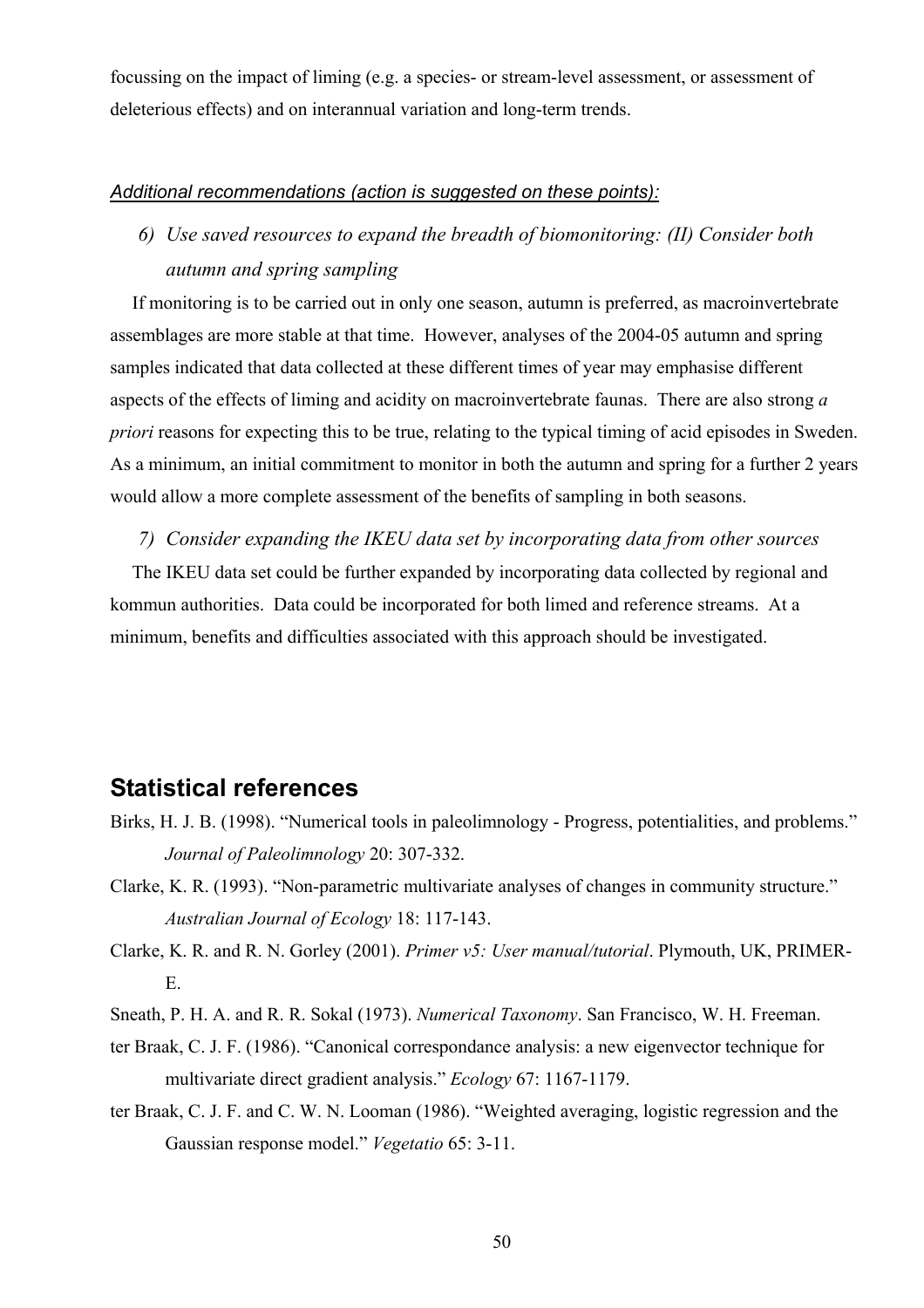#### **Appendix 1: Stream water chemistry**

Table A1: Mean data for selected water chemistry variables over the period 1994-2005. See Table A2 for full stream names. Ordering from left-to-right reflects a geographic gradient from north-to-south (stream 1 is northernmost). Shading indicates liming. Other abbreviations: Av. = Average, Max = Maximum, Min = Minimum, Alk = Alkalinity, Tot.  $=$  Total, Inorg. = Inorganic, SBC = Sum base cations, TOC = Total organic Carbon, Cond. = Conductivity. Standard abbreviations are used for chemical elements.

|                     |       |       |            | <b>Stream numbers and names</b> |       |            |       |            |                |         |            |         |            |            |            |            |                 |            |            |            |            |            |            |       |            |
|---------------------|-------|-------|------------|---------------------------------|-------|------------|-------|------------|----------------|---------|------------|---------|------------|------------|------------|------------|-----------------|------------|------------|------------|------------|------------|------------|-------|------------|
|                     |       |       |            | $\overline{c}$                  | 3     | 4          | 5     | 6          | $\overline{7}$ | 8       | 9          | 10      | 11         | 12         | 13         | 14         | 15              | 16         | 18         | 19         | 20         | 21         | 22         | 23    | 25         |
| <b>Variable</b>     | Av. L | Av. R | <b>STO</b> | <b>BAS</b>                      | ARÅ   | <b>HSB</b> | ÅDL   | <b>STF</b> | <b>KLS</b>     | HÄR     | <b>ENG</b> | SÖR     | <b>HLD</b> | <b>LAX</b> | <b>SKG</b> | <b>EJG</b> | HS <sub>1</sub> | <b>GNY</b> | <b>MOR</b> | LJV        | <b>LBG</b> | <b>BLK</b> | <b>HRL</b> | HOV   | <b>STR</b> |
| <b>LIMING</b>       | Yes   | No    | Yes        | No                              | Yes   | No         | Yes   | No         | Yes            | No      | Yes        | No      | Yes        | No         | Yes        | No         | Yes             | No         | No         | <b>Yes</b> | No         | Yes        | No         | Yes   | <b>Yes</b> |
| pH                  | 6.69  | 6.42  | 6.84       | 6.66                            | 6.81  | 6.79       | 6.74  | 7.00       | 6.78           | 6.43    | 6.90       | 6.31    | 6.44       | 5.18       | 6.44       | 6.61       | 6.90            | 7.24       | 6.42       | 6.46       | 5.37       | 6.45       | 6.56       | 6.68  | 6.80       |
| Max pH              | 7.06  | 6.96  | 7.15       | 7.07                            | 7.16  | 7.13       | 7.05  | 7.39       | 7.00           | 7.05    | 7.25       | 6.96    | 6.87       | 6.00       | 6.92       | 7.05       | 7.32            | 7.55       | 7.14       | 6.89       | 6.08       | 6.95       | 7.08       | 6.99  | 7.15       |
| Min pH              | 6.23  | 5.80  | 6.41       | 6.05                            | 6.35  | 6.44       | 6.39  | 6.50       | 6.50           | 5.47    | 6.54       | 5.44    | 5.90       | 4.57       | 5.60       | 6.14       | 6.49            | 6.81       | 5.95       | 6.00       | 4.59       | 5.87       | 5.85       | 6.29  | 6.44       |
| Alk (mekv/l)        | 0.16  | 0.16  | 0.16       | 0.07                            | 0.11  | 0.16       | 0.16  | 0.20       | 0.17           | 0.11    | 0.18       | 0.08    | 0.14       | -0.02      | 0.08       | 0.25       | 0.29            | 0.57       | 0.17       | 0.15       | 0.02       | 0.08       | 0.18       | 0.16  | 0.23       |
| <b>Max Alk</b>      | 0.26  | 0.31  | 0.20       | 0.13                            | 0.16  | 0.21       | 0.25  | 0.32       | 0.25           | 0.27    | 0.33       | 0.20    | 0.26       | 0.04       | 0.16       | 0.50       | 0.52            | 0.87       | 0.39       | 0.29       | 0.08       | 0.16       | 0.39       | 0.23  | 0.37       |
| <b>Min Alk</b>      | 0.08  | 0.05  | 0.10       | 0.02                            | 0.06  | 0.09       | 0.08  | 0.08       | 0.10           | $-0.01$ | 0.09       | $-0.01$ | 0.03       | $-0.08$    | 0.01       | 0.14       | 0.14            | 0.28       | 0.05       | 0.06       | $-0.06$    | 0.02       | 0.03       | 0.09  | 0.12       |
| Tot. Al (µg/l)      | 170   | 194   | 96.0       | 60.4                            | 35.9  | 115.3      | 127.9 | 43.6       | 247.3          | 153.5   | 170.3      | 170.7   | 189.6      | 323.0      | 224.7      | 487.2      | 147.5           | 73.7       | 195.5      | 168.3      | 237.5      | 166.6      | 278.1      | 133.0 | 336.9      |
| Max Tot. Al         | 277   | 383   | 131.0      | 114.3                           | 120.3 | 469.2      | 200.0 | 110.8      | 324.0          | 297.0   | 315.6      | 265.8   | 255.6      | 667.0      | 413.1      | 1006.0     | 227.0           | 203.7      | 309.5      | 286.9      | 363.0      | 387.6      | 411.3      | 214.8 | 453.6      |
| Min Tot. Al         | 94.2  | 101   | 63.2       | 27.6                            | 16.7  | 37.2       | 80.1  | 18.9       | 164.7          | 77.2    | 85.9       | 97.4    | 113.1      | 198.1      | 108.7      | 218.2      | 56.2            | 20.1       | 69.7       | 101.6      | 163.3      | 89.2       | 183.5      | 63.8  | 187.8      |
| Inorg. AI (µg/l)    | 4.76  | 14.8  | 3.42       | 3.45                            | 2.92  | 2.52       | 2.76  | 2.45       | 3.70           | 6.19    | 3.83       | 9.49    | 8.67       | 71.1       | 16.1       | 3.53       | 2.75            | 2.70       | 3.84       | 3.40       | 53.6       | 4.20       | 4.18       | 3.17  | 2.18       |
| Max inorg. Al       | 17.6  | 34.5  | 6.6        | 9.9                             | 5.5   | 6.0        | 5.8   | 6.0        | 16.2           | 32.3    | 13.8       | 36.4    | 37.3       | 143.5      | 79.8       | 14.4       | 5.1             | 6.7        | 12.5       | 11.4       | 90.7       | 17.7       | 21.0       | 8.6   | 3.7        |
| Min inorg. Al       | 2.12  | 5.17  | 2.42       | 2.00                            | 2.48  | 2.00       | 2.19  | 2.00       | 2.00           | 2.00    | 2.00       | 2.00    | 2.00       | 19.34      | 2.00       | 2.00       | 2.37            | 2.00       | 2.00       | 2.00       | 19.6       | 2.00       | 2.00       | 2.00  | 2.00       |
| FE (µg/l)           | 1809  | 941   | 265        | 71                              | 146   | 217        | 612   | 238        | 532            | 495     | 303        | 1133    | 450        | 885        | 216        | 612        | 825             | 1042       | 750        | 729        | 1828       | 2184       | 3075       | 472   | 2973       |
| SBC (mekv/l)        | 0.53  | 0.53  | 0.32       | 0.14                            | 0.20  | 0.33       | 0.36  | 0.30       | 0.41           | 0.32    | 0.43       | 0.33    | 0.40       | 0.20       | 0.49       | 1.00       | 0.85            | 1.15       | 0.65       | 0.73       | 0.46       | 0.53       | 0.92       | 0.76  | 0.92       |
| Si (mg/l)           | 2.83  | 3.10  | 1.98       | 1.68                            | 1.95  | 2.97       | 3.71  | 2.60       | 3.37           | 4.16    | 3.07       | 3.78    | 2.75       | 3.19       | 1.26       | 2.71       | 3.56            | 3.66       | 3.47       | 3.19       | 2.01       | 2.39       | 3.83       | 2.52  | 4.19       |
| TOC mg/l            | 11.2  | 11.7  | 9.66       | 3.9                             | 3.61  | 7.0        | 15.24 | 6.2        | 14.07          | 10.7    | 9.45       | 14.6    | 9.34       | 15.4       | 8.29       | 12.1       | 12.84           | 7.3        | 14.4       | 9.57       | 14.3       | 15.33      | 22.4       | 6.92  | 20.00      |
| Q (discharge)       | 0.64  | 0.58  | 1.00       | 1.52                            | 1.63  | 0.64       | 0.74  | 0.81       | 0.24           | 0.36    | 0.48       | 0.31    | 0.55       | 0.14       | 0.35       | 0.88       | 0.50            | 0.36       | 0.13       | 0.51       | 0.56       | 0.70       | 0.66       | 0.63  | 0.29       |
| <b>Water level</b>  | 0.26  | 0.32  | 0.24       | 0.30                            | 0.10  | 0.20       | 0.27  | 0.42       | 0.16           | 0.17    | 0.18       | 0.46    | 0.47       | 0.45       | 0.26       | 0.21       | 0.24            | 0.23       | 0.19       | 0.37       | 0.49       | 0.23       | 0.38       | 0.33  | 0.24       |
| Temp. (°C)          | 6.30  | 6.52  | 5.70       | 5.11                            | 3.25  | 6.60       | 4.56  | 5.13       | 5.86           | 4.32    | 5.87       | 6.44    | 6.98       | 5.84       | 6.15       | 8.06       | 6.16            | 6.39       | 7.49       | 6.34       | 8.35       | 7.55       | 8.00       | 8.39  | 8.78       |
| <b>Max Temp</b>     | 15.1  | 15.4  | 16.0       | 12.7                            | 10.7  | 17.0       | 12.0  | 15.1       | 16.7           | 13.5    | 14.6       | 15.5    | 18.5       | 13.6       | 14.0       | 16.6       | 13.9            | 13.5       | 17.2       | 12.9       | 17.7       | 14.7       | 16.7       | 18.6  | 19.1       |
| Cond (mS/m2) 5.65   |       | 5.58  | 3.21       | 1.55                            | 2.19  | 3.36       | 3.31  | 2.87       | 3.89           | 3.28    | 4.47       | 3.33    | 4.32       | 2.83       | 5.62       | 10.6       | 8.88            | 11.8       | 6.79       | 8.15       | 5.54       | 5.69       | 9.39       | 8.58  | 9.51       |
| <b>NH4-N (µg/l)</b> | 20.2  | 20.2  | 10.7       | 5.3                             | 5.5   | 9.8        | 8.2   | 7.4        | 11.8           | 11.6    | 16.2       | 15.4    | 17.6       | 11.7       | 27.9       | 31.2       | 25.1            | 26.4       | 18.1       | 18.7       | 47.7       | 21.9       | 37.4       | 32.0  | 46.8       |
| Inorg. N (µg/l)     | 176   | 185.6 | 34.8       | 28.4                            | 27.0  | 52.4       | 30.2  | 28.5       | 82.2           | 91.8    | 89.0       | 83.9    | 89.1       | 42.8       | 104.6      | 381.5      | 304.5           | 516.8      | 126.5      | 392.3      | 191.5      | 145.9      | 496.9      | 402.3 | 405.0      |
| Tot. P (µg/l)       | 11.9  | 14.3  | 7.6        | 4.8                             | 5.9   | 7.8        | 10.8  | 4.3        | 11.4           | 7.7     | 12.4       | 9.6     | 8.2        | 8.4        | 7.3        | 37.1       | 14.3            | 18.0       | 9.0        | 12.3       | 13.0       | 13.9       | 38.0       | 11.7  | 26.5       |
| Mn $(\mu g/l)$      | 118   | 221   | 47         | 22                              | 44    | 43         | 94    | 93         | 86             | 108     | 44         | 278     | 79         | 155        | 41         | 151        | 182             | 258        | 213        | 104        | 559        | 186        | 557        | 82    | 423        |
| Cu (µg/l)           | 0.84  | 0.55  | 0.31       | 0.14                            | 0.16  | 0.69       | 0.40  | 0.28       | 0.34           | 0.20    | 0.47       | 0.27    | 0.64       | 0.52       | 0.35       | 1.09       | 0.64            | 0.38       | 0.54       | 4.65       | 1.07       | 0.68       | 0.86       | 0.41  | 1.06       |
| $Zn$ (µg/l)         | 4.35  | 4.30  | 2.00       | 1.26                            | 1.05  | 1.99       | 2.38  | 1.45       | 2.99           | 1.84    | 2.47       | 3.60    | 6.36       | 10.7       | 5.09       | 5.21       | 3.01            | 3.77       | 2.23       | 6.91       | 8.31       | 8.26       | 6.91       | 5.27  | 6.46       |
| $Cd$ (µg/l)         | 0.03  | 0.03  | 0.01       | 0.02                            | 0.01  | 0.01       | 0.01  | 0.01       | 0.02           | 0.01    | 0.01       | 0.02    | 0.03       | 0.05       | 0.03       | 0.03       | 0.02            | 0.02       | 0.01       | 0.04       | 0.06       | 0.04       | 0.05       | 0.03  | 0.04       |
| Pb (µg/l)           | 0.33  | 0.42  | 0.14       | 0.07                            | 0.05  | 0.11       | 0.18  | 0.09       | 0.23           | 0.17    | 0.18       | 0.29    | 0.43       | 1.04       | 0.37       | 0.52       | 0.21            | 0.16       | 0.19       | 0.37       | 1.33       | 0.89       | 0.64       | 0.30  | 0.61       |